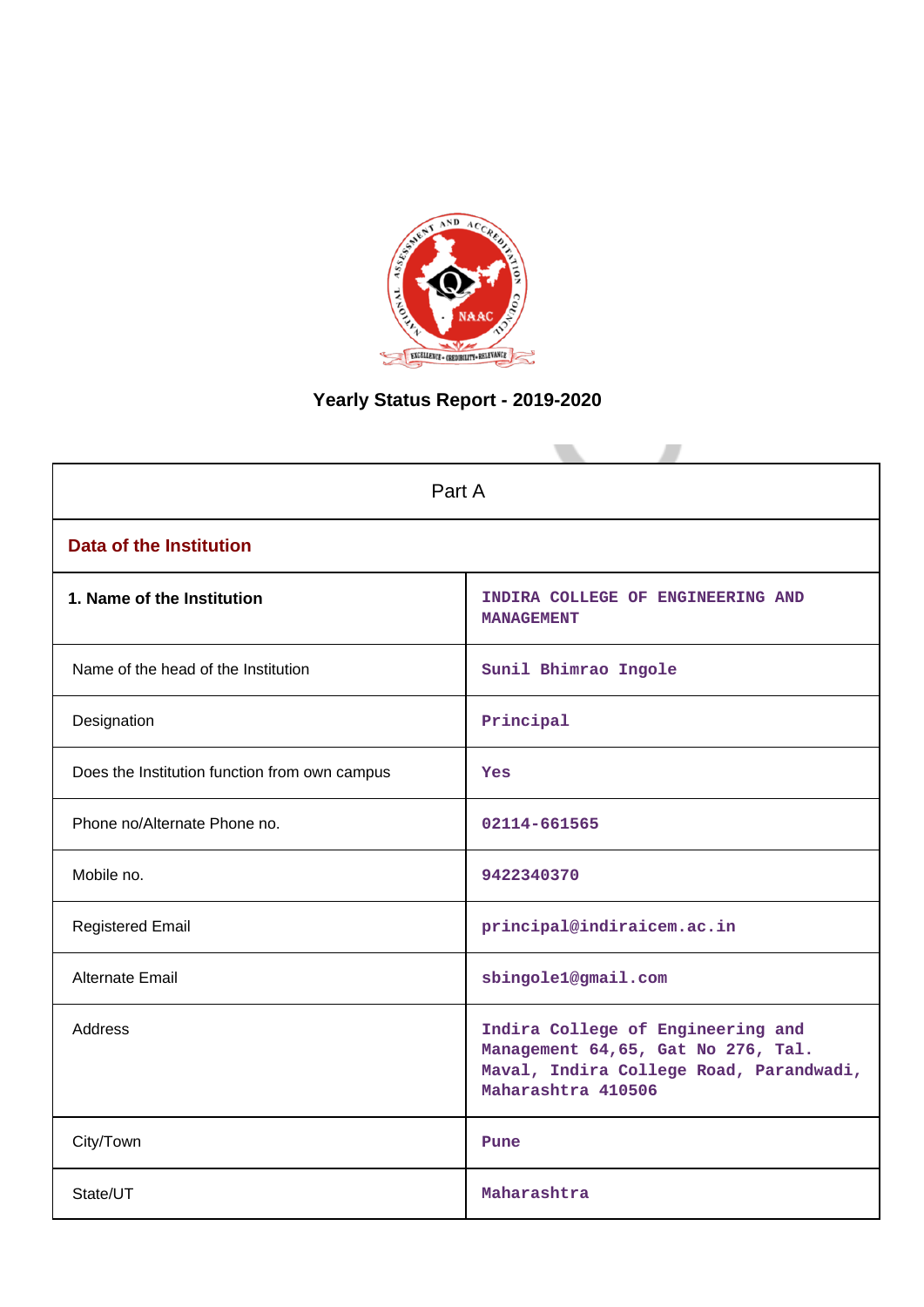| Pincode                                                                  |             | 410506                                                                    |                                       |                   |  |  |
|--------------------------------------------------------------------------|-------------|---------------------------------------------------------------------------|---------------------------------------|-------------------|--|--|
| 2. Institutional Status                                                  |             |                                                                           |                                       |                   |  |  |
| Affiliated / Constituent                                                 |             | Affiliated                                                                |                                       |                   |  |  |
| Type of Institution                                                      |             | Co-education                                                              |                                       |                   |  |  |
| Location                                                                 |             | Rural                                                                     |                                       |                   |  |  |
| <b>Financial Status</b>                                                  |             | Self financed                                                             |                                       |                   |  |  |
| Name of the IQAC co-ordinator/Director                                   |             | Dr. Sunil Ingole                                                          |                                       |                   |  |  |
| Phone no/Alternate Phone no.                                             |             | 02114661666                                                               |                                       |                   |  |  |
| Mobile no.                                                               |             | 9422340370                                                                |                                       |                   |  |  |
| <b>Registered Email</b>                                                  |             |                                                                           | sunil.ingole@indiraicem.ac.in         |                   |  |  |
| Alternate Email                                                          |             | sbingole1@gmail.com                                                       |                                       |                   |  |  |
| 3. Website Address                                                       |             |                                                                           |                                       |                   |  |  |
| Web-link of the AQAR: (Previous Academic Year)                           |             | http://indiraicem.ac.in/NAAC-ICEM                                         |                                       |                   |  |  |
| 4. Whether Academic Calendar prepared during<br>the year                 |             | Yes                                                                       |                                       |                   |  |  |
| if yes, whether it is uploaded in the institutional website:<br>Weblink: |             | http://indiraicem.ac.in/NAAC-ICEM                                         |                                       |                   |  |  |
| <b>5. Accrediation Details</b>                                           |             |                                                                           |                                       |                   |  |  |
|                                                                          |             |                                                                           |                                       |                   |  |  |
| Cycle<br>Grade                                                           | <b>CGPA</b> | Year of<br>Accrediation                                                   | Validity                              |                   |  |  |
|                                                                          |             |                                                                           | Period From                           | Period To         |  |  |
| $\mathbf{1}$<br>$B++$                                                    | 2.92        | 2019                                                                      | $15 - Jul - 2019$                     | $14 - Jul - 2024$ |  |  |
| 6. Date of Establishment of IQAC                                         |             | 16-Aug-2017                                                               |                                       |                   |  |  |
| 7. Internal Quality Assurance System                                     |             |                                                                           |                                       |                   |  |  |
|                                                                          |             | Quality initiatives by IQAC during the year for promoting quality culture |                                       |                   |  |  |
| Item /Title of the quality initiative by<br><b>IQAC</b>                  |             | Date & Duration                                                           | Number of participants/ beneficiaries |                   |  |  |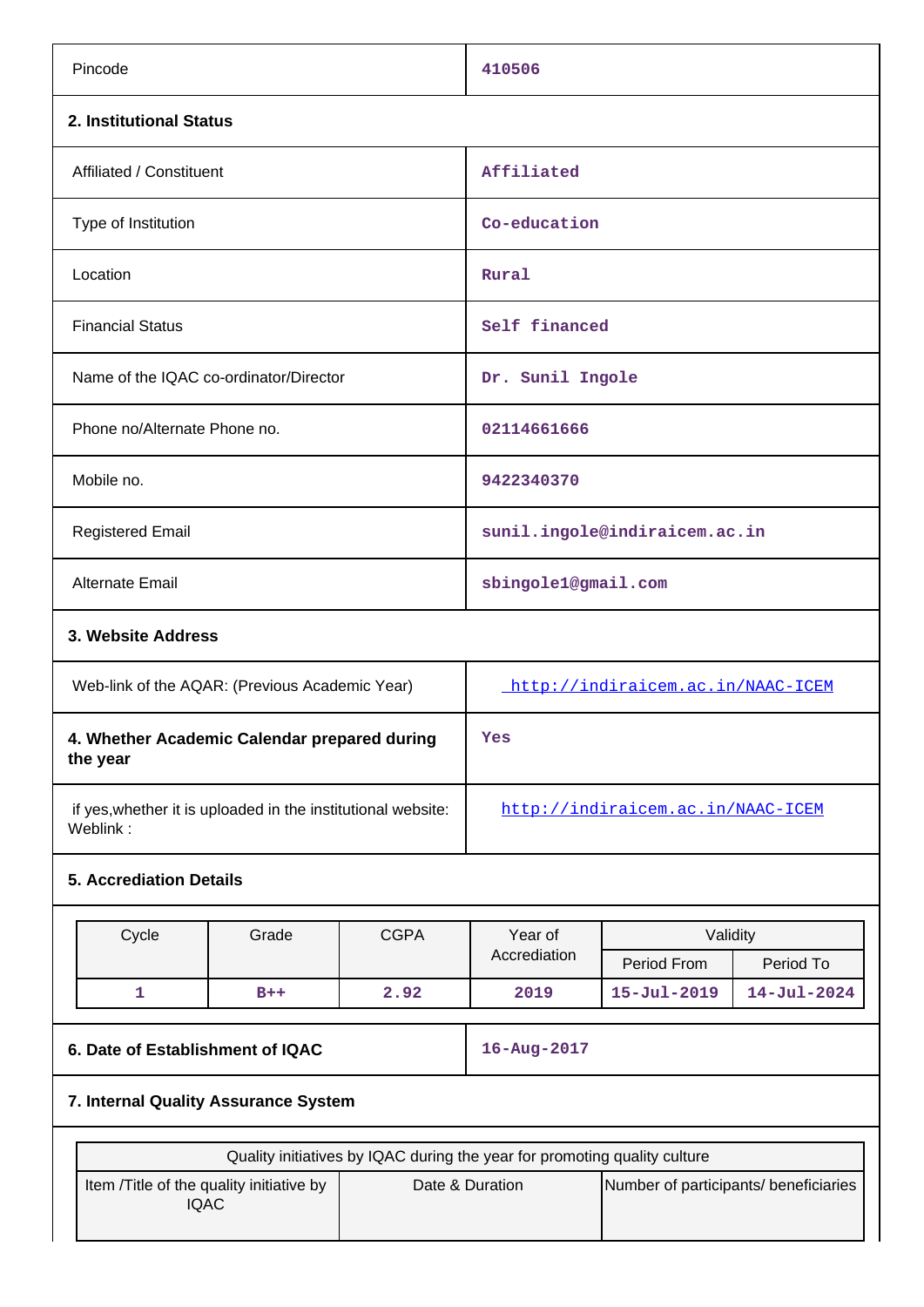| A training session on<br>using MS Teams to<br>schedule and engage the<br>online classroom. | $14 - Apr - 2020$<br>01 | 54 |  |  |  |
|--------------------------------------------------------------------------------------------|-------------------------|----|--|--|--|
| OBE Audit of All<br>Departments                                                            | $18 - Oct - 2019$<br>02 | 81 |  |  |  |
| Smart Board Usage in<br><b>Teaching Learning</b>                                           | $25 - Jan - 2020$<br>01 | 44 |  |  |  |
| No Files Uploaded !!!                                                                      |                         |    |  |  |  |

## **8. Provide the list of funds by Central/ State Government- UGC/CSIR/DST/DBT/ICMR/TEQIP/World Bank/CPE of UGC etc.**

| Institution/Departmen<br>t/Faculty | Scheme                                          | <b>Funding Agency</b>                  | Year of award with<br>duration | Amount |  |
|------------------------------------|-------------------------------------------------|----------------------------------------|--------------------------------|--------|--|
| Vijay Kumar<br>Saini               | <b>ASPIRE Research</b><br>Mentorship<br>Program | Savitribai<br>Phule Pune<br>University | 2019<br>730                    | 200000 |  |
| Sujata Mukund<br><b>Deo</b>        | <b>ASPIRE Research</b><br>Mentorship<br>Program | Savitribai<br>Phule Pune<br>University | 2019<br>730                    | 180000 |  |
| View File                          |                                                 |                                        |                                |        |  |

| 9. Whether composition of IQAC as per latest<br><b>NAAC</b> guidelines:                                            | Yes       |
|--------------------------------------------------------------------------------------------------------------------|-----------|
| Upload latest notification of formation of IQAC                                                                    | View File |
| 10. Number of IQAC meetings held during the<br>year :                                                              | 5         |
| The minutes of IQAC meeting and compliances to the<br>decisions have been uploaded on the institutional<br>website | Yes       |
| Upload the minutes of meeting and action taken report                                                              | View File |
| 11. Whether IQAC received funding from any of<br>the funding agency to support its activities<br>during the year?  | <b>No</b> |

## **12. Significant contributions made by IQAC during the current year(maximum five bullets)**

**Audit the OBE practices and its implementation Smart Board usage in Teaching Learning A training session on using MS Teams to schedule and engage the online classroom.**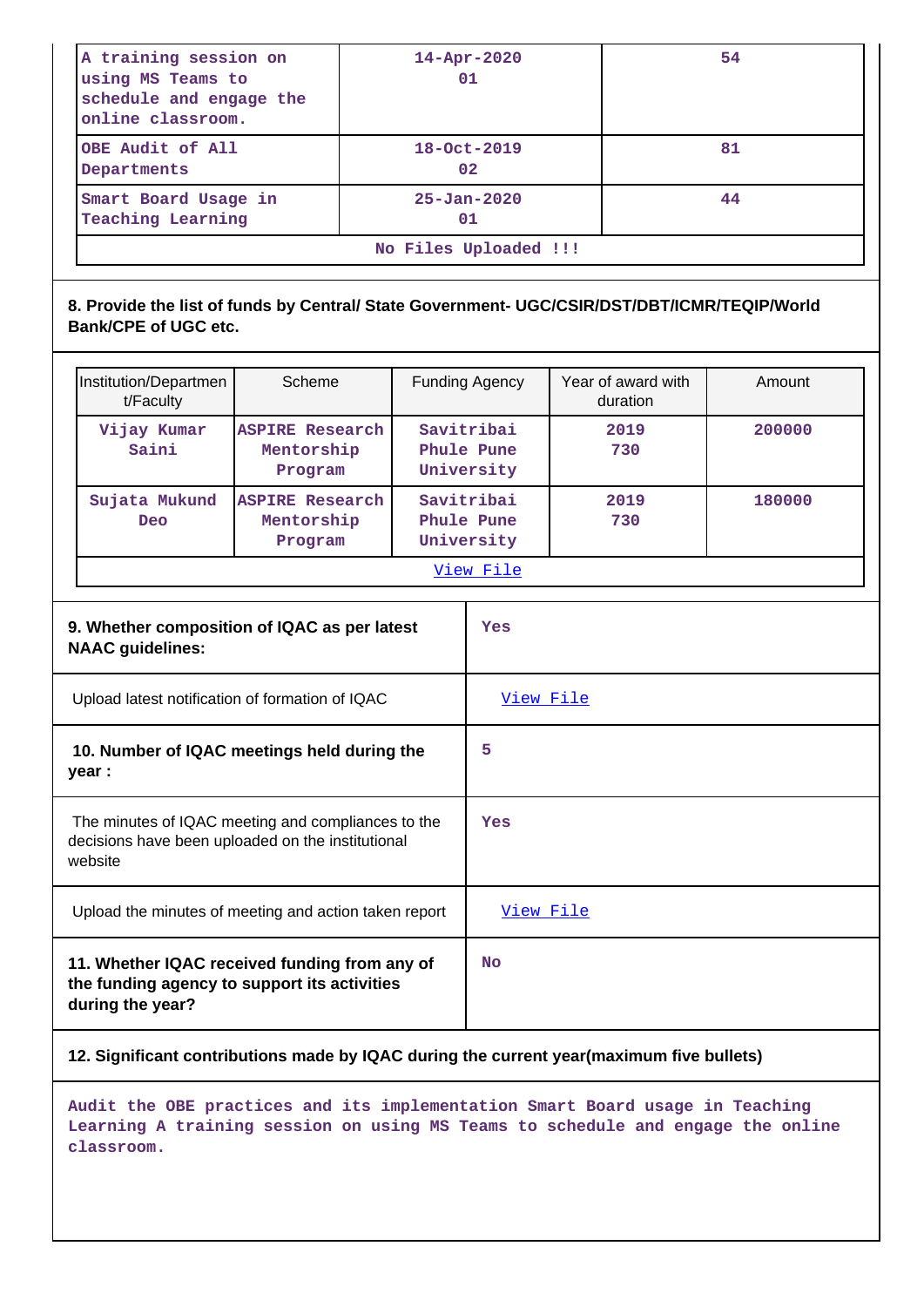# **No Files Uploaded !!! 13. Plan of action chalked out by the IQAC in the beginning of the academic year towards Quality Enhancement and outcome achieved by the end of the academic year** Plan of Action **Achivements/Outcomes Smart Board usage in Teaching Learning One day training conducted on 'Smart Board usage in Teaching Learning'. Audit the OBE practices and its implementation Audit completed, and respective department communicated with measures to be made. No Files Uploaded !!! 14. Whether AQAR was placed before statutory body ? Yes** Name of Statutory Body Name of Statutory Body **IQAC 18-Dec-2020 15. Whether NAAC/or any other accredited body(s) visited IQAC or interacted with it to assess the functioning ? No 16. Whether institutional data submitted to AISHE: Yes** Year of Submission **2020** Date of Submission **24-Jan-2020 17. Does the Institution have Management Information System ? Yes** If yes, give a brief descripiton and a list of modules currently operational (maximum 500 words) **The Institute has Juno ERP in place as Management Information System which includes the regular administrative functions like Leave Management system, Sending notices to staff and students, sending information over mail and SMS to students and staff. Leave Management System: The Leave Management System starts functioning with the Staff, The Leaves applied by the Staff are forwarded to Head of Department by the system and with the approval of Head f head of department the application is forwarded to HR and though HR the compiled report is sent to the principal of the institute. The Leaves**

**and Regular biometric attendance report**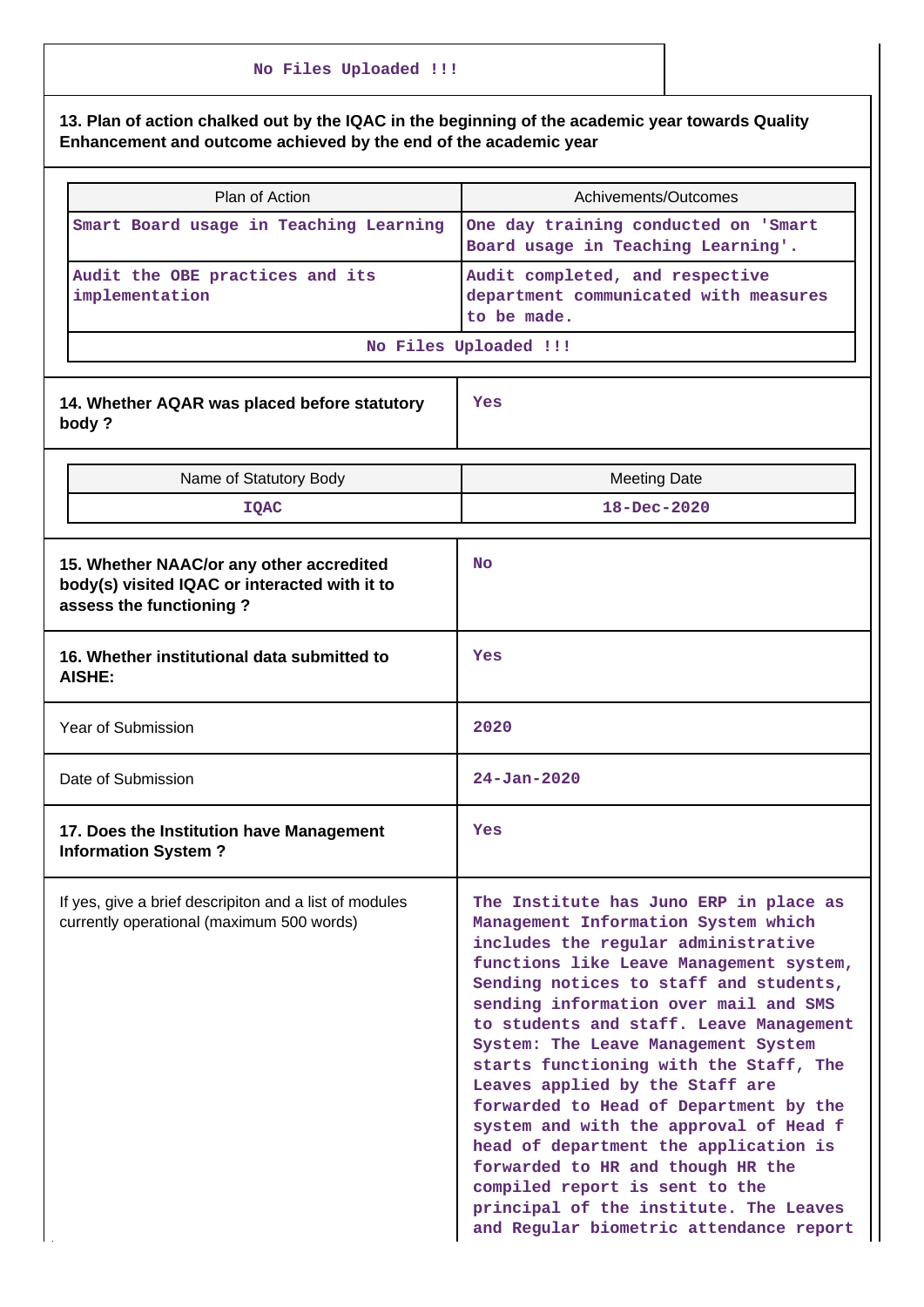**Part B** 

## **CRITERION I – CURRICULAR ASPECTS**

### **1.1 – Curriculum Planning and Implementation**

 1.1.1 – Institution has the mechanism for well planned curriculum delivery and documentation. Explain in 500 words

 **Institute is affiliated to SPPU and follows the curriculum prescribed by SPPU. Institute has prepared the institute calendar in line with SPPU academic calendar and also considered the inputs from various statutory and nonstatutory bodies of the institute. The departmental academic calendar is prepared in line with the institute calendar also the suggestions provided by the Department Academic Advisory committee (DAAC) are incorporated. The head of the institute conducts a common meeting with all teaching and non-teaching staff before the commencement of every semester. Before commencement of the semester HODs allocates the teaching load by considering subject choices submitted by faculties, then accordingly faculties prepare the SIM and the course file with COPO-PSO mapping which is in line with the academic calendar. Institute follows the outcome-based teaching-learning process, and the Institute has a structured action plan for the effective implementation of the curriculum. All department faculties adhere to schedules generated in teaching plans. Institute has adopted innovative and creative teaching-learning processes, tools, and techniques by implementing the advanced methods of teaching pedagogy, use of ICT tools like NPTEL, Video lectures, Project-Based learning, participative learning, etc. for enhancing teaching and learning experience. For the effective delivery of curriculum, faculties use smart classrooms significantly. The Institute follows a transparent and robust mechanism for internal assessment and faculties closely monitor & evaluate the performance of students at regular intervals. The effective implementation of the curriculum is ensured by supplementing classroom teaching with expert lectures, seminars, mini projects, in-house, and industry-supported projects, industry visits, industrial internships, hands-on-sessions, tutorials, case studies, e-learning, technical quiz, assignments, internal tests, etc. Contents beyond curriculum are identified and taught both in the classroom and in the laboratory to expose students to recent trends in the industry. Institute has an effective mentoring system in which monthly mentoring sessions are conducted between mentor and mentee in order to solve the problems faced by the mentees. Institute conducts parent's meet in each semester in order to communicate the students' progress to their parents. The Schedule of internal, external, and project examinations are displayed on the notice board as well as on the digital board. The implementation and delivery of the curriculum are monitored and reviewed by the Academic Monitoring Committee (AMC). Faculty members are encouraged to contribute to the curriculum revisions as planned by SPPU. Faculties attend the syllabus revision workshops also support faculties to attend seminars, conferences, FDPs, STTP to enrich their skills and competencies in the subject areas to achieve expertise. Institute also encourages faculty for Interaction with industries to enhance their practical knowledge. To improve the academic standard institute has its own stakeholder's feedback policy in place. Feedback taken from the stakeholders like parents, alumni, students, faculties, and employers is analyzed and is used for the progress of the institution.**

1.1.2 – Certificate/ Diploma Courses introduced during the academic year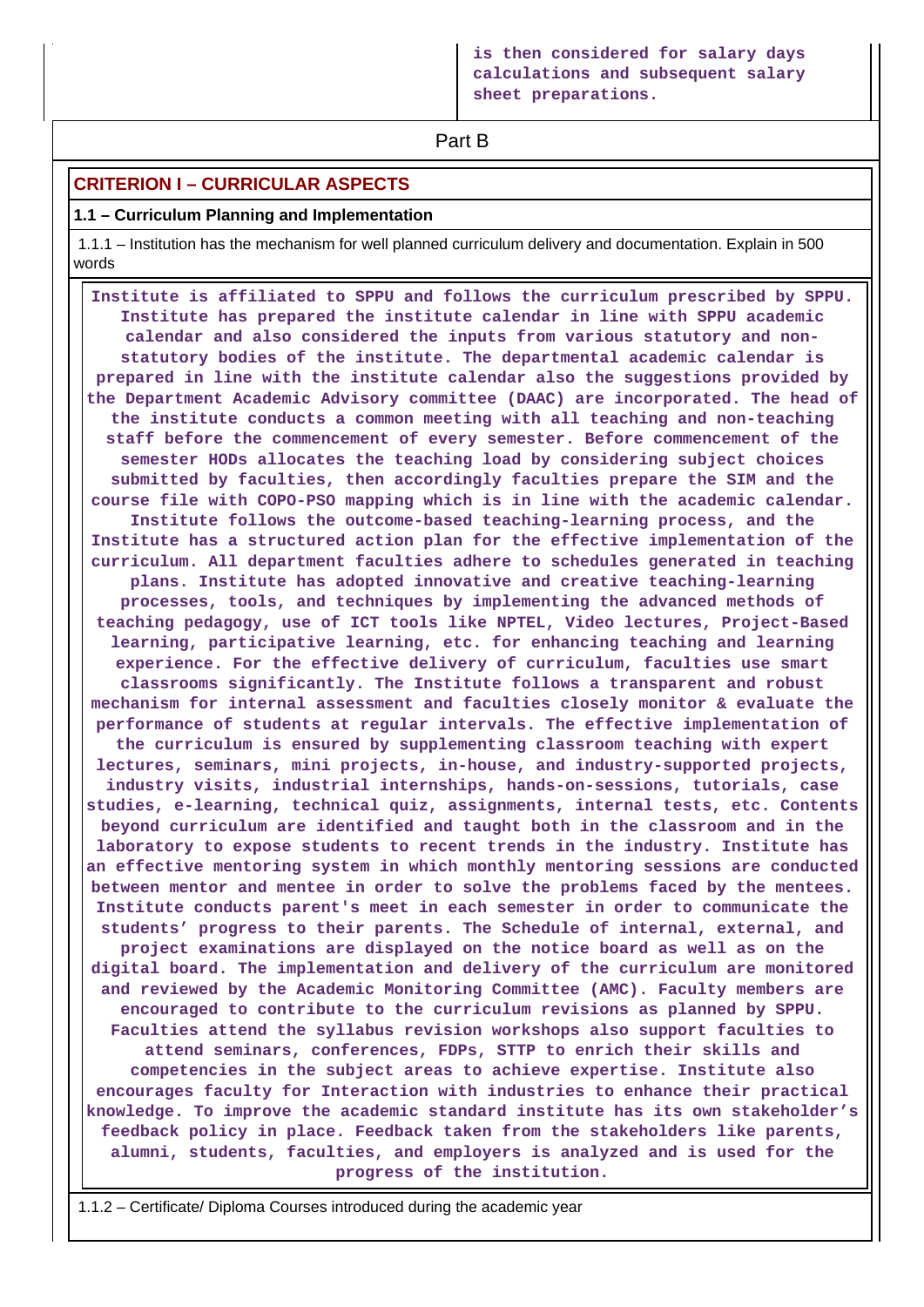| Certificate                                                        | Diploma Courses                                                                                                                                                          | Dates of<br>Introduction           | Duration                           | Focus on employ<br>ability/entreprene<br>urship                 | <b>Skill</b><br>Development |  |  |  |  |  |
|--------------------------------------------------------------------|--------------------------------------------------------------------------------------------------------------------------------------------------------------------------|------------------------------------|------------------------------------|-----------------------------------------------------------------|-----------------------------|--|--|--|--|--|
| nil                                                                | nil                                                                                                                                                                      | Nil                                | 0                                  | nil                                                             | nil                         |  |  |  |  |  |
|                                                                    | 1.2 - Academic Flexibility                                                                                                                                               |                                    |                                    |                                                                 |                             |  |  |  |  |  |
| 1.2.1 - New programmes/courses introduced during the academic year |                                                                                                                                                                          |                                    |                                    |                                                                 |                             |  |  |  |  |  |
|                                                                    | Programme/Course                                                                                                                                                         | Programme Specialization           |                                    | Dates of Introduction                                           |                             |  |  |  |  |  |
|                                                                    | <b>MBA</b>                                                                                                                                                               |                                    | FY                                 |                                                                 | 05/07/2019                  |  |  |  |  |  |
|                                                                    | <b>MCA</b>                                                                                                                                                               |                                    | <b>FY</b>                          |                                                                 | 05/07/2019                  |  |  |  |  |  |
|                                                                    | BE                                                                                                                                                                       |                                    | FE                                 |                                                                 | 05/07/2019                  |  |  |  |  |  |
|                                                                    |                                                                                                                                                                          |                                    | View File                          |                                                                 |                             |  |  |  |  |  |
|                                                                    | 1.2.2 - Programmes in which Choice Based Credit System (CBCS)/Elective course system implemented at the<br>affiliated Colleges (if applicable) during the academic year. |                                    |                                    |                                                                 |                             |  |  |  |  |  |
|                                                                    | Name of programmes adopting<br><b>CBCS</b>                                                                                                                               | Programme Specialization           |                                    | Date of implementation of<br><b>CBCS/Elective Course System</b> |                             |  |  |  |  |  |
|                                                                    | BE                                                                                                                                                                       |                                    | Computer Engineering               |                                                                 | 15/06/2019                  |  |  |  |  |  |
|                                                                    | BE                                                                                                                                                                       |                                    | Civil Engineering                  |                                                                 | 15/06/2019                  |  |  |  |  |  |
|                                                                    | BE                                                                                                                                                                       |                                    | Mechanical Engineering             |                                                                 | 15/06/2019                  |  |  |  |  |  |
|                                                                    | BE                                                                                                                                                                       |                                    | Mechanical Sandwitch               |                                                                 | 15/06/2019                  |  |  |  |  |  |
| BE                                                                 |                                                                                                                                                                          | Electronics &<br>Telecommunication |                                    | 15/06/2019                                                      |                             |  |  |  |  |  |
| MЕ                                                                 |                                                                                                                                                                          |                                    | <b>Heat Power</b>                  | 15/06/2019                                                      |                             |  |  |  |  |  |
| MЕ                                                                 |                                                                                                                                                                          |                                    | Computer Engineering<br>15/06/2019 |                                                                 |                             |  |  |  |  |  |
|                                                                    | Communication Network<br>MЕ                                                                                                                                              |                                    | 15/06/2019                         |                                                                 |                             |  |  |  |  |  |
| MCA                                                                |                                                                                                                                                                          |                                    | 15/06/2019<br><b>MCA</b>           |                                                                 |                             |  |  |  |  |  |
| <b>MBA</b><br><b>MBA</b>                                           |                                                                                                                                                                          |                                    |                                    | 15/06/2019                                                      |                             |  |  |  |  |  |
|                                                                    | 1.2.3 - Students enrolled in Certificate/ Diploma Courses introduced during the year                                                                                     |                                    |                                    |                                                                 |                             |  |  |  |  |  |
|                                                                    |                                                                                                                                                                          | Certificate                        |                                    | Diploma Course                                                  |                             |  |  |  |  |  |
|                                                                    | <b>Number of Students</b>                                                                                                                                                |                                    | 932                                |                                                                 | Nil                         |  |  |  |  |  |
| 1.3 - Curriculum Enrichment                                        |                                                                                                                                                                          |                                    |                                    |                                                                 |                             |  |  |  |  |  |
|                                                                    | 1.3.1 – Value-added courses imparting transferable and life skills offered during the year                                                                               |                                    |                                    |                                                                 |                             |  |  |  |  |  |
|                                                                    | <b>Value Added Courses</b>                                                                                                                                               | Date of Introduction               |                                    | Number of Students Enrolled                                     |                             |  |  |  |  |  |
|                                                                    | Aptitude                                                                                                                                                                 |                                    | 01/07/2019                         |                                                                 | 720                         |  |  |  |  |  |
|                                                                    | Soft skill                                                                                                                                                               |                                    | 01/07/2019                         |                                                                 | 720                         |  |  |  |  |  |
|                                                                    | IIT SPOKEN TUTORIAL<br>$(S.E$ JAVA)                                                                                                                                      |                                    | 01/07/2019                         |                                                                 | 111                         |  |  |  |  |  |
|                                                                    | IIT SPOKEN TUTORIAL<br>(T.E Pyrhon 3.4.3)                                                                                                                                |                                    | 01/07/2019                         |                                                                 | 134                         |  |  |  |  |  |
|                                                                    | <b>IIT SPOKEN</b><br>TUTORIAL (B.E.Drupal)                                                                                                                               |                                    | 01/07/2019                         |                                                                 | 154                         |  |  |  |  |  |
|                                                                    |                                                                                                                                                                          |                                    | View File                          |                                                                 |                             |  |  |  |  |  |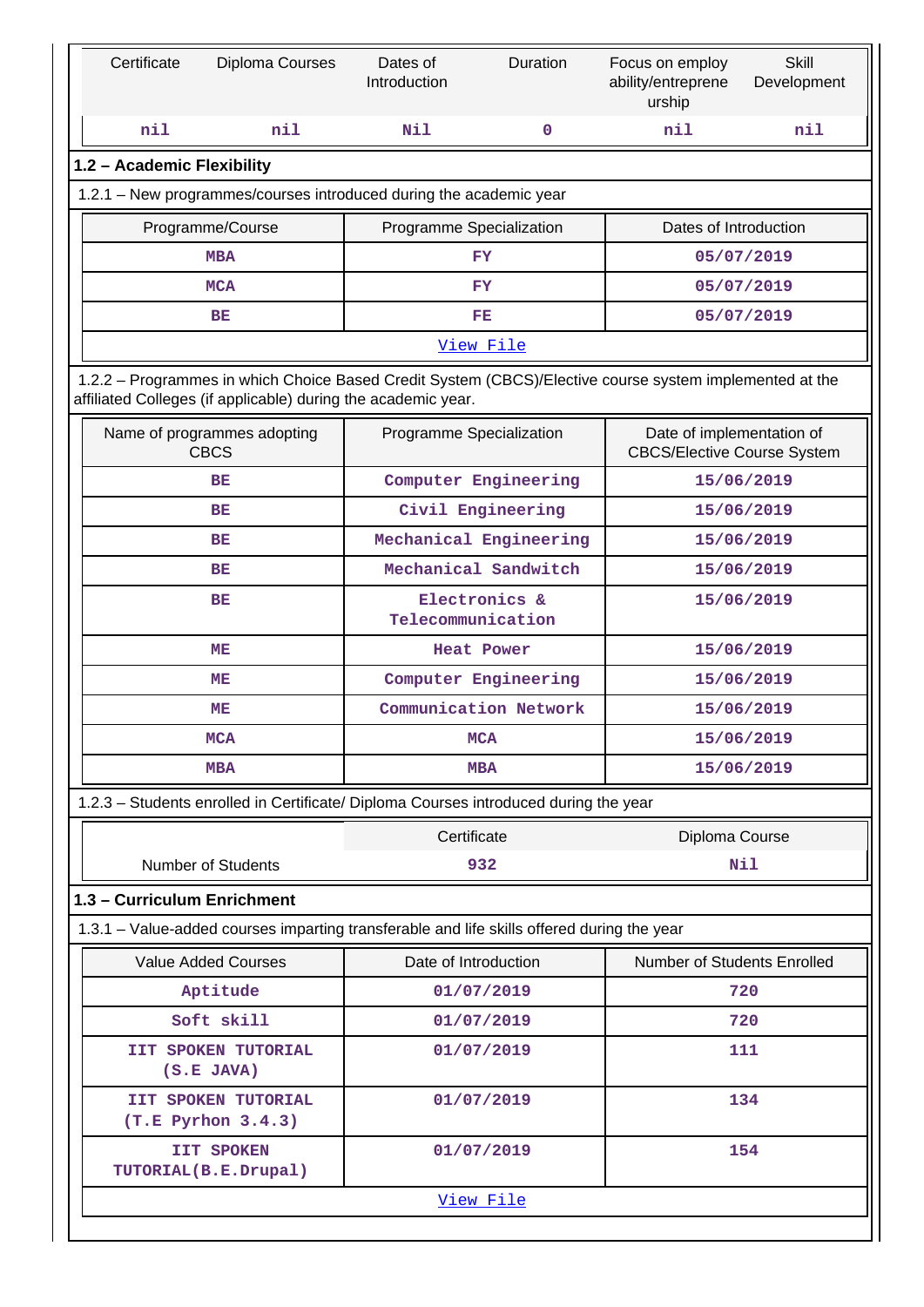| 1.3.2 - Field Projects / Internships under taken during the year                                                                                                                                                                                                                                                                                                                                                                                                                                                                                                                                                                                                                                                                                                                                                                                                                                                                                                                                                                                                                                                                                                                                                                                                                                                                                                                                                                                                                                                                                                                                                                                                                                                                                           |                                                                                          |                      |     |  |  |
|------------------------------------------------------------------------------------------------------------------------------------------------------------------------------------------------------------------------------------------------------------------------------------------------------------------------------------------------------------------------------------------------------------------------------------------------------------------------------------------------------------------------------------------------------------------------------------------------------------------------------------------------------------------------------------------------------------------------------------------------------------------------------------------------------------------------------------------------------------------------------------------------------------------------------------------------------------------------------------------------------------------------------------------------------------------------------------------------------------------------------------------------------------------------------------------------------------------------------------------------------------------------------------------------------------------------------------------------------------------------------------------------------------------------------------------------------------------------------------------------------------------------------------------------------------------------------------------------------------------------------------------------------------------------------------------------------------------------------------------------------------|------------------------------------------------------------------------------------------|----------------------|-----|--|--|
| Project/Programme Title                                                                                                                                                                                                                                                                                                                                                                                                                                                                                                                                                                                                                                                                                                                                                                                                                                                                                                                                                                                                                                                                                                                                                                                                                                                                                                                                                                                                                                                                                                                                                                                                                                                                                                                                    | No. of students enrolled for Field<br>Programme Specialization<br>Projects / Internships |                      |     |  |  |
| ВE                                                                                                                                                                                                                                                                                                                                                                                                                                                                                                                                                                                                                                                                                                                                                                                                                                                                                                                                                                                                                                                                                                                                                                                                                                                                                                                                                                                                                                                                                                                                                                                                                                                                                                                                                         | <b>CIVIL</b>                                                                             |                      | 12  |  |  |
| ВE                                                                                                                                                                                                                                                                                                                                                                                                                                                                                                                                                                                                                                                                                                                                                                                                                                                                                                                                                                                                                                                                                                                                                                                                                                                                                                                                                                                                                                                                                                                                                                                                                                                                                                                                                         |                                                                                          | Computer             | 8   |  |  |
| BЕ                                                                                                                                                                                                                                                                                                                                                                                                                                                                                                                                                                                                                                                                                                                                                                                                                                                                                                                                                                                                                                                                                                                                                                                                                                                                                                                                                                                                                                                                                                                                                                                                                                                                                                                                                         |                                                                                          | <b>E&amp;TC</b>      | 6   |  |  |
| BЕ                                                                                                                                                                                                                                                                                                                                                                                                                                                                                                                                                                                                                                                                                                                                                                                                                                                                                                                                                                                                                                                                                                                                                                                                                                                                                                                                                                                                                                                                                                                                                                                                                                                                                                                                                         |                                                                                          | Mechanical           | 126 |  |  |
| BЕ                                                                                                                                                                                                                                                                                                                                                                                                                                                                                                                                                                                                                                                                                                                                                                                                                                                                                                                                                                                                                                                                                                                                                                                                                                                                                                                                                                                                                                                                                                                                                                                                                                                                                                                                                         |                                                                                          | Mechanical Sandwitch | 77  |  |  |
| <b>MBA</b>                                                                                                                                                                                                                                                                                                                                                                                                                                                                                                                                                                                                                                                                                                                                                                                                                                                                                                                                                                                                                                                                                                                                                                                                                                                                                                                                                                                                                                                                                                                                                                                                                                                                                                                                                 |                                                                                          | <b>MBA</b>           | 60  |  |  |
| <b>MCA</b>                                                                                                                                                                                                                                                                                                                                                                                                                                                                                                                                                                                                                                                                                                                                                                                                                                                                                                                                                                                                                                                                                                                                                                                                                                                                                                                                                                                                                                                                                                                                                                                                                                                                                                                                                 |                                                                                          | <b>MCA</b>           | 38  |  |  |
|                                                                                                                                                                                                                                                                                                                                                                                                                                                                                                                                                                                                                                                                                                                                                                                                                                                                                                                                                                                                                                                                                                                                                                                                                                                                                                                                                                                                                                                                                                                                                                                                                                                                                                                                                            |                                                                                          | View File            |     |  |  |
|                                                                                                                                                                                                                                                                                                                                                                                                                                                                                                                                                                                                                                                                                                                                                                                                                                                                                                                                                                                                                                                                                                                                                                                                                                                                                                                                                                                                                                                                                                                                                                                                                                                                                                                                                            |                                                                                          |                      |     |  |  |
| 1.4 - Feedback System                                                                                                                                                                                                                                                                                                                                                                                                                                                                                                                                                                                                                                                                                                                                                                                                                                                                                                                                                                                                                                                                                                                                                                                                                                                                                                                                                                                                                                                                                                                                                                                                                                                                                                                                      |                                                                                          |                      |     |  |  |
| 1.4.1 – Whether structured feedback received from all the stakeholders.                                                                                                                                                                                                                                                                                                                                                                                                                                                                                                                                                                                                                                                                                                                                                                                                                                                                                                                                                                                                                                                                                                                                                                                                                                                                                                                                                                                                                                                                                                                                                                                                                                                                                    |                                                                                          |                      |     |  |  |
| <b>Students</b>                                                                                                                                                                                                                                                                                                                                                                                                                                                                                                                                                                                                                                                                                                                                                                                                                                                                                                                                                                                                                                                                                                                                                                                                                                                                                                                                                                                                                                                                                                                                                                                                                                                                                                                                            |                                                                                          |                      | Yes |  |  |
| <b>Teachers</b>                                                                                                                                                                                                                                                                                                                                                                                                                                                                                                                                                                                                                                                                                                                                                                                                                                                                                                                                                                                                                                                                                                                                                                                                                                                                                                                                                                                                                                                                                                                                                                                                                                                                                                                                            |                                                                                          |                      | Yes |  |  |
| Employers                                                                                                                                                                                                                                                                                                                                                                                                                                                                                                                                                                                                                                                                                                                                                                                                                                                                                                                                                                                                                                                                                                                                                                                                                                                                                                                                                                                                                                                                                                                                                                                                                                                                                                                                                  |                                                                                          |                      | Yes |  |  |
| Alumni                                                                                                                                                                                                                                                                                                                                                                                                                                                                                                                                                                                                                                                                                                                                                                                                                                                                                                                                                                                                                                                                                                                                                                                                                                                                                                                                                                                                                                                                                                                                                                                                                                                                                                                                                     |                                                                                          | Yes                  |     |  |  |
| Parents                                                                                                                                                                                                                                                                                                                                                                                                                                                                                                                                                                                                                                                                                                                                                                                                                                                                                                                                                                                                                                                                                                                                                                                                                                                                                                                                                                                                                                                                                                                                                                                                                                                                                                                                                    |                                                                                          |                      | Yes |  |  |
| 1.4.2 - How the feedback obtained is being analyzed and utilized for overall development of the institution?<br>(maximum 500 words)                                                                                                                                                                                                                                                                                                                                                                                                                                                                                                                                                                                                                                                                                                                                                                                                                                                                                                                                                                                                                                                                                                                                                                                                                                                                                                                                                                                                                                                                                                                                                                                                                        |                                                                                          |                      |     |  |  |
| <b>Feedback Obtained</b>                                                                                                                                                                                                                                                                                                                                                                                                                                                                                                                                                                                                                                                                                                                                                                                                                                                                                                                                                                                                                                                                                                                                                                                                                                                                                                                                                                                                                                                                                                                                                                                                                                                                                                                                   |                                                                                          |                      |     |  |  |
| Indira College of Engineering and Management has its own stakeholder's feedback<br>policy in place. Feedback is taken from the various stakeholders namely,<br>Alumni, Faculty, Employers, Students, and Parents. The feedback taken from<br>stakeholders is analyzed and the recommendations are sent to various<br>departments and institute head for necessary remedial action required for the<br>overall development of the institution. The recommendations received by all the<br>five stakeholders are as mentioned below 1. Need to work on interpersonal<br>skills of students 2. Students need to participate in more hackathons organized<br>by various colleges to improve their technical skills. 3. Frequent Alumni<br>interaction sessios wherein alumni can visit the institute and interact with<br>students. 4. Commute facility from all nukes and corners of the city 5. College<br>ERP login to be provided to parents to observe the students' performance 6.<br>Activities for faculties need to be planned. 7. Students activity needs to be<br>increased. Institute use the feedback given by all the stakeholders for the<br>overall development of the institute and the following action has been<br>initiated, 1. The Talent management department is informed to organize training<br>on student's interpersonal skills. 2. A committee is formed to create awareness<br>among the students to participate in hackathons. 3. More alumni sessions are<br>planned. 4. Mentoring system is implemented to communicate with students and<br>parents. 5. Staff development cell is formed and the extracurricular activities<br>planned for faculties. 8. Students council is established to improve the<br>student's activity. |                                                                                          |                      |     |  |  |

## **CRITERION II – TEACHING- LEARNING AND EVALUATION**

## **2.1 – Student Enrolment and Profile**

2.1.1 – Demand Ratio during the year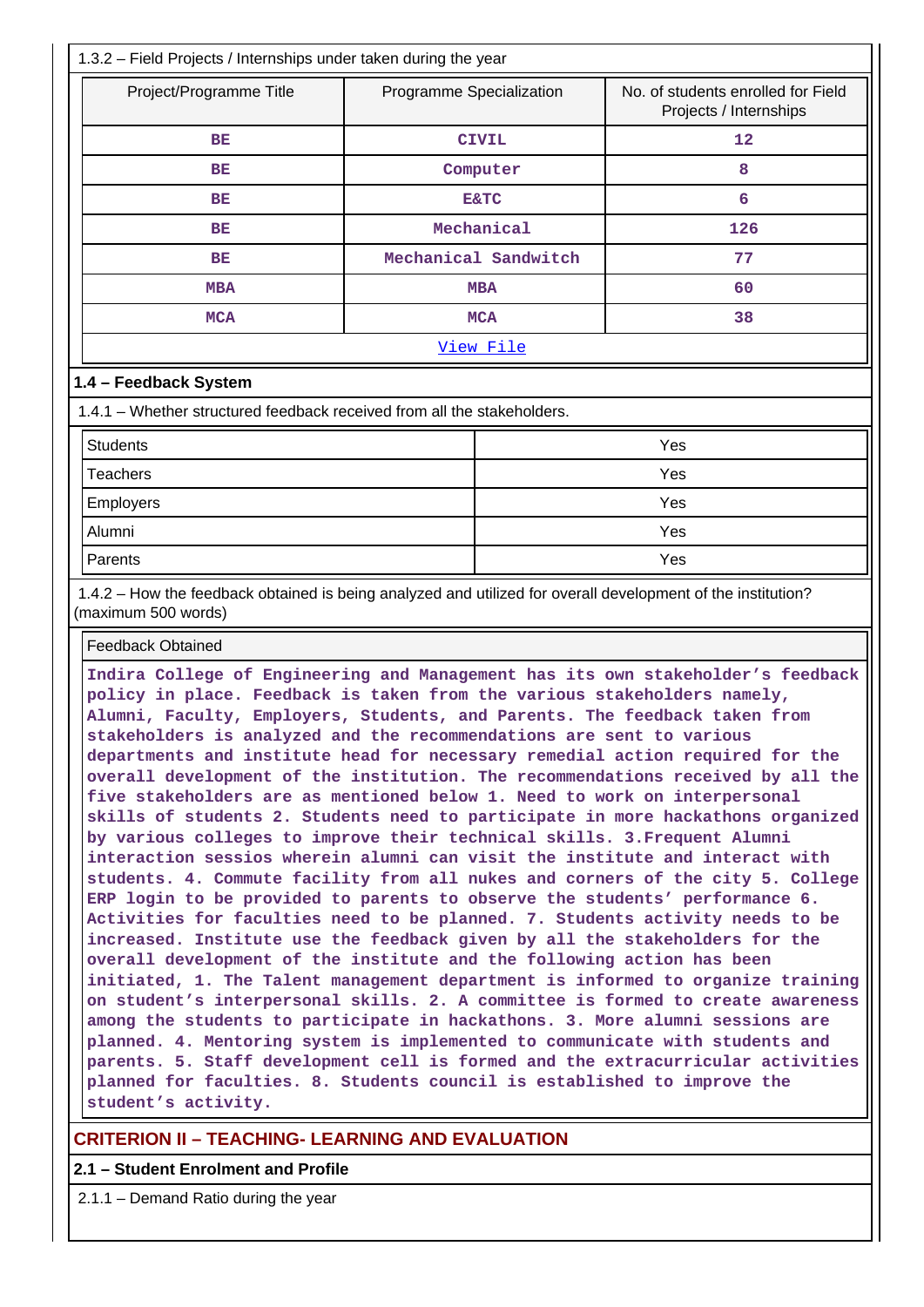| Name of the<br>Programme                                                                                                                                  | Programme<br>Specialization                                                                                                  |  | Number of seats<br>available                   |                                        |                                                                                                  | Number of<br>Application received                                                                | <b>Students Enrolled</b>                                    |
|-----------------------------------------------------------------------------------------------------------------------------------------------------------|------------------------------------------------------------------------------------------------------------------------------|--|------------------------------------------------|----------------------------------------|--------------------------------------------------------------------------------------------------|--------------------------------------------------------------------------------------------------|-------------------------------------------------------------|
| <b>MCA</b>                                                                                                                                                | Master of<br>Computer<br>Application                                                                                         |  |                                                | 60                                     |                                                                                                  | 48                                                                                               | 48                                                          |
| <b>MBA</b>                                                                                                                                                | Master of<br><b>Business</b><br>Administration                                                                               |  |                                                | 60                                     |                                                                                                  | 60                                                                                               | 60                                                          |
| ME                                                                                                                                                        | MЕ<br>Communication<br>Network                                                                                               |  |                                                | 18                                     |                                                                                                  | <b>Nill</b>                                                                                      | <b>Nill</b>                                                 |
| MЕ                                                                                                                                                        | ME Computer<br>Engineering                                                                                                   |  |                                                | 18                                     |                                                                                                  | <b>Nill</b>                                                                                      | <b>Nill</b>                                                 |
| <b>BE</b>                                                                                                                                                 | Civil<br>Engineering                                                                                                         |  |                                                | 60                                     |                                                                                                  | 5                                                                                                | 5                                                           |
| BE                                                                                                                                                        | Computer<br>Engineering                                                                                                      |  |                                                | 120                                    |                                                                                                  | 110                                                                                              | 110                                                         |
| ВE                                                                                                                                                        | Mechanical<br>Engineering                                                                                                    |  |                                                | 120                                    |                                                                                                  | 13                                                                                               | 13                                                          |
| <b>BE</b>                                                                                                                                                 | Mechanical<br>Engineering<br>(Sandwich<br>pattern)                                                                           |  |                                                | 60                                     |                                                                                                  | 1                                                                                                | $\mathbf{1}$                                                |
| MЕ                                                                                                                                                        | ME Heat Power                                                                                                                |  |                                                | 18                                     |                                                                                                  | 1                                                                                                | 1                                                           |
|                                                                                                                                                           |                                                                                                                              |  |                                                | View File                              |                                                                                                  |                                                                                                  |                                                             |
| 2.2 - Catering to Student Diversity                                                                                                                       |                                                                                                                              |  |                                                |                                        |                                                                                                  |                                                                                                  |                                                             |
| 2.2.1 - Student - Full time teacher ratio (current year data)                                                                                             |                                                                                                                              |  |                                                |                                        |                                                                                                  |                                                                                                  |                                                             |
| Year                                                                                                                                                      | Number of<br>Number of<br>students enrolled<br>students enrolled<br>in the institution<br>in the institution<br>(UG)<br>(PG) |  |                                                |                                        | Number of<br>fulltime teachers<br>available in the<br>institution<br>teaching only UG<br>courses | Number of<br>fulltime teachers<br>available in the<br>institution<br>teaching only PG<br>courses | Number of<br>teachers<br>teaching both UG<br>and PG courses |
| 2019                                                                                                                                                      | 1116                                                                                                                         |  | 253                                            | 68                                     |                                                                                                  | 18                                                                                               | <b>Nill</b>                                                 |
| 2.3 - Teaching - Learning Process                                                                                                                         |                                                                                                                              |  |                                                |                                        |                                                                                                  |                                                                                                  |                                                             |
| 2.3.1 - Percentage of teachers using ICT for effective teaching with Learning Management Systems (LMS), E-<br>learning resources etc. (current year data) |                                                                                                                              |  |                                                |                                        |                                                                                                  |                                                                                                  |                                                             |
| Number of<br><b>Teachers on Roll</b>                                                                                                                      | Number of<br>teachers using<br>ICT (LMS, e-<br>Resources)                                                                    |  | <b>ICT Tools and</b><br>resources<br>available | Number of ICT<br>enabled<br>Classrooms |                                                                                                  | Numberof smart<br>classrooms                                                                     | E-resources and<br>techniques used                          |
| 86                                                                                                                                                        | 86                                                                                                                           |  | 5                                              | 33                                     |                                                                                                  | $\overline{\mathbf{2}}$                                                                          | 11                                                          |
|                                                                                                                                                           |                                                                                                                              |  | View File of ICT Tools and resources           |                                        |                                                                                                  |                                                                                                  |                                                             |
|                                                                                                                                                           |                                                                                                                              |  |                                                |                                        |                                                                                                  | View File of E-resources and techniques used                                                     |                                                             |
| 2.3.2 - Students mentoring system available in the institution? Give details. (maximum 500 words)                                                         |                                                                                                                              |  |                                                |                                        |                                                                                                  |                                                                                                  |                                                             |
| Mentoring of the students is the trustworthy relationship between the faculty mentor and the connected student                                            |                                                                                                                              |  |                                                |                                        |                                                                                                  |                                                                                                  |                                                             |

mentee in which the more experienced and knowledgeable faculty mentor helps and guide the less experienced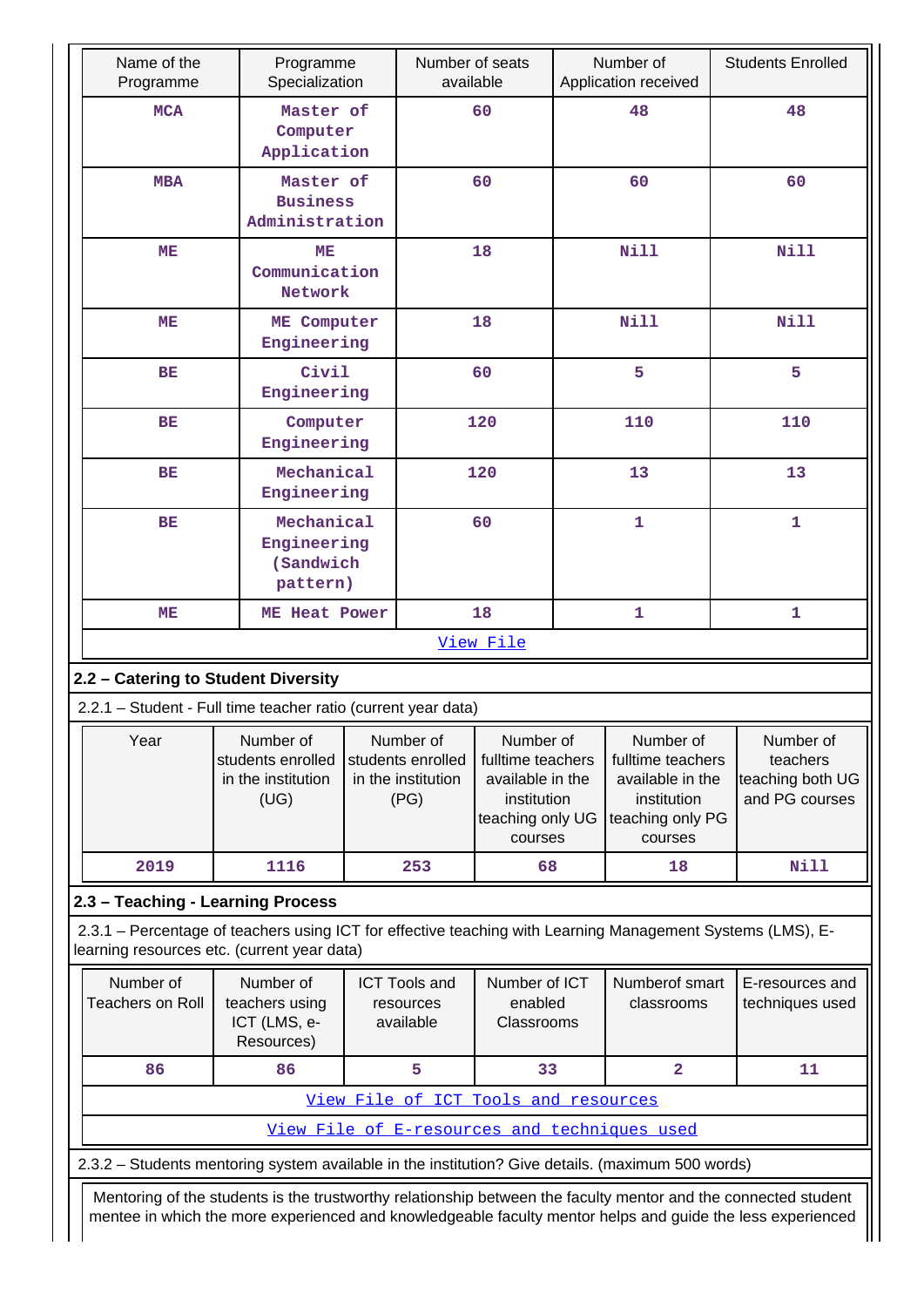and learning student mentee. Mentoring is a powerful personal and career development tool that can enable the mentee to achieve or exceed their lifes goals and aspirations. The most important goal of mentoring in a higher educational institute is to provide ample opportunities for academic, personnel, and professional growth of its students. At ICEM the objective of mentoring is two folds. The first and most important objective of our mentoring system is to assist new students with adjustment to college life at ICEM, both academically and socially by understanding their needs potential. Secondly mentoring at ICEM offers students strong support, helping them to improve their attendance, academics, personality development, and enjoy their studies. In addition during mentoring the academic and behavioral issues are also resolved. At ICEM we use to carry out the mentoring systematically with proper planning and documentation. Every student at ICEM is assured to have a mentor faculty assigned to him. Mentors are continuously in touch with the assigned mentee students and also regularly have formal as well as informal meetings with them. Documentation in proper formats and evidence are maintained by the mentors like students information, parents calling report, student's attendance and performance, their achievements, activity participation, disciplinary actions etc. The report of the monthly mentoring meeting is compiled by the department mentor coordinator by taking inputs from the mentors in the desired format. All the department level mentor coordinators then submit their reports to the Institute level mentor coordinator. The department level issues are resolved by the concerned Head of the department while institutional level and general issues are compiled systematically and submitted to the Principal for action taken. The principal directs the concern for action and the reports of the same are being filed for further communication and record. At ICEM students having poor attendance in a particular month designated as defaulter whose list is declared by the concerned department head on their notice boards in the first week of the succeeding month. This activity is regularly carried out in every semester. Mentors call the parents of defaulter students and watch their progress throughout. There are strict rules in the hostel and students are required to take prior permission before leaving campus. Further students in hostels are not allowed to stay in the hostel during classes. During exam period and term work submissions library timings are extended till 10:00 pm. In short, all measures are taken by the college administrations and the teachers so that students should not face any difficulties in the process of learning.

| Number of students enrolled in the<br>institution | Number of fulltime teachers | Mentor: Mentee Ratio |
|---------------------------------------------------|-----------------------------|----------------------|
| 1369                                              | 86                          | 1:16                 |

## **2.4 – Teacher Profile and Quality**

2.4.1 – Number of full time teachers appointed during the year

| No. of sanctioned<br>positions | No. of filled positions | Vacant positions | <b>Positions filled during</b><br>the current year | No. of faculty with<br>Ph.D |
|--------------------------------|-------------------------|------------------|----------------------------------------------------|-----------------------------|
| 99                             | 86                      |                  |                                                    | 16                          |

 2.4.2 – Honours and recognition received by teachers (received awards, recognition, fellowships at State, National, International level from Government, recognised bodies during the year )

| Year of Award | Name of full time teachers<br>receiving awards from<br>state level, national level,<br>international level | Designation            | Name of the award,<br>fellowship, received from<br>Government or recognized<br>bodies                                         |
|---------------|------------------------------------------------------------------------------------------------------------|------------------------|-------------------------------------------------------------------------------------------------------------------------------|
| 2019          | Dr.Archana Salve                                                                                           | Associate<br>Professor | Outstanding<br>teacher Award in<br>academicians and<br>researchers<br>National conclave<br>Awards 22nd June<br>2019           |
| 2019          | Dr. Archana Salve                                                                                          | Associate<br>Professor | for<br><b>ESN Award</b><br>best Professor in<br>Human resource<br>management at<br><b>(28th</b><br>Chennai<br>September 2019) |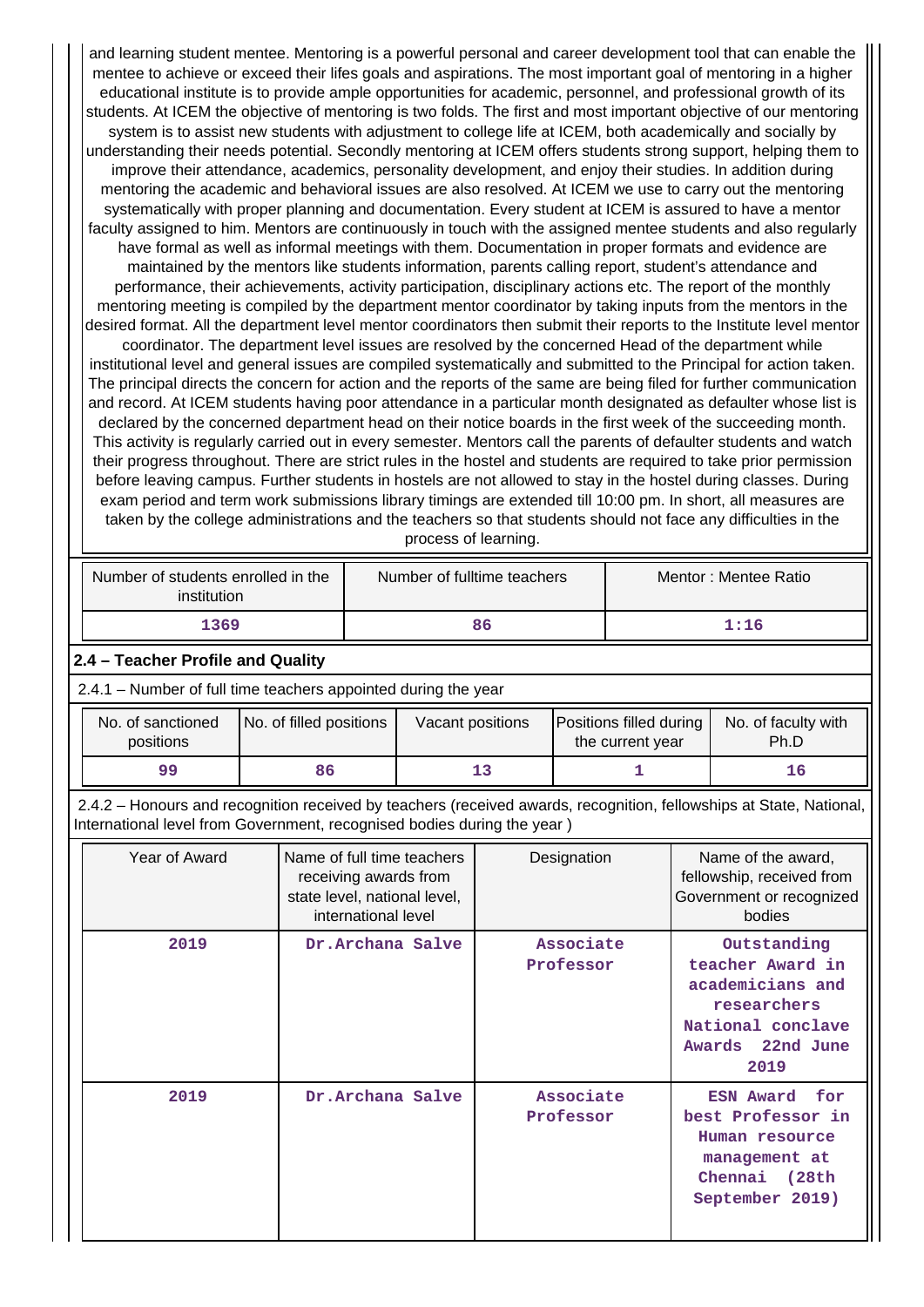| 2019      | Dr.Archana Salve              | Associate<br>Professor | Best Research<br>paper award at ESN<br>International<br>conference (28th<br>September 2019)               |  |  |  |
|-----------|-------------------------------|------------------------|-----------------------------------------------------------------------------------------------------------|--|--|--|
| 2020      | Prof.Siddheshwar<br>Shirbhate | Assistant<br>Professor | Practicing<br>Educator Award In<br>Engineering by<br>MITCON Institute of<br>Management (26th<br>Feb 2020) |  |  |  |
| View File |                               |                        |                                                                                                           |  |  |  |

## **2.5 – Evaluation Process and Reforms**

 2.5.1 – Number of days from the date of semester-end/ year- end examination till the declaration of results during the year

| Programme Name | Programme Code | Semester/year | Last date of the last<br>semester-end/year-<br>end examination | Date of declaration of<br>results of semester-<br>end/year-end<br>examination |
|----------------|----------------|---------------|----------------------------------------------------------------|-------------------------------------------------------------------------------|
| <b>BE</b>      | 627837610      | 7             | 03/12/2019                                                     | 28/01/2020                                                                    |
| <b>MCA</b>     | 617910110      | 5             | 13/12/2019                                                     | 21/01/2020                                                                    |
| <b>MBA</b>     | 617924110      |               | 10/12/2019                                                     | 28/02/2020                                                                    |
|                |                | View File     |                                                                |                                                                               |

2.5.2 – Reforms initiated on Continuous Internal Evaluation(CIE) system at the institutional level (250 words)

 **The Institute has developed a transparent and robust mechanism of internal assessment. The institute closely monitors strictly evaluates the performance of students at regular intervals. Continuous Internal Evaluation (CIE) comprise of unit tests / online tests / open book tests, practical assignments, mock practical, timely completion of experiments and attendance. Regular students are encouraged with additional credits for their achievements in various competitions, seminars and conferences. For the practical subjects, results of the experiments performed are conveyed to the students during their practical sessions. Students are permitted to improvise their performance by redoing the experiment, if they have scored low. The status of their attendance and monthly performance of the students (CIE) are conveyed to their parents by mentors. Seminar Project evaluation is continuous rigorous process for UG as well as PG. Timely progress reviews are recorded for each student based on their problem understanding, topic selection, design development, presentations, domain knowledge, additional skills/efforts taken, final results, regularity and research publications, outside participations. Mechanical sandwich students one year internship in the industry is monitored meticulously by both college guide and industry guides. The logbook comprise of attendance record, daily learning report and weekly summary which is duly checked by the company guide and monthly reports are scrutinized and evaluated by the college guide and Head of the Department. Additional weightage is given for the special training or relevant seminar attended. Continuous Assessment for PG students is done strictly by adhering to any of the evaluation methods such as written test, assignment, seminar, survey paper, research publication in reputed journals and mini project. All the above mentioned mechanism of internal assessment is conveyed to the students in the following ways: Department planner consists of the schedule of all internal tests and project reviews are communicated to students through notices and Student Information Manual (SIM). First year**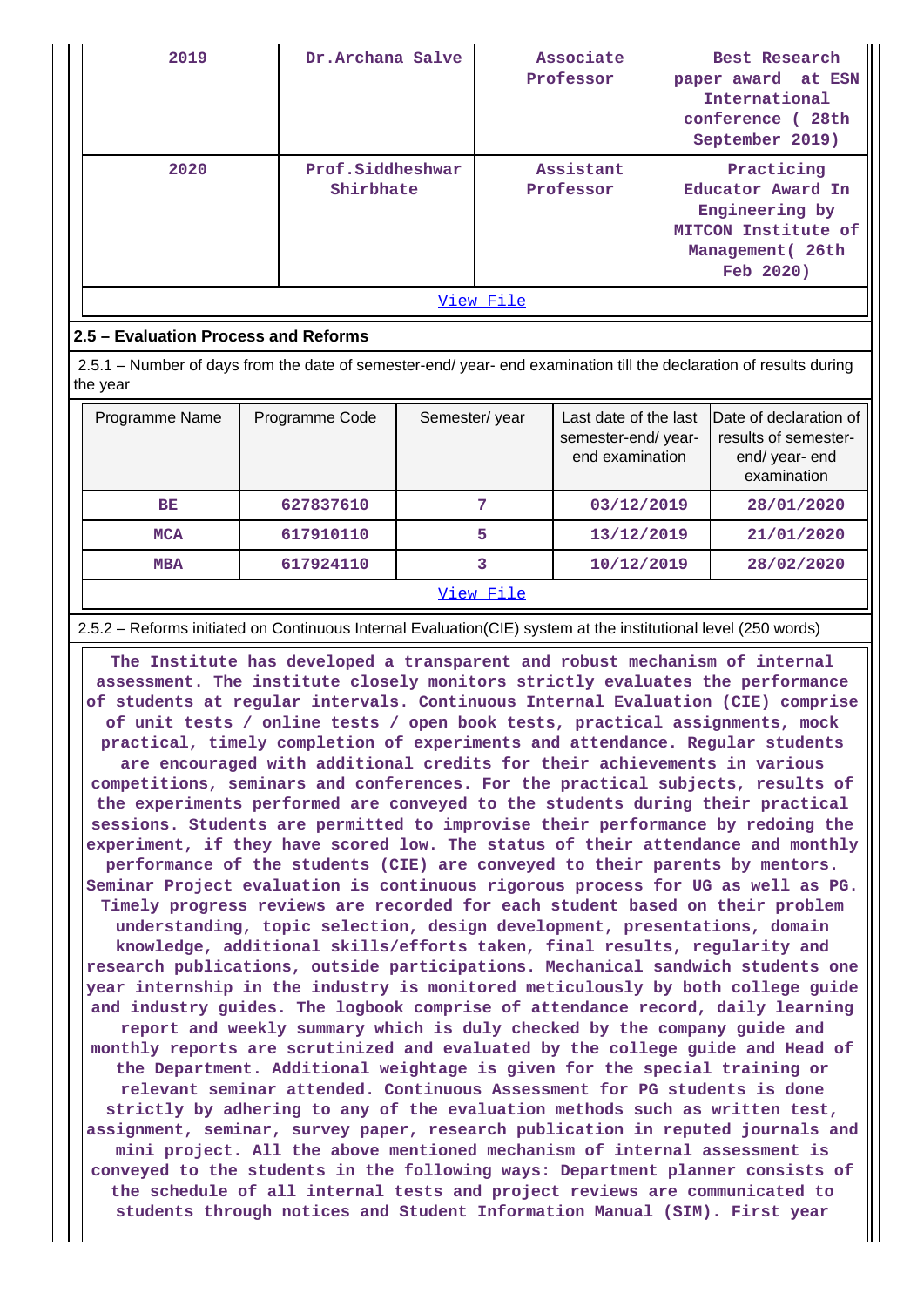**students are briefed about the continuous internal evaluation system during the orientation program and subsequently in lectures by the respective faculty members in class room. From second year onwards the term work policy of each department which comprise of Continuous Internal Evaluation parameters are communicated to the students at the beginning of the semester through notices, ERP and during mentoring sessions. The assessment of tests and assignments are completed and discussed with the students with virtual platforms like Zoom Microsoft Teams. Results of online examinations, in-semester examinations are discussed with the students during mentoring session and necessary guidance is provided for further improvement in their academics. The results of summative assessment and internal assessment are informed to the parents during parents teachers meet once a semester. Continuous Internal Evaluation marks are maintained by each faculty and shown to the students. In case of any discrepancy raised by the student, corrective measures are taken by the concerned teacher. Remedial lectures are conducted for the backlog students and retests are conducted for the students who scored less in the internal tests and practicals.**

 2.5.3 – Academic calendar prepared and adhered for conduct of Examination and other related matters (250 words)

 **On the commencement of the new Academic Year, the Institute prepares Institute Calendar in line with the university's academic calendar. Every semester, all academic activities are planned executed as per guidelines schedule provided by University. The dates for commencement and end dates of teaching, internal exams, project reviews, seminar reviews etc. are outlined in Institute calendar. s University exams being the most important event of every semester, the calendar includes dates of In-semester, Online phase and End-semester examinations, Practical – Oral examinations etc. Every department in turn prepares its department planner in line with the Institute calendar which includes the schedule of all continuous internal evaluations. Mock practical examinations and schedule of project reviews are reflected in the department planner. An academic planner is conveyed to students through student information manual (SIM) that contains the schedule of CIE in the department. Institute calendar includes National Festivals celebration Days, National Leaders Birth /or Death anniversary, Cultural Festivals celebration, etc. Various student development activities, such as Value-added programs, Professional body association programs, Additional Certification training, Research activities, Interdepartmental Expert lectures, Medical Check-up, career awareness/ competitive cell sessions, annual gathering Sports days, Techfest and CSR activity etc are also involved in Institute calendar and/or Department planner. For academic excellence, DAAC meetings, Mentor sessions, Additional remedial/make-up lectures for slow learners, Project/Seminar reviews, Industrial Visits, IIT Spoken Tutorials, Internal Project Exhibitions, Alumni Interaction, parents' meet, University Graduation/Convocation ceremony these events are incorporated in Institute calendar and/or Department planner. Thus, the institute adheres to the academic calendar for the conduct of exams, CIE, and all other activities during the academic year semester wise.**

#### **2.6 – Student Performance and Learning Outcomes**

 2.6.1 – Program outcomes, program specific outcomes and course outcomes for all programs offered by the institution are stated and displayed in website of the institution (to provide the weblink)

| http://indiraicem.ac.in/NAAC-ICEM |                                       |                             |                                          |                                               |                 |  |  |  |  |  |  |
|-----------------------------------|---------------------------------------|-----------------------------|------------------------------------------|-----------------------------------------------|-----------------|--|--|--|--|--|--|
|                                   | $2.6.2$ – Pass percentage of students |                             |                                          |                                               |                 |  |  |  |  |  |  |
| Programme<br>Code                 | Programme<br>Name                     | Programme<br>Specialization | Number of<br>students<br>appeared in the | Number of<br>students passed<br>in final year | Pass Percentage |  |  |  |  |  |  |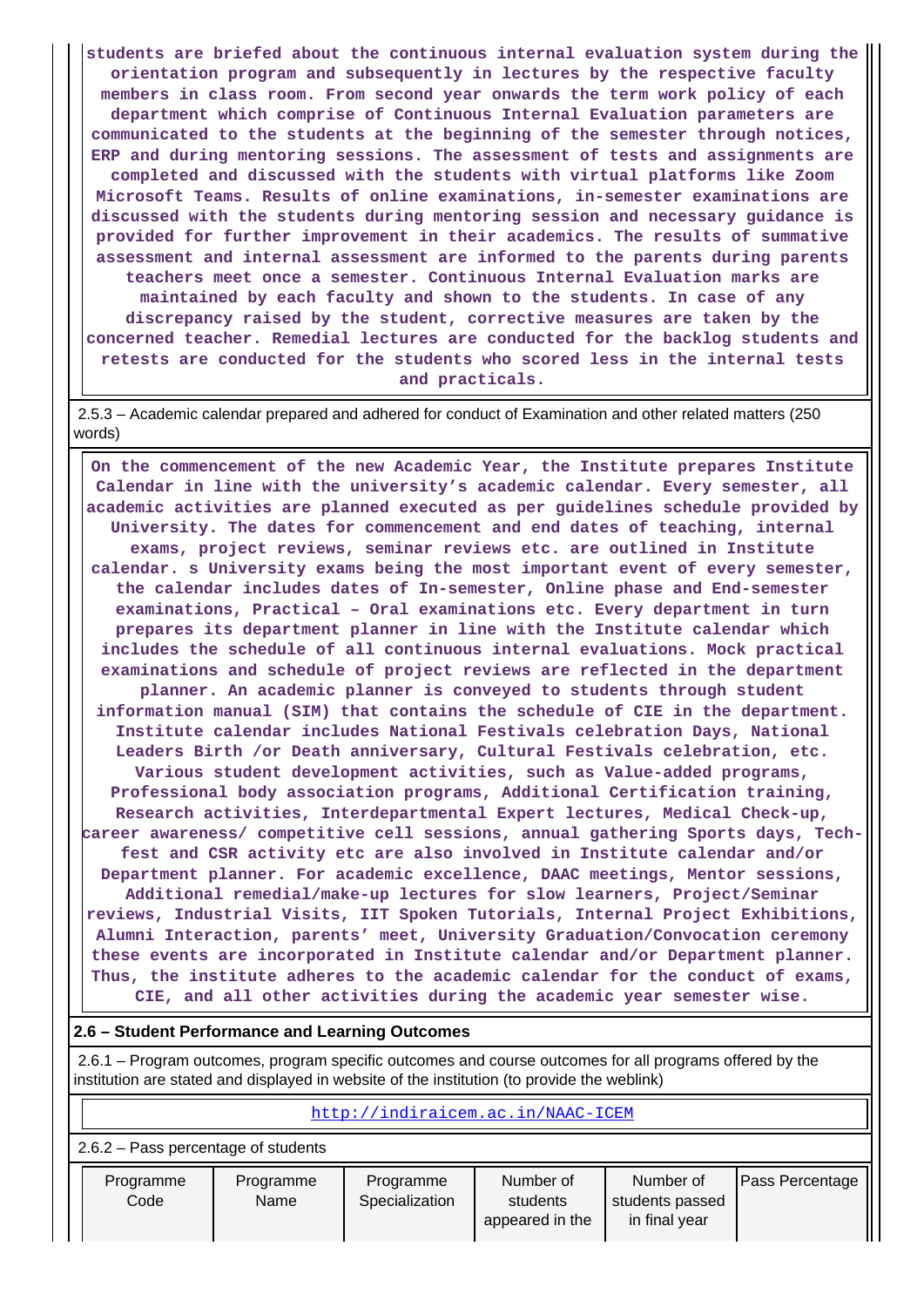|           |            |                                                                       | final year<br>examination | examination |       |  |  |  |
|-----------|------------|-----------------------------------------------------------------------|---------------------------|-------------|-------|--|--|--|
| 627819110 | BE         | <b>CIVIL</b>                                                          | 69                        | 37          | 53.62 |  |  |  |
| 627861210 | BE         | <b>MECHANICAL</b>                                                     | 129                       | 54          | 41.86 |  |  |  |
| 627862510 | BE         | <b>MECHANICAL</b><br><b>SANDWITCH</b>                                 | 50                        | 49          | 98    |  |  |  |
| 627824510 | BE         | <b>COMPUTER</b>                                                       | 144                       | 119         | 82.64 |  |  |  |
| 627837610 | BE         | <b>ELECTRONICS</b><br>AND TELECOMM<br><b>UNICATION</b><br><b>ENGG</b> | 18                        | 11          | 73.33 |  |  |  |
| 617924110 | <b>MBA</b> | <b>HUMAN</b><br>RESOURSE,<br><b>FINANCE</b>                           | 60                        | 60          | 100   |  |  |  |
| 617910110 | <b>MCA</b> | <b>MCA</b>                                                            | 38                        | 24          | 63.15 |  |  |  |
| View File |            |                                                                       |                           |             |       |  |  |  |

## **2.7 – Student Satisfaction Survey**

 2.7.1 – Student Satisfaction Survey (SSS) on overall institutional performance (Institution may design the questionnaire) (results and details be provided as weblink)

<http://indiraicem.ac.in/NAAC-ICEM>

## **CRITERION III – RESEARCH, INNOVATIONS AND EXTENSION**

## **3.1 – Resource Mobilization for Research**

3.1.1 – Research funds sanctioned and received from various agencies, industry and other organisations

| Nature of the Project                      | Duration | Name of the funding<br>agency | Total grant<br>sanctioned | Amount received<br>during the year |  |
|--------------------------------------------|----------|-------------------------------|---------------------------|------------------------------------|--|
| Projects<br>sponsored by<br>the University | 730      | <b>BCUD</b>                   |                           |                                    |  |
| Projects<br>sponsored by<br>the University | 730      | <b>BCUD</b>                   | 1.8                       |                                    |  |

**No file uploaded.**

## **3.2 – Innovation Ecosystem**

 3.2.1 – Workshops/Seminars Conducted on Intellectual Property Rights (IPR) and Industry-Academia Innovative practices during the year

| Title of workshop/seminar                                                             | Name of the Dept.    | Date       |  |
|---------------------------------------------------------------------------------------|----------------------|------------|--|
| Innovative Business<br>strategies to cope with<br>the present Era of<br>Globalization | <b>MBA</b>           | 30/05/2020 |  |
| One day workshop on web<br>development by Mr.<br>Shrutush Bhowate                     | Computer Engineering | 27/07/2019 |  |
| Artificial Neural<br>Networks and its                                                 | Civil Engineering    | 20/09/2019 |  |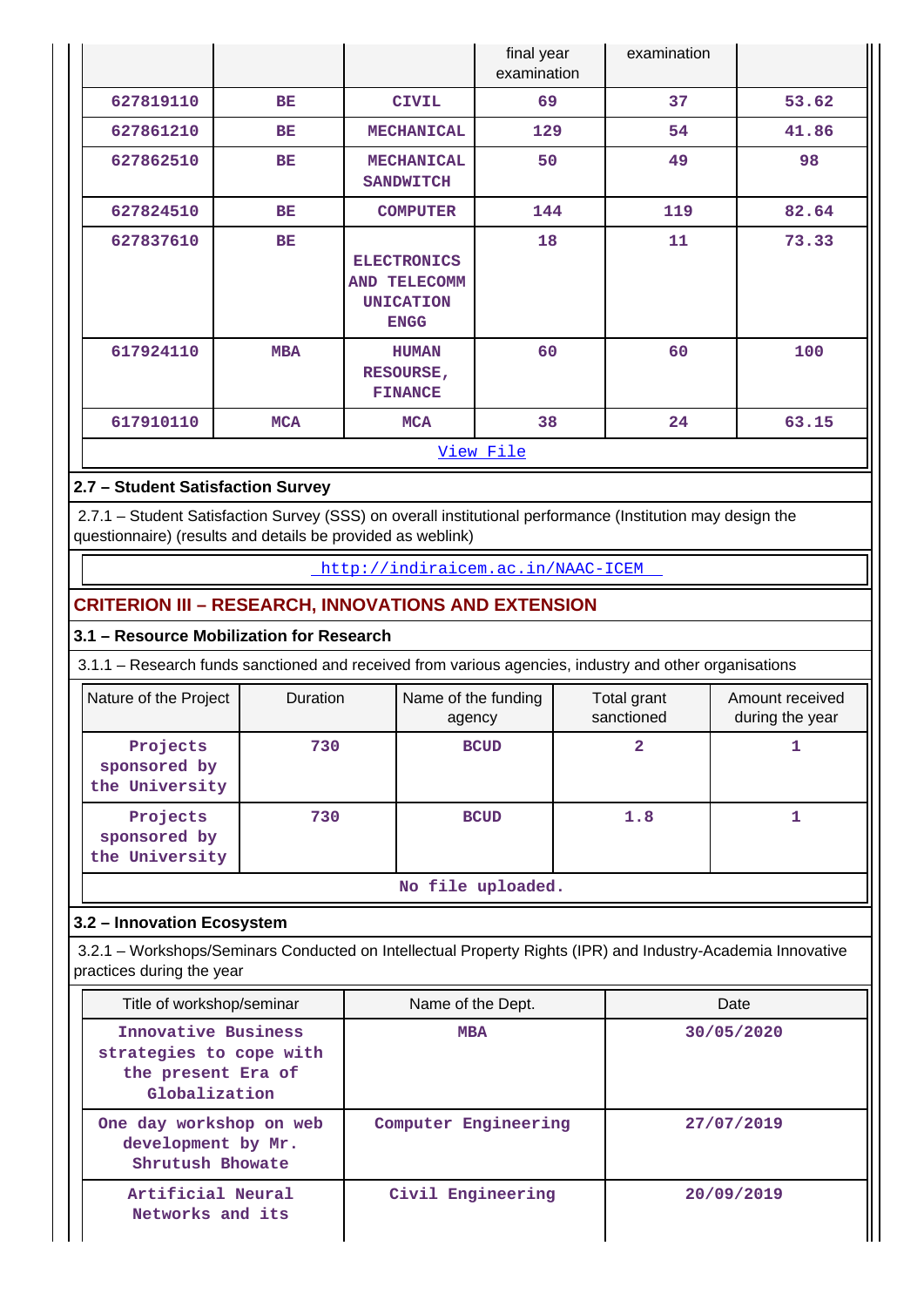| applications in Civil<br>Engineering                                                                 |                                                        |  |                                                                                                             |                                                 |            |                               |                          |
|------------------------------------------------------------------------------------------------------|--------------------------------------------------------|--|-------------------------------------------------------------------------------------------------------------|-------------------------------------------------|------------|-------------------------------|--------------------------|
| Recent Trends in Industry                                                                            |                                                        |  | Mechanical Engineering                                                                                      |                                                 |            |                               | 06/03/2020               |
| 3.2.2 - Awards for Innovation won by Institution/Teachers/Research scholars/Students during the year |                                                        |  |                                                                                                             |                                                 |            |                               |                          |
| Title of the innovation                                                                              | Name of Awardee                                        |  |                                                                                                             | Awarding Agency<br>Date of award                |            |                               | Category                 |
| Best Paper in<br>Prof. Rupa<br>National E-<br>Naik<br>Conference                                     |                                                        |  | Jagadambha<br>College of<br>Engineering and<br>Technology,<br>Yavatmal, Dist<br>Yavatmal.                   |                                                 | 24/05/2020 | National<br>Level             |                          |
| Practicing<br>Educator                                                                               | Prof.<br>Siddheshwar<br>Shirbhate                      |  | Institute of Ma<br>nagement, Balewa<br>di, Pune                                                             | <b>MITCON</b>                                   |            | 26/02/2020                    | National<br>Level        |
| Prof. Mahesh<br>Best Faculty<br>award<br>Bhong                                                       |                                                        |  | World<br>Education<br>Congress Global<br>awards for<br>excellence in e<br>ducation, leader<br>ship teaching |                                                 | 04/07/2019 | National<br><b>Level</b>      |                          |
| Prof. Savita<br>Guru Gaurav<br>Purskar<br>Jangle                                                     |                                                        |  | Institue, Pune.                                                                                             | Apollo                                          |            | 03/08/2019                    | National<br>Level        |
| <b>Best</b><br>management                                                                            | Dr. Archana<br>Professor in<br>Salve<br>Human resource |  | ESN research<br>group , Chennai                                                                             |                                                 |            | 28/09/2019                    | National<br><b>Level</b> |
| Outstanding<br>Teacher                                                                               | Dr. Archana<br>Salve                                   |  | Center for<br>Educational and<br>Social Developm<br>ent, India,<br>Mumbai.                                  |                                                 |            | 23/06/2019                    | National<br><b>Level</b> |
|                                                                                                      |                                                        |  |                                                                                                             | No file uploaded.                               |            |                               |                          |
| 3.2.3 – No. of Incubation centre created, start-ups incubated on campus during the year              |                                                        |  |                                                                                                             |                                                 |            |                               |                          |
| Incubation<br>Center                                                                                 | Name                                                   |  | Sponsered By                                                                                                | Name of the<br>Start-up                         |            | Nature of Start-<br>up        | Date of<br>Commencement  |
| 01                                                                                                   | Android<br>app<br>development                          |  | <b>ICEM</b>                                                                                                 | Finding<br>nearby<br>toilet using<br>mobile app |            | Android<br>app<br>development | 10/01/2019               |
|                                                                                                      |                                                        |  |                                                                                                             | No file uploaded.                               |            |                               |                          |
|                                                                                                      | 3.3 - Research Publications and Awards                 |  |                                                                                                             |                                                 |            |                               |                          |
| 3.3.1 - Incentive to the teachers who receive recognition/awards                                     |                                                        |  |                                                                                                             |                                                 |            |                               |                          |
| <b>State</b>                                                                                         |                                                        |  |                                                                                                             | National                                        |            |                               | International            |
| 0                                                                                                    |                                                        |  | 0                                                                                                           |                                                 |            |                               | 0                        |
| 3.3.2 - Ph. Ds awarded during the year (applicable for PG College, Research Center)                  |                                                        |  |                                                                                                             |                                                 |            |                               |                          |
| Number of PhD's Awarded<br>Name of the Department                                                    |                                                        |  |                                                                                                             |                                                 |            |                               |                          |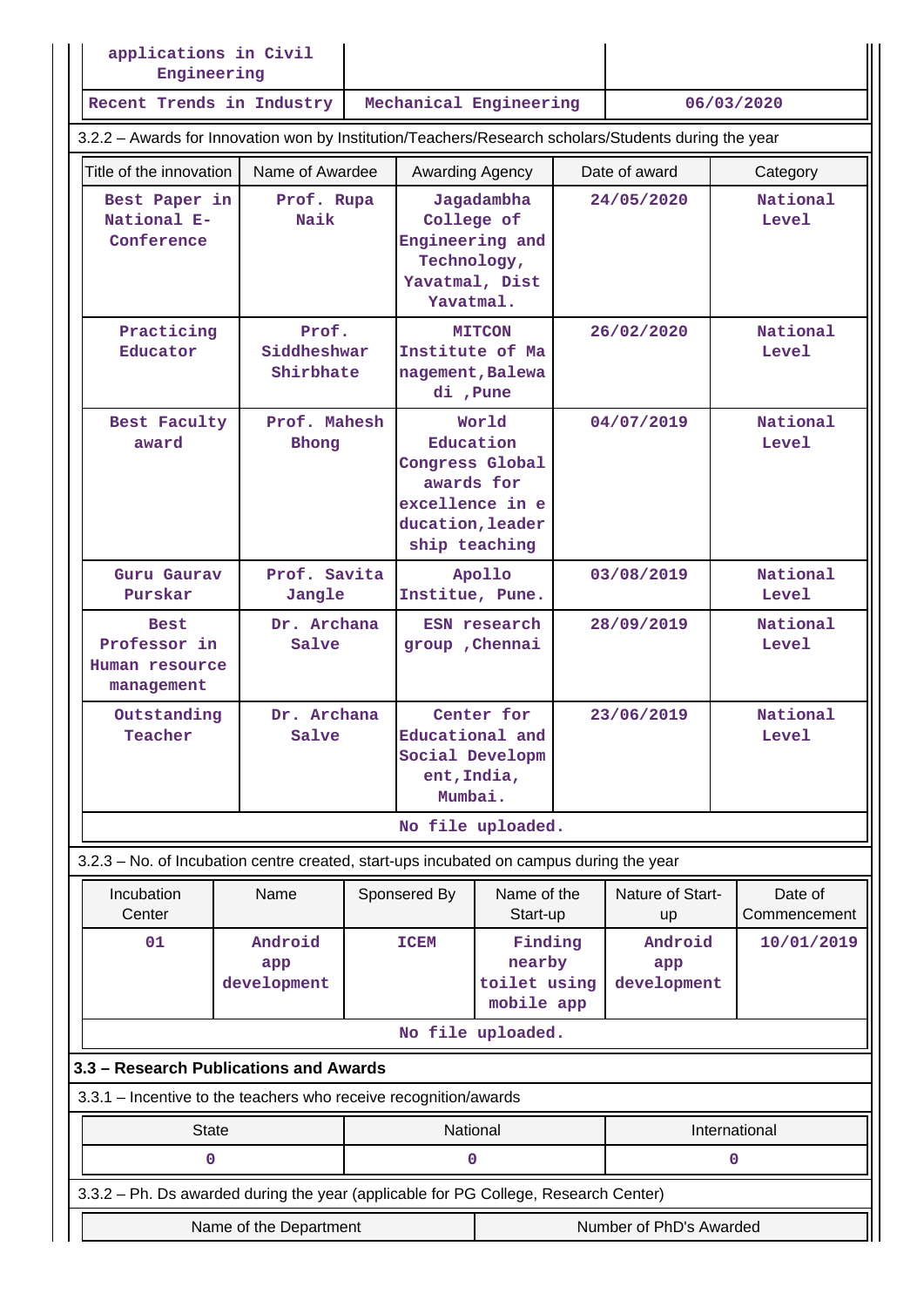|                                                                                                                                                                       |                             |                                                                                                                 |                        | Nill                                                                                  |                         |                                                                    |                                                                    |  |
|-----------------------------------------------------------------------------------------------------------------------------------------------------------------------|-----------------------------|-----------------------------------------------------------------------------------------------------------------|------------------------|---------------------------------------------------------------------------------------|-------------------------|--------------------------------------------------------------------|--------------------------------------------------------------------|--|
|                                                                                                                                                                       |                             |                                                                                                                 |                        | 3.3.3 - Research Publications in the Journals notified on UGC website during the year |                         |                                                                    |                                                                    |  |
| <b>Type</b>                                                                                                                                                           |                             | Department                                                                                                      |                        |                                                                                       | Number of Publication   |                                                                    | Average Impact Factor (if<br>any)                                  |  |
| International                                                                                                                                                         |                             | <b>MECH</b>                                                                                                     |                        | 4<br>1.5                                                                              |                         |                                                                    |                                                                    |  |
|                                                                                                                                                                       |                             |                                                                                                                 |                        | No file uploaded.                                                                     |                         |                                                                    |                                                                    |  |
| Proceedings per Teacher during the year                                                                                                                               |                             | 3.3.4 - Books and Chapters in edited Volumes / Books published, and papers in National/International Conference |                        |                                                                                       |                         |                                                                    |                                                                    |  |
|                                                                                                                                                                       | Department                  |                                                                                                                 |                        |                                                                                       |                         | Number of Publication                                              |                                                                    |  |
|                                                                                                                                                                       | FE                          |                                                                                                                 |                        |                                                                                       |                         | 3                                                                  |                                                                    |  |
|                                                                                                                                                                       | Mechanical                  |                                                                                                                 |                        |                                                                                       |                         | 50                                                                 |                                                                    |  |
|                                                                                                                                                                       | <b>MCA</b>                  |                                                                                                                 |                        |                                                                                       |                         | 1                                                                  |                                                                    |  |
|                                                                                                                                                                       | <b>MBA</b>                  |                                                                                                                 |                        |                                                                                       |                         | 1                                                                  |                                                                    |  |
|                                                                                                                                                                       | Computer                    |                                                                                                                 |                        |                                                                                       |                         | 36                                                                 |                                                                    |  |
|                                                                                                                                                                       | Civil                       |                                                                                                                 |                        |                                                                                       |                         | 7                                                                  |                                                                    |  |
|                                                                                                                                                                       |                             |                                                                                                                 |                        | No file uploaded.                                                                     |                         |                                                                    |                                                                    |  |
| 3.3.5 - Bibliometrics of the publications during the last Academic year based on average citation index in Scopus/<br>Web of Science or PubMed/ Indian Citation Index |                             |                                                                                                                 |                        |                                                                                       |                         |                                                                    |                                                                    |  |
| Title of the<br>Paper                                                                                                                                                 | Name of<br>Author           | Title of journal                                                                                                | Year of<br>publication |                                                                                       | <b>Citation Index</b>   | Institutional<br>affiliation as<br>mentioned in<br>the publication | Number of<br>citations<br>excluding self<br>citation               |  |
| A novel<br>thin?layer<br>model for<br>drying of<br>Indian<br>dark red<br>onion<br>slices at<br>high<br>velocity                                                       | Prof.<br>Vinayak M.<br>Kale | Journal<br>of Food<br>Process En<br>gineering                                                                   |                        | 2020                                                                                  | $\overline{\mathbf{2}}$ |                                                                    | $\overline{a}$                                                     |  |
|                                                                                                                                                                       |                             |                                                                                                                 |                        | View File                                                                             |                         |                                                                    |                                                                    |  |
|                                                                                                                                                                       |                             | 3.3.6 - h-Index of the Institutional Publications during the year. (based on Scopus/ Web of science)            |                        |                                                                                       |                         |                                                                    |                                                                    |  |
| Title of the<br>Paper                                                                                                                                                 | Name of<br>Author           | Title of journal                                                                                                | Year of<br>publication |                                                                                       | h-index                 | Number of<br>citations<br>excluding self<br>citation               | Institutional<br>affiliation as<br>mentioned in<br>the publication |  |
| A novel<br>thin?layer<br>model for<br>drying of<br>Indian<br>dark red<br>onion<br>slices at<br>high<br>velocity                                                       | Dr. V.<br>M. Kale           | Journal<br>of Food<br>Process En<br>gineering                                                                   |                        | 2019                                                                                  | $\overline{2}$          | $\overline{a}$                                                     | Indira<br>College of<br>Engineeing<br>and Manage<br>ment, Pune     |  |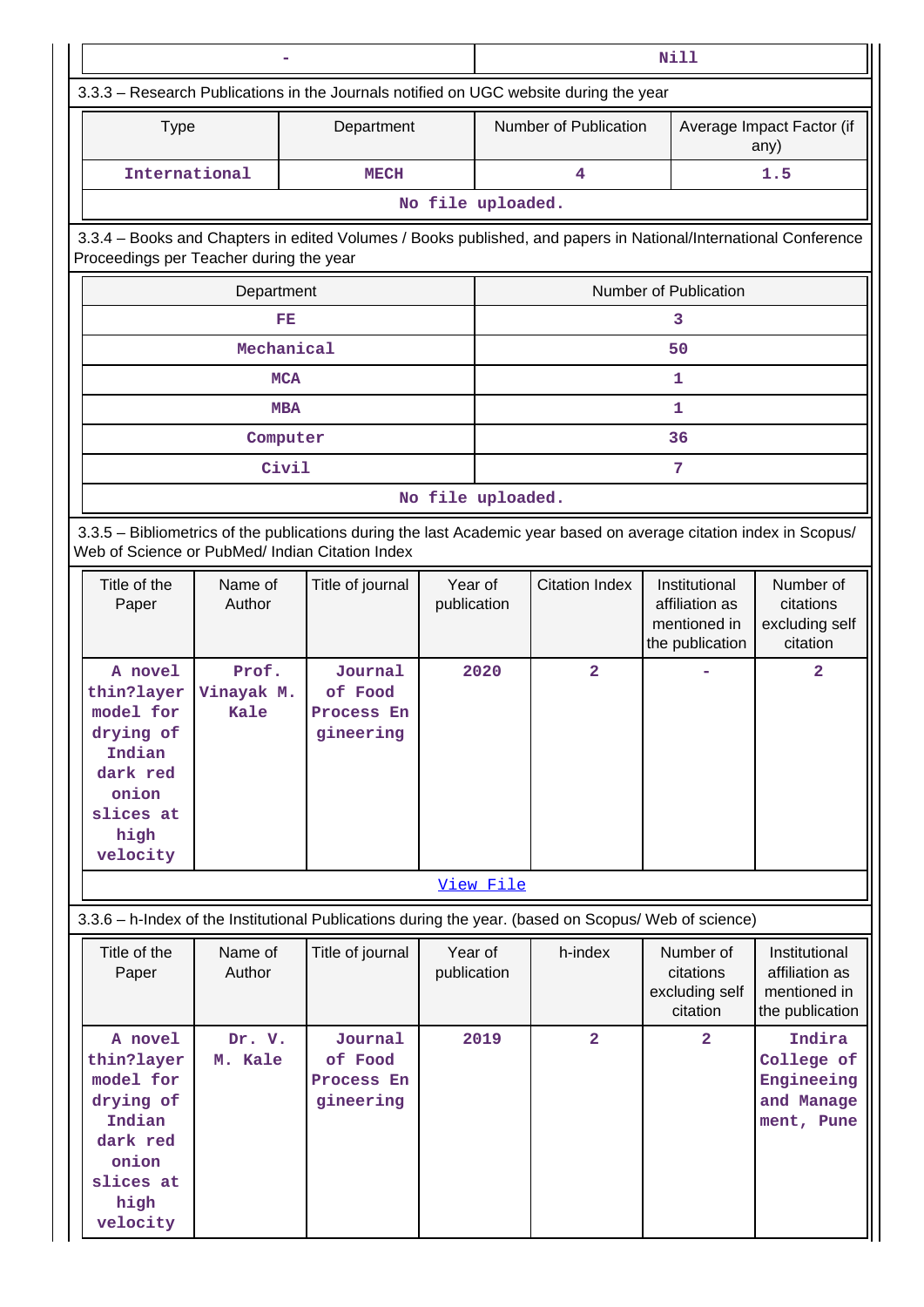|                                                                                                                                                                                                                    | View File |                                                    |                      |                                                       |                                                          |                                                         |                                        |                                                          |          |
|--------------------------------------------------------------------------------------------------------------------------------------------------------------------------------------------------------------------|-----------|----------------------------------------------------|----------------------|-------------------------------------------------------|----------------------------------------------------------|---------------------------------------------------------|----------------------------------------|----------------------------------------------------------|----------|
| 3.3.7 - Faculty participation in Seminars/Conferences and Symposia during the year:                                                                                                                                |           |                                                    |                      |                                                       |                                                          |                                                         |                                        |                                                          |          |
| Number of Faculty                                                                                                                                                                                                  |           | International                                      |                      | <b>National</b>                                       |                                                          |                                                         | <b>State</b>                           |                                                          | Local    |
| Presented<br>papers                                                                                                                                                                                                |           | $\overline{2}$                                     |                      |                                                       | Nill                                                     |                                                         | Nill                                   |                                                          | 4        |
|                                                                                                                                                                                                                    |           |                                                    |                      |                                                       | View File                                                |                                                         |                                        |                                                          |          |
| 3.4 - Extension Activities                                                                                                                                                                                         |           |                                                    |                      |                                                       |                                                          |                                                         |                                        |                                                          |          |
| 3.4.1 - Number of extension and outreach programmes conducted in collaboration with industry, community and<br>Non- Government Organisations through NSS/NCC/Red cross/Youth Red Cross (YRC) etc., during the year |           |                                                    |                      |                                                       |                                                          |                                                         |                                        |                                                          |          |
| Title of the activities                                                                                                                                                                                            |           |                                                    | collaborating agency | Organising unit/agency/                               | Number of teachers<br>participated in such<br>activities |                                                         |                                        | Number of students<br>participated in such<br>activities |          |
| <b>BLOOD DONATION</b><br><b>CAMP</b>                                                                                                                                                                               |           |                                                    | <b>ICEM NSS</b>      |                                                       |                                                          | 1                                                       |                                        |                                                          | 120      |
|                                                                                                                                                                                                                    |           |                                                    |                      |                                                       | View File                                                |                                                         |                                        |                                                          |          |
| 3.4.2 - Awards and recognition received for extension activities from Government and other recognized bodies<br>during the year                                                                                    |           |                                                    |                      |                                                       |                                                          |                                                         |                                        |                                                          |          |
| Name of the activity                                                                                                                                                                                               |           |                                                    | Award/Recognition    |                                                       | <b>Awarding Bodies</b>                                   |                                                         | Number of students<br><b>Benefited</b> |                                                          |          |
| Blood donation                                                                                                                                                                                                     |           |                                                    | Certificate          |                                                       | Acharya<br>Anandrishiji Blood<br>Bank, Pune.             |                                                         | 80                                     |                                                          |          |
| <b>Blood</b> donation                                                                                                                                                                                              |           |                                                    | Certificate          |                                                       | Acharya<br>Anandrishiji Blood<br>Bank, Pune.             |                                                         | 90                                     |                                                          |          |
|                                                                                                                                                                                                                    |           |                                                    |                      |                                                       | No file uploaded.                                        |                                                         |                                        |                                                          |          |
| 3.4.3 - Students participating in extension activities with Government Organisations, Non-Government<br>Organisations and programmes such as Swachh Bharat, Aids Awareness, Gender Issue, etc. during the year     |           |                                                    |                      |                                                       |                                                          |                                                         |                                        |                                                          |          |
| Name of the scheme                                                                                                                                                                                                 |           | Organising unit/Agen<br>cy/collaborating<br>agency |                      | Name of the activity                                  |                                                          | Number of teachers<br>participated in such<br>activites |                                        | Number of students<br>participated in such<br>activites  |          |
| National<br>Social Service                                                                                                                                                                                         |           | NSS Team                                           |                      | Cleaning                                              | School                                                   |                                                         | 1                                      |                                                          | 55       |
|                                                                                                                                                                                                                    |           |                                                    |                      |                                                       | View File                                                |                                                         |                                        |                                                          |          |
| 3.5 - Collaborations                                                                                                                                                                                               |           |                                                    |                      |                                                       |                                                          |                                                         |                                        |                                                          |          |
| 3.5.1 – Number of Collaborative activities for research, faculty exchange, student exchange during the year                                                                                                        |           |                                                    |                      |                                                       |                                                          |                                                         |                                        |                                                          |          |
| Nature of activity                                                                                                                                                                                                 |           |                                                    | Participant          |                                                       | Source of financial support                              |                                                         |                                        |                                                          | Duration |
| Internship                                                                                                                                                                                                         |           |                                                    | Student              |                                                       |                                                          | <b>HFFC</b>                                             |                                        |                                                          | 60       |
|                                                                                                                                                                                                                    |           |                                                    |                      |                                                       | View File                                                |                                                         |                                        |                                                          |          |
| 3.5.2 - Linkages with institutions/industries for internship, on-the- job training, project work, sharing of research<br>facilities etc. during the year                                                           |           |                                                    |                      |                                                       |                                                          |                                                         |                                        |                                                          |          |
| Title of the<br>Nature of linkage<br>linkage                                                                                                                                                                       |           |                                                    |                      | Name of the<br>partnering<br>institution/<br>industry | <b>Duration From</b><br><b>Duration To</b>               |                                                         |                                        | Participant                                              |          |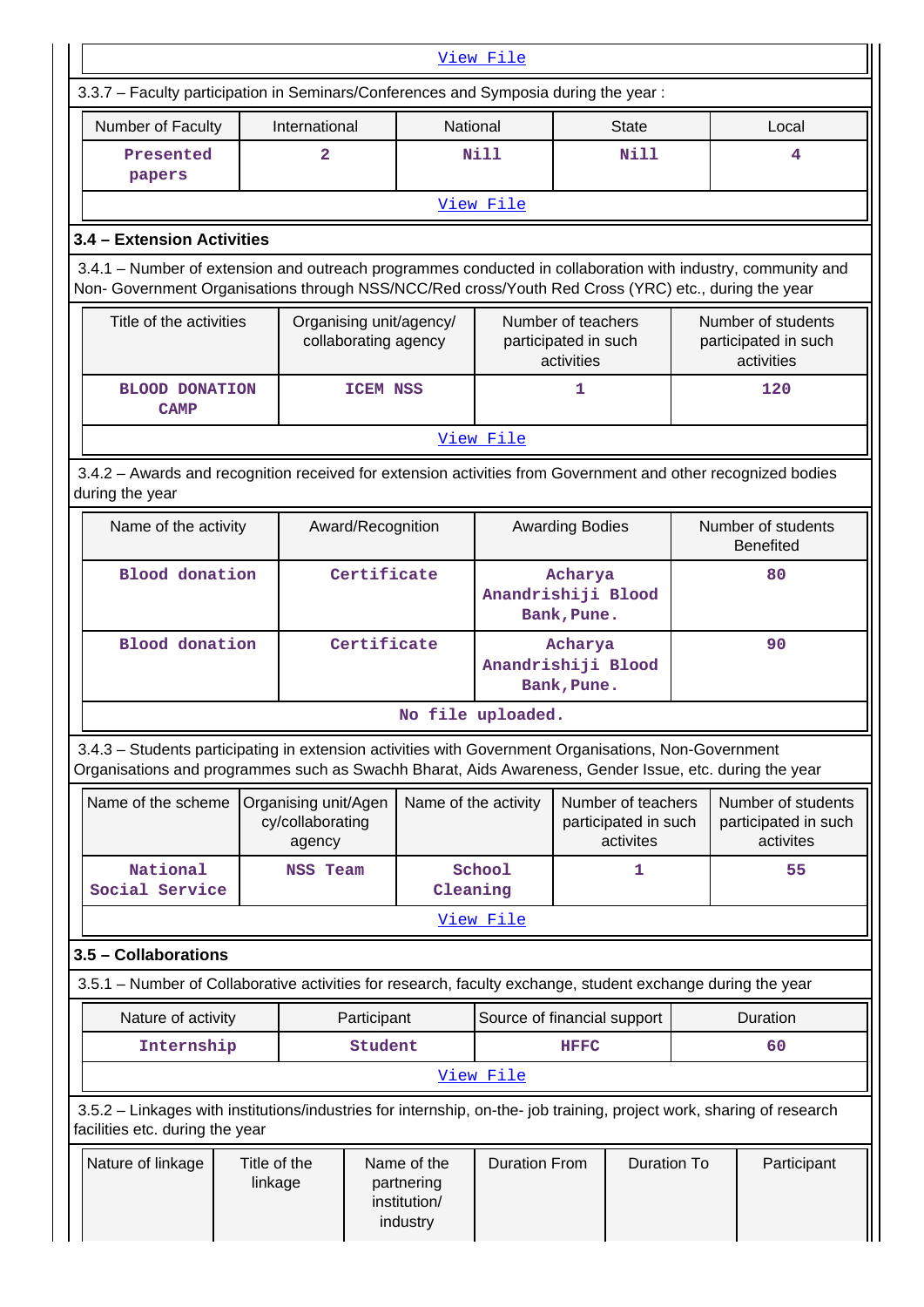|                                                                                                    |                                                                                                                                                                                                                                                         |                   |            | /research lab<br>with contact<br>details        |     |             |                                    |  |                                |       |                                                           |
|----------------------------------------------------------------------------------------------------|---------------------------------------------------------------------------------------------------------------------------------------------------------------------------------------------------------------------------------------------------------|-------------------|------------|-------------------------------------------------|-----|-------------|------------------------------------|--|--------------------------------|-------|-----------------------------------------------------------|
|                                                                                                    | Training                                                                                                                                                                                                                                                |                   | <b>MOU</b> | Indian<br>Institute of<br>technology,<br>Bombay |     |             | 01/01/2019                         |  | 01/06/2020                     |       | 120                                                       |
|                                                                                                    |                                                                                                                                                                                                                                                         |                   |            |                                                 |     | View File   |                                    |  |                                |       |                                                           |
|                                                                                                    | 3.5.3 - MoUs signed with institutions of national, international importance, other universities, industries, corporate<br>houses etc. during the year                                                                                                   |                   |            |                                                 |     |             |                                    |  |                                |       |                                                           |
|                                                                                                    | Organisation                                                                                                                                                                                                                                            |                   |            | Date of MoU signed                              |     |             | Purpose/Activities                 |  |                                |       | Number of<br>students/teachers<br>participated under MoUs |
|                                                                                                    | Stratecent<br>Consultiing                                                                                                                                                                                                                               |                   |            | 01/01/2019                                      |     |             | Career<br>Development<br>Programme |  |                                |       | 50                                                        |
|                                                                                                    |                                                                                                                                                                                                                                                         |                   |            |                                                 |     | View File   |                                    |  |                                |       |                                                           |
|                                                                                                    | <b>CRITERION IV - INFRASTRUCTURE AND LEARNING RESOURCES</b>                                                                                                                                                                                             |                   |            |                                                 |     |             |                                    |  |                                |       |                                                           |
|                                                                                                    | 4.1 - Physical Facilities                                                                                                                                                                                                                               |                   |            |                                                 |     |             |                                    |  |                                |       |                                                           |
|                                                                                                    | 4.1.1 - Budget allocation, excluding salary for infrastructure augmentation during the year                                                                                                                                                             |                   |            |                                                 |     |             |                                    |  |                                |       |                                                           |
| Budget utilized for infrastructure development<br>Budget allocated for infrastructure augmentation |                                                                                                                                                                                                                                                         |                   |            |                                                 |     |             |                                    |  |                                |       |                                                           |
|                                                                                                    |                                                                                                                                                                                                                                                         |                   | 397.48     |                                                 |     |             |                                    |  | 162.92                         |       |                                                           |
|                                                                                                    | 4.1.2 - Details of augmentation in infrastructure facilities during the year                                                                                                                                                                            |                   |            |                                                 |     |             |                                    |  |                                |       |                                                           |
|                                                                                                    |                                                                                                                                                                                                                                                         | <b>Facilities</b> |            |                                                 |     |             |                                    |  | <b>Existing or Newly Added</b> |       |                                                           |
|                                                                                                    |                                                                                                                                                                                                                                                         |                   | Others     |                                                 |     |             |                                    |  | Existing                       |       |                                                           |
|                                                                                                    |                                                                                                                                                                                                                                                         |                   |            |                                                 |     | View File   |                                    |  |                                |       |                                                           |
|                                                                                                    | 4.2 - Library as a Learning Resource                                                                                                                                                                                                                    |                   |            |                                                 |     |             |                                    |  |                                |       |                                                           |
|                                                                                                    | 4.2.1 - Library is automated {Integrated Library Management System (ILMS)}                                                                                                                                                                              |                   |            |                                                 |     |             |                                    |  |                                |       |                                                           |
|                                                                                                    | Name of the ILMS<br>software                                                                                                                                                                                                                            |                   |            | Nature of automation (fully<br>or patially)     |     |             | Version                            |  |                                |       | Year of automation                                        |
|                                                                                                    | $Slim-21$                                                                                                                                                                                                                                               |                   |            | Fully                                           |     |             | 3.6                                |  |                                |       | 2017                                                      |
|                                                                                                    | 4.2.2 - Library Services                                                                                                                                                                                                                                |                   |            |                                                 |     |             |                                    |  |                                |       |                                                           |
|                                                                                                    | Library<br>Service Type                                                                                                                                                                                                                                 |                   | Existing   |                                                 |     | Newly Added |                                    |  |                                | Total |                                                           |
|                                                                                                    | Text<br><b>Books</b>                                                                                                                                                                                                                                    | 28889             |            | 9621663                                         |     | 738         | 441501                             |  | 29627                          |       | 10063164                                                  |
|                                                                                                    | Reference<br><b>Books</b>                                                                                                                                                                                                                               | 317               |            | 956132                                          | 197 |             | 113313                             |  | 514                            |       | 1069445                                                   |
|                                                                                                    | e-Books                                                                                                                                                                                                                                                 | 1050              |            | 81906                                           |     | 500         | 125000                             |  | 1550                           |       | 206906                                                    |
|                                                                                                    |                                                                                                                                                                                                                                                         |                   |            |                                                 |     | View File   |                                    |  |                                |       |                                                           |
|                                                                                                    | 4.2.3 - E-content developed by teachers such as: e-PG- Pathshala, CEC (under e-PG- Pathshala CEC (Under<br>Graduate) SWAYAM other MOOCs platform NPTEL/NMEICT/any other Government initiatives & institutional<br>(Learning Management System (LMS) etc |                   |            |                                                 |     |             |                                    |  |                                |       |                                                           |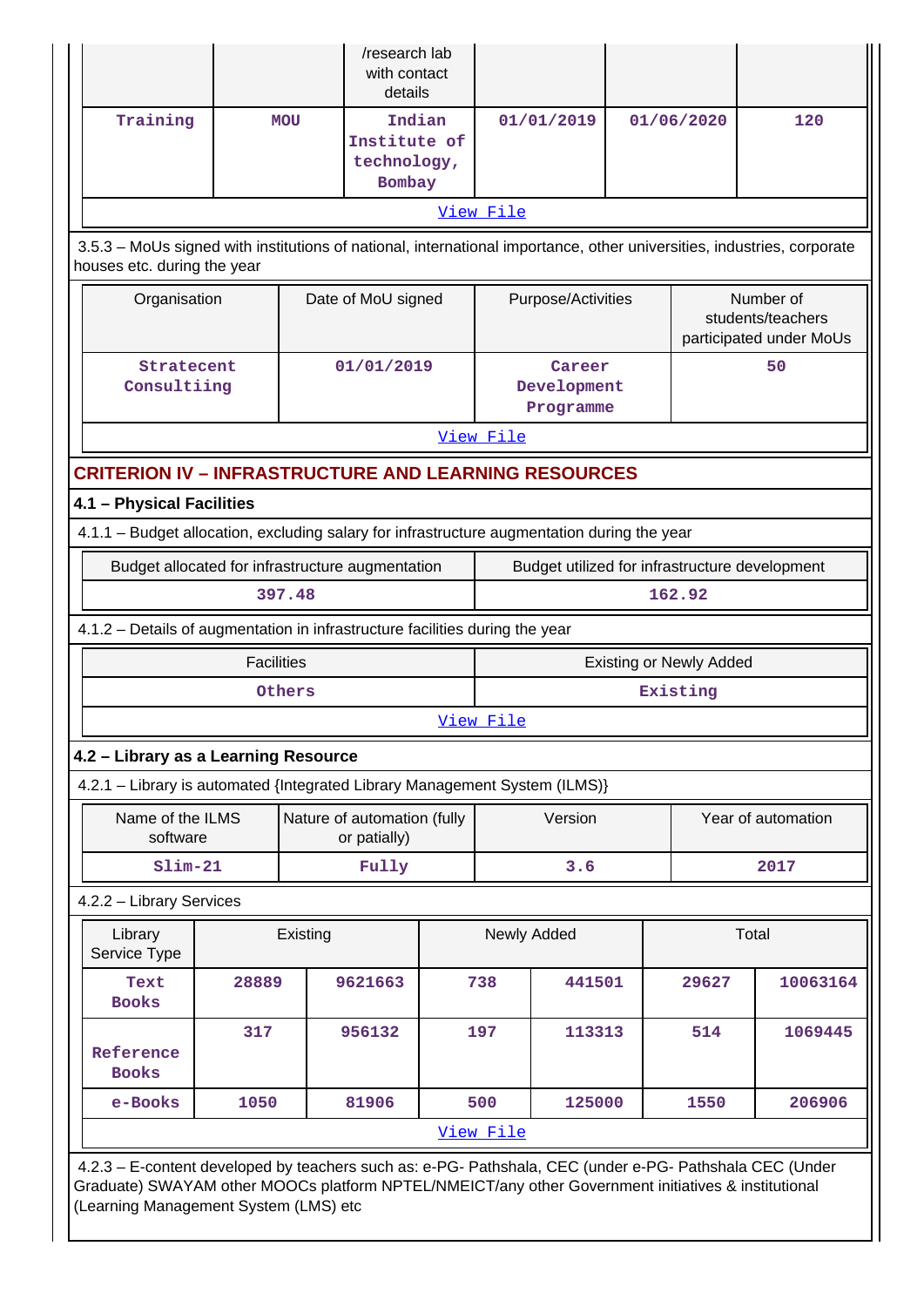| Name of the Teacher                        |                                                                                                                                                                                                                                                                                                                                                                                                                                                                                                                                                                                                                                                                                                                                                                                                                                                                                                                                                                                                                                                                                                                                                                                                                                                                                                                                                                                                                                                           | Name of the Module |                                                                  |                            | Platform on which module<br>is developed                                  |              |                 | Date of launching e-<br>content                                                                                                                                                                                                  |               |  |
|--------------------------------------------|-----------------------------------------------------------------------------------------------------------------------------------------------------------------------------------------------------------------------------------------------------------------------------------------------------------------------------------------------------------------------------------------------------------------------------------------------------------------------------------------------------------------------------------------------------------------------------------------------------------------------------------------------------------------------------------------------------------------------------------------------------------------------------------------------------------------------------------------------------------------------------------------------------------------------------------------------------------------------------------------------------------------------------------------------------------------------------------------------------------------------------------------------------------------------------------------------------------------------------------------------------------------------------------------------------------------------------------------------------------------------------------------------------------------------------------------------------------|--------------------|------------------------------------------------------------------|----------------------------|---------------------------------------------------------------------------|--------------|-----------------|----------------------------------------------------------------------------------------------------------------------------------------------------------------------------------------------------------------------------------|---------------|--|
| Dr. V. M. Kale                             |                                                                                                                                                                                                                                                                                                                                                                                                                                                                                                                                                                                                                                                                                                                                                                                                                                                                                                                                                                                                                                                                                                                                                                                                                                                                                                                                                                                                                                                           |                    | Academics for you                                                |                            |                                                                           | Google sites |                 | 01/01/2019                                                                                                                                                                                                                       |               |  |
|                                            |                                                                                                                                                                                                                                                                                                                                                                                                                                                                                                                                                                                                                                                                                                                                                                                                                                                                                                                                                                                                                                                                                                                                                                                                                                                                                                                                                                                                                                                           |                    |                                                                  |                            | No file uploaded.                                                         |              |                 |                                                                                                                                                                                                                                  |               |  |
|                                            | 4.3 - IT Infrastructure                                                                                                                                                                                                                                                                                                                                                                                                                                                                                                                                                                                                                                                                                                                                                                                                                                                                                                                                                                                                                                                                                                                                                                                                                                                                                                                                                                                                                                   |                    |                                                                  |                            |                                                                           |              |                 |                                                                                                                                                                                                                                  |               |  |
|                                            | 4.3.1 - Technology Upgradation (overall)                                                                                                                                                                                                                                                                                                                                                                                                                                                                                                                                                                                                                                                                                                                                                                                                                                                                                                                                                                                                                                                                                                                                                                                                                                                                                                                                                                                                                  |                    |                                                                  |                            |                                                                           |              |                 |                                                                                                                                                                                                                                  |               |  |
| <b>Type</b>                                | <b>Total Co</b><br>mputers                                                                                                                                                                                                                                                                                                                                                                                                                                                                                                                                                                                                                                                                                                                                                                                                                                                                                                                                                                                                                                                                                                                                                                                                                                                                                                                                                                                                                                | Computer<br>Lab    | Internet                                                         | <b>Browsing</b><br>centers | Computer<br>Centers                                                       | Office       | Departme<br>nts | Available<br><b>Bandwidt</b><br>h (MBPS/<br>GBPS)                                                                                                                                                                                | <b>Others</b> |  |
| Existin<br>g                               | 760                                                                                                                                                                                                                                                                                                                                                                                                                                                                                                                                                                                                                                                                                                                                                                                                                                                                                                                                                                                                                                                                                                                                                                                                                                                                                                                                                                                                                                                       | 13                 | 760                                                              | 1                          | 1                                                                         | 35           | $\mathbf 0$     | 100                                                                                                                                                                                                                              | 0             |  |
| Added                                      | $\mathbf 0$                                                                                                                                                                                                                                                                                                                                                                                                                                                                                                                                                                                                                                                                                                                                                                                                                                                                                                                                                                                                                                                                                                                                                                                                                                                                                                                                                                                                                                               | $\mathbf 0$        | $\mathbf 0$                                                      | $\mathbf 0$                | 0                                                                         | $\mathbf 0$  | $\mathbf 0$     | $\mathbf 0$                                                                                                                                                                                                                      | $\mathbf 0$   |  |
| Total                                      | 760                                                                                                                                                                                                                                                                                                                                                                                                                                                                                                                                                                                                                                                                                                                                                                                                                                                                                                                                                                                                                                                                                                                                                                                                                                                                                                                                                                                                                                                       | 13                 | 760                                                              | 1                          | 1                                                                         | 35           | $\mathbf 0$     | 100                                                                                                                                                                                                                              | 0             |  |
|                                            | 4.3.2 - Bandwidth available of internet connection in the Institution (Leased line)                                                                                                                                                                                                                                                                                                                                                                                                                                                                                                                                                                                                                                                                                                                                                                                                                                                                                                                                                                                                                                                                                                                                                                                                                                                                                                                                                                       |                    |                                                                  |                            |                                                                           |              |                 |                                                                                                                                                                                                                                  |               |  |
| 100 MBPS/ GBPS                             |                                                                                                                                                                                                                                                                                                                                                                                                                                                                                                                                                                                                                                                                                                                                                                                                                                                                                                                                                                                                                                                                                                                                                                                                                                                                                                                                                                                                                                                           |                    |                                                                  |                            |                                                                           |              |                 |                                                                                                                                                                                                                                  |               |  |
|                                            | 4.3.3 - Facility for e-content                                                                                                                                                                                                                                                                                                                                                                                                                                                                                                                                                                                                                                                                                                                                                                                                                                                                                                                                                                                                                                                                                                                                                                                                                                                                                                                                                                                                                            |                    |                                                                  |                            |                                                                           |              |                 |                                                                                                                                                                                                                                  |               |  |
|                                            | Name of the e-content development facility                                                                                                                                                                                                                                                                                                                                                                                                                                                                                                                                                                                                                                                                                                                                                                                                                                                                                                                                                                                                                                                                                                                                                                                                                                                                                                                                                                                                                |                    |                                                                  |                            | Provide the link of the videos and media centre and<br>recording facility |              |                 |                                                                                                                                                                                                                                  |               |  |
|                                            |                                                                                                                                                                                                                                                                                                                                                                                                                                                                                                                                                                                                                                                                                                                                                                                                                                                                                                                                                                                                                                                                                                                                                                                                                                                                                                                                                                                                                                                           | Media Center       |                                                                  |                            |                                                                           |              |                 | http://indiraicem.ac.in/NAAC-ICEM                                                                                                                                                                                                |               |  |
| 4.4 - Maintenance of Campus Infrastructure |                                                                                                                                                                                                                                                                                                                                                                                                                                                                                                                                                                                                                                                                                                                                                                                                                                                                                                                                                                                                                                                                                                                                                                                                                                                                                                                                                                                                                                                           |                    |                                                                  |                            |                                                                           |              |                 |                                                                                                                                                                                                                                  |               |  |
| component, during the year                 |                                                                                                                                                                                                                                                                                                                                                                                                                                                                                                                                                                                                                                                                                                                                                                                                                                                                                                                                                                                                                                                                                                                                                                                                                                                                                                                                                                                                                                                           |                    |                                                                  |                            |                                                                           |              |                 | 4.4.1 – Expenditure incurred on maintenance of physical facilities and academic support facilities, excluding salary                                                                                                             |               |  |
|                                            | Assigned Budget on<br>academic facilities                                                                                                                                                                                                                                                                                                                                                                                                                                                                                                                                                                                                                                                                                                                                                                                                                                                                                                                                                                                                                                                                                                                                                                                                                                                                                                                                                                                                                 |                    | Expenditure incurred on<br>maintenance of academic<br>facilities |                            | Assigned budget on<br>physical facilities                                 |              |                 | Expenditure incurredon<br>maintenance of physical<br>facilites                                                                                                                                                                   |               |  |
|                                            | 84.44                                                                                                                                                                                                                                                                                                                                                                                                                                                                                                                                                                                                                                                                                                                                                                                                                                                                                                                                                                                                                                                                                                                                                                                                                                                                                                                                                                                                                                                     |                    | 65.46                                                            |                            | 178.68                                                                    |              |                 | 167.54                                                                                                                                                                                                                           |               |  |
| institutional Website, provide link)       |                                                                                                                                                                                                                                                                                                                                                                                                                                                                                                                                                                                                                                                                                                                                                                                                                                                                                                                                                                                                                                                                                                                                                                                                                                                                                                                                                                                                                                                           |                    |                                                                  |                            |                                                                           |              |                 | 4.4.2 – Procedures and policies for maintaining and utilizing physical, academic and support facilities - laboratory,<br>library, sports complex, computers, classrooms etc. (maximum 500 words) (information to be available in |               |  |
|                                            | Institution has designated Administrative office for maintaining and<br>utilizing physical and support facilities. Maintenance and utilization of<br>academic facilities is taken care by the technical staff of the respective<br>departments. A budget is annually allocated for maintenance of the physical,<br>academic and support facilities of the institute. Institute has appointed<br>external agencies for maintenance and repair of infrastructure and other<br>facilities. Adequate staff through external agencies are employed to<br>meticulously maintain hygiene, cleanliness on the campus so as to provide a<br>congenial learning environment. Washrooms and rest rooms are well maintained.<br>Dustbins are placed in every floor. Housekeeping and 24X7 security facilities<br>are provided at institute campus by external agencies. The gardeners are<br>appointed for overall maintenance and care. EPBX system, air conditioners and<br>water coolers are maintained with the help of external agencies. In order to<br>provide potable drinking water to the students, fully automated drinking water<br>treatment plant is installed. Water coolers are provided in each department and<br>cleaning is done periodically by the maintenance department. Institute has<br>appointed technical staff for maintenance and cleaning of laboratory<br>instruments and equipment's on regular basis. The purchase committee handles |                    |                                                                  |                            |                                                                           |              |                 |                                                                                                                                                                                                                                  |               |  |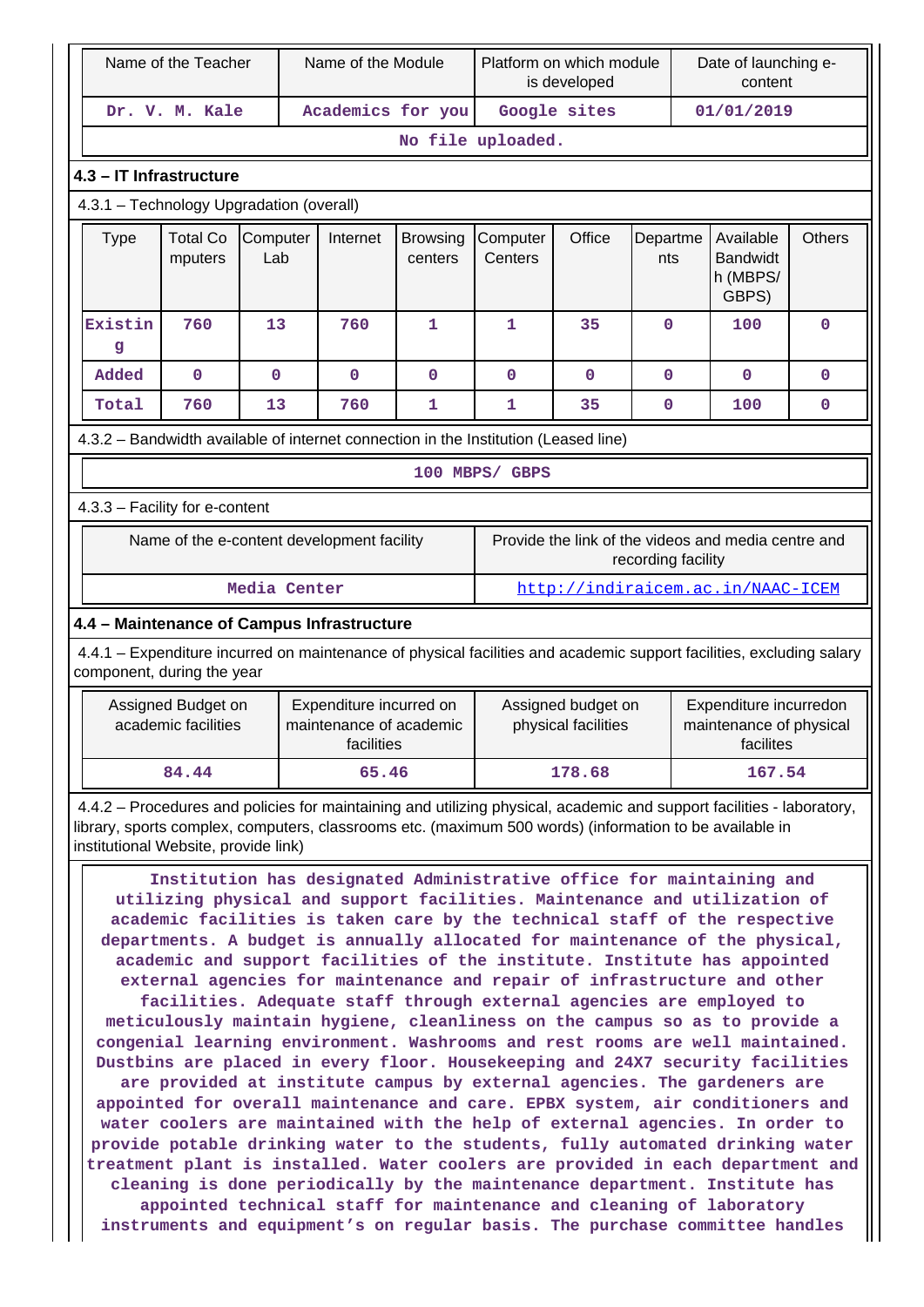**the repair/maintenance/calibration request appropriately by placing order to the respective external agencies. Facilities in laboratories such as water taps, gas pipelines and electrical fixtures are regularly checked by the respective laboratory and maintenance of the same is done with the help of a technical person. Facilities like Fire extinguishers are checked regularly, and their refilling is done before their expiry date. For maintenance of fire extinguishers and generator we have AMCs. Hostel committee regularly monitors**

**maintenance, hygiene and cleanliness of all facilities in hostel performed by housekeeping staff and supervised by rector. The canteen maintenance committee takes care of quality and other related issues. Wastewater from canteen outlets is utilized for watering the plants after treatment. Transportation facility (paid) is provided to staff and the students by external transport operator.**

**The institute adopts standard established systems and procedures for maintaining the physical, academic and support facilities as mention below: Laboratory Maintenance: In case of Repair Maintenance the concerned laboratory assistant sorts out the repair and maintenance. If it is beyond his scope, he reports to Head of Department through laboratory in charge. With prior approval from Head of Department the concerned laboratory calls for quotations and prepares a comparative statement of 3 or more quotations. This comparative**

**statement along with requisition form is forwarded through HOD to Hon. Principal for approval. After approval from Principal the equipment maintenance work is assigned to third party through Central Store committee. These experts carry out the repair/maintenance of the equipment. For procurement of new equipment's as per budget provisions similar methodology as mentioned above is followed. Library Maintenance: In case of binding of the books, bound volume of the journals the maintenance work is carried out by Librarian through external agencies by taking approval from Principal. Maintenance of Hardware is taken**

**care by IT support through e-ticketing Library automation Software is**

**maintained**

<http://indiraicem.ac.in/NAAC-ICEM>

## **CRITERION V – STUDENT SUPPORT AND PROGRESSION**

## **5.1 – Student Support**

5.1.1 – Scholarships and Financial Support

|                                         | Name/Title of the scheme | Number of students | <b>Amount in Rupees</b> |  |  |  |  |  |
|-----------------------------------------|--------------------------|--------------------|-------------------------|--|--|--|--|--|
| Financial Support<br>from institution   | Nill                     | Nill               | Nill                    |  |  |  |  |  |
| Financial Support<br>from Other Sources |                          |                    |                         |  |  |  |  |  |
| a) National                             | Nill                     | Nill               | Nill                    |  |  |  |  |  |
| b) International                        | Nill                     | Nill               | Nill                    |  |  |  |  |  |
| View File                               |                          |                    |                         |  |  |  |  |  |

 5.1.2 – Number of capability enhancement and development schemes such as Soft skill development, Remedial coaching, Language lab, Bridge courses, Yoga, Meditation, Personal Counselling and Mentoring etc.,

| Name of the capability<br>enhancement scheme | Date of implemetation |      | Agencies involved |
|----------------------------------------------|-----------------------|------|-------------------|
| Mentoring                                    | 01/07/2019            | 1117 | All staff members |
| Personal<br>Counselling                      | 27/08/2019            | 27   | CARE Club         |
| Aptitude                                     | 18/06/2019            | 792  | Talent management |
| Soft skill                                   | 18/06/2019            | 792  | Talent management |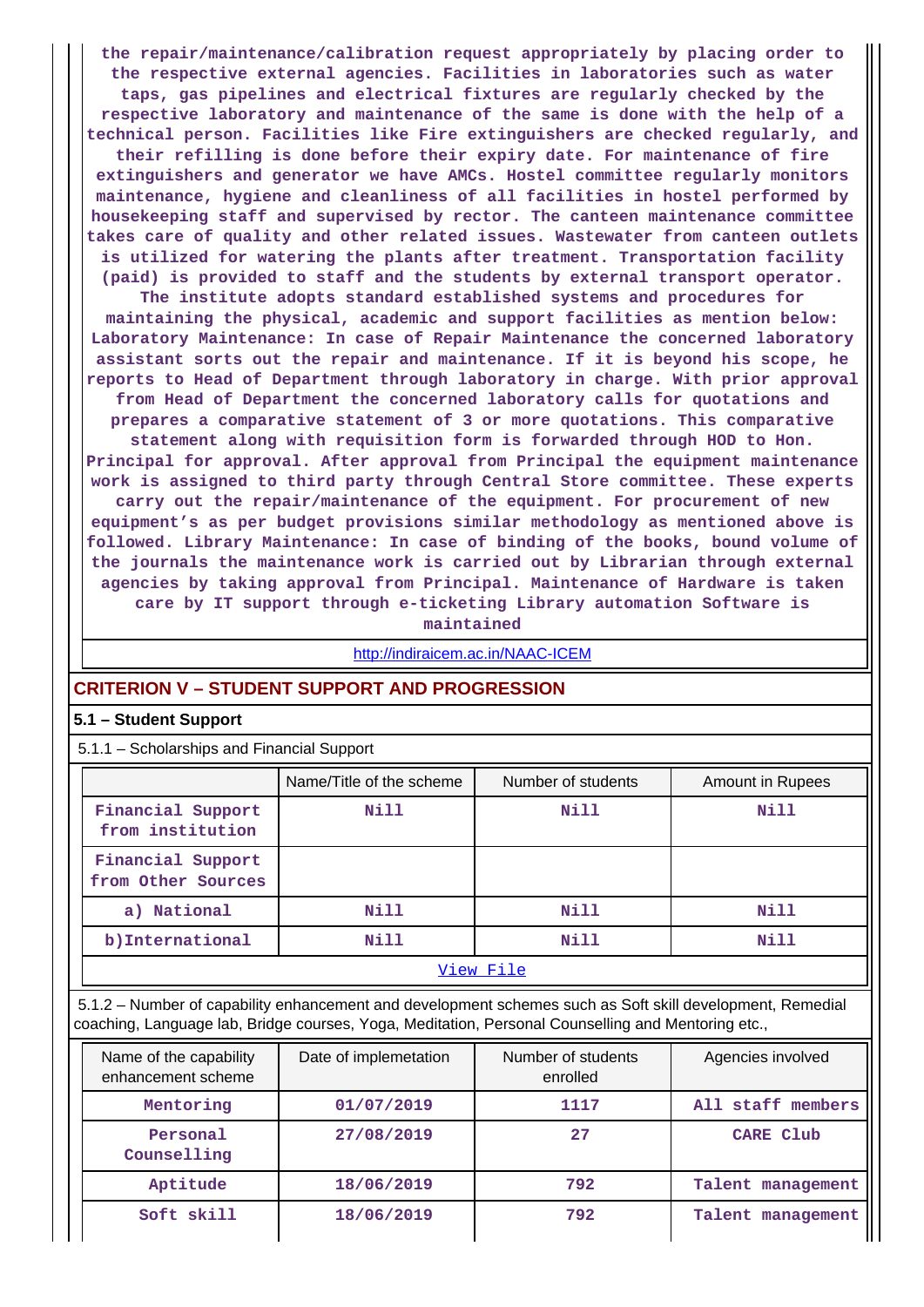|  | development                                         |                                                             |                                                                      |                                                                                                                                                                                        |                                                                             |                                                              |                                   |                                     |
|--|-----------------------------------------------------|-------------------------------------------------------------|----------------------------------------------------------------------|----------------------------------------------------------------------------------------------------------------------------------------------------------------------------------------|-----------------------------------------------------------------------------|--------------------------------------------------------------|-----------------------------------|-------------------------------------|
|  | Yoga and<br>Meditation<br>Personal<br>Counselling   |                                                             |                                                                      | 21/06/2019                                                                                                                                                                             | 78                                                                          |                                                              |                                   | Rupesh Thopte (<br>Yoga Expert)     |
|  |                                                     |                                                             | 01/10/2019                                                           |                                                                                                                                                                                        | 12                                                                          |                                                              | Care Club (Dr.<br>Tarita Shankar) |                                     |
|  | Personal<br>Counselling                             |                                                             |                                                                      | 03/10/2019                                                                                                                                                                             | 5                                                                           |                                                              |                                   | Care Club (Dr.<br>Tarita Shankar)   |
|  |                                                     |                                                             |                                                                      |                                                                                                                                                                                        | No file uploaded.                                                           |                                                              |                                   |                                     |
|  | institution during the year                         |                                                             |                                                                      | 5.1.3 – Students benefited by guidance for competitive examinations and career counselling offered by the                                                                              |                                                                             |                                                              |                                   |                                     |
|  | Year<br>Name of the<br>scheme                       |                                                             | Number of<br>benefited<br>students for<br>competitive<br>examination |                                                                                                                                                                                        | Number of<br>benefited<br>students by<br>career<br>counseling<br>activities | Number of<br>students who<br>have passedin<br>the comp. exam |                                   | Number of<br>studentsp placed       |
|  | 2019                                                | development                                                 | Soft skill                                                           | 792                                                                                                                                                                                    | 792                                                                         |                                                              | Nill                              | 138                                 |
|  | 2019                                                |                                                             | Aptitude                                                             | 792                                                                                                                                                                                    | 792                                                                         |                                                              | Nill                              | 138                                 |
|  |                                                     |                                                             |                                                                      |                                                                                                                                                                                        | No file uploaded.                                                           |                                                              |                                   |                                     |
|  | harassment and ragging cases during the year        |                                                             |                                                                      | 5.1.4 - Institutional mechanism for transparency, timely redressal of student grievances, Prevention of sexual                                                                         |                                                                             |                                                              |                                   |                                     |
|  | Total grievances received                           |                                                             |                                                                      | Number of grievances redressed                                                                                                                                                         | Avg. number of days for grievance<br>redressal                              |                                                              |                                   |                                     |
|  | <b>Nill</b>                                         |                                                             |                                                                      | Nill                                                                                                                                                                                   |                                                                             |                                                              |                                   |                                     |
|  |                                                     |                                                             |                                                                      |                                                                                                                                                                                        |                                                                             |                                                              |                                   | Nill                                |
|  | 5.2 - Student Progression                           |                                                             |                                                                      |                                                                                                                                                                                        |                                                                             |                                                              |                                   |                                     |
|  | 5.2.1 – Details of campus placement during the year |                                                             |                                                                      |                                                                                                                                                                                        |                                                                             |                                                              |                                   |                                     |
|  |                                                     | On campus                                                   |                                                                      |                                                                                                                                                                                        |                                                                             | Off campus                                                   |                                   |                                     |
|  | Nameof<br>organizations<br>visited                  | Number of<br>students<br>participated                       |                                                                      | Number of<br>stduents placed                                                                                                                                                           | Nameof<br>organizations<br>visited                                          | Number of<br>students<br>participated                        |                                   | Number of<br>stduents placed        |
|  | Larsen<br>Toubro<br>Infotech<br>Ltd.                |                                                             | 117                                                                  | 19                                                                                                                                                                                     | ADVIK Hi-<br>Tech Pvt.<br>Ltd.                                              |                                                              | 72                                | 28                                  |
|  |                                                     |                                                             |                                                                      |                                                                                                                                                                                        | View File                                                                   |                                                              |                                   |                                     |
|  |                                                     |                                                             |                                                                      | 5.2.2 - Student progression to higher education in percentage during the year                                                                                                          |                                                                             |                                                              |                                   |                                     |
|  | Year                                                | Number of<br>students<br>enrolling into<br>higher education |                                                                      | Programme<br>graduated from                                                                                                                                                            | Depratment<br>graduated from                                                | Name of<br>institution joined                                |                                   | Name of<br>programme<br>admitted to |
|  | 2020                                                |                                                             | <b>Nill</b>                                                          | <b>NA</b>                                                                                                                                                                              | <b>NA</b>                                                                   |                                                              | <b>NA</b>                         | <b>NA</b>                           |
|  |                                                     |                                                             |                                                                      |                                                                                                                                                                                        | No file uploaded.                                                           |                                                              |                                   |                                     |
|  |                                                     |                                                             |                                                                      | 5.2.3 - Students qualifying in state/ national/ international level examinations during the year<br>(eg:NET/SET/SLET/GATE/GMAT/CAT/GRE/TOFEL/Civil Services/State Government Services) |                                                                             |                                                              |                                   |                                     |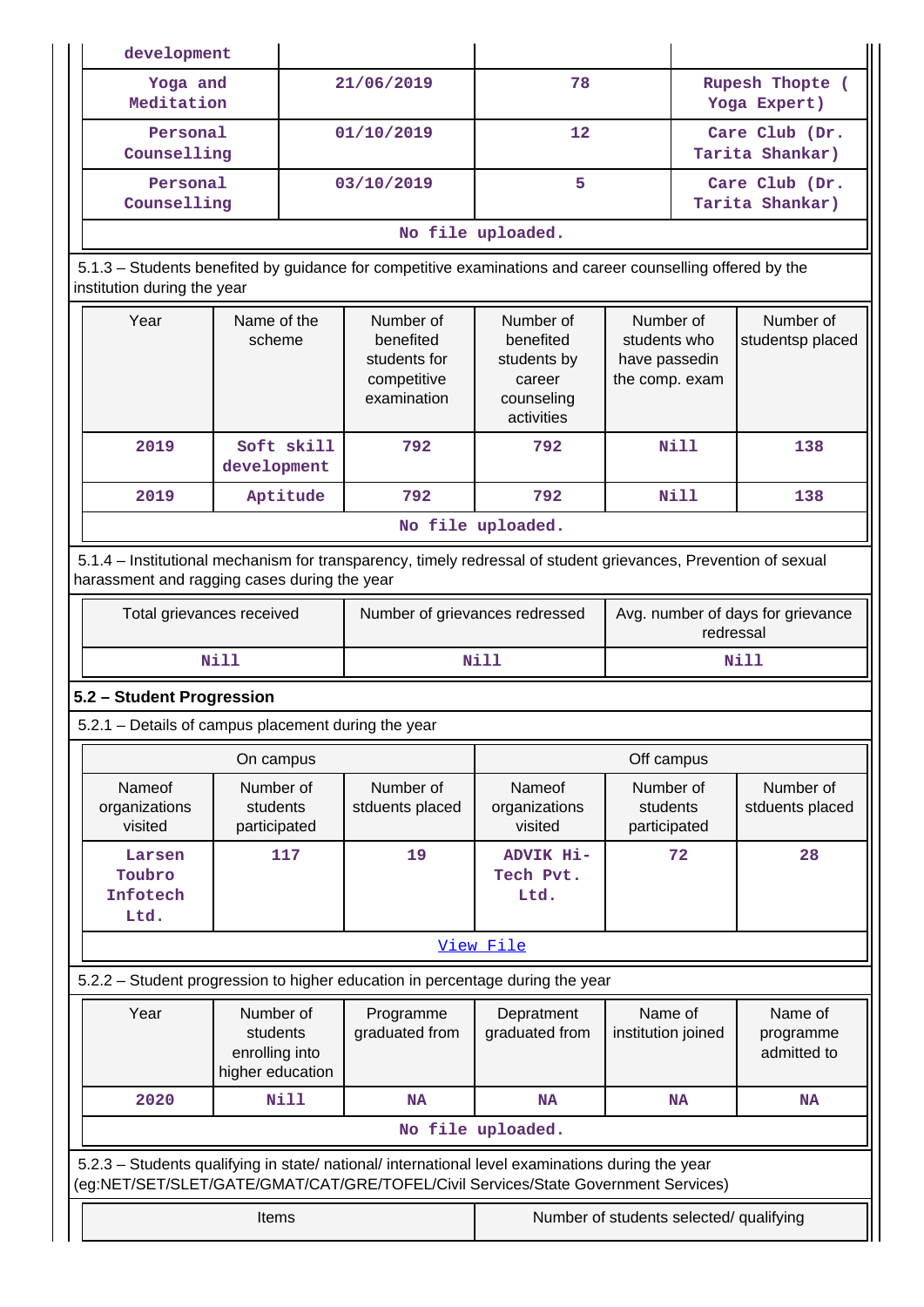| <b>GATE</b>       |  |  |  |  |  |  |
|-------------------|--|--|--|--|--|--|
| <b>CAT</b>        |  |  |  |  |  |  |
| No file uploaded. |  |  |  |  |  |  |

5.2.4 – Sports and cultural activities / competitions organised at the institution level during the year

| Activity    | Level     | <b>Number of Participants</b> |  |  |  |  |  |
|-------------|-----------|-------------------------------|--|--|--|--|--|
| Group dance | College   | 84                            |  |  |  |  |  |
| Box cricket | College   | 200                           |  |  |  |  |  |
|             | View File |                               |  |  |  |  |  |

## **5.3 – Student Participation and Activities**

 5.3.1 – Number of awards/medals for outstanding performance in sports/cultural activities at national/international level (award for a team event should be counted as one)

| Year | Name of the<br>award/medal | National/<br>Internaional | Number of<br>awards for<br>Sports | Number of<br>awards for<br>Cultural | Student ID<br>number | Name of the<br>student |  |  |  |
|------|----------------------------|---------------------------|-----------------------------------|-------------------------------------|----------------------|------------------------|--|--|--|
| 2019 | Nil                        | National                  | <b>Nill</b>                       | <b>Nill</b>                         | Nil                  | Nil                    |  |  |  |
| 2019 | Nil                        | Internat<br>ional         | <b>Nill</b>                       | Nill                                | Nil                  | Nil                    |  |  |  |
|      | No file uploaded.          |                           |                                   |                                     |                      |                        |  |  |  |

 5.3.2 – Activity of Student Council & representation of students on academic & administrative bodies/committees of the institution (maximum 500 words)

 **The Students' Council (SC) is the representative body of the entire student community of the Indira College of Engineering and Management, Pune. The mission of the student council is to encourage and promote the values that represent good character in all students and build responsible leaders within the student's community. Student council elections are held every year during the first term As per Section 40 (2) (b) of Maharashtra Public Universities Act, 1994. Different committees are formed from elected students as per their interest, communication skills, and active participation in various events. It consists of male and female student representatives. Also, students are involved in various academic and administrative committees of the college. Following is the narrative of functions and events conducted by various committees of the institutions driven by the students: 1. College Development Committee: As per the statute of the university act two students are nominated to the college development committee to actively contribute to the college development plan, academic activities, to make specific recommendations concerned to teaching-learning, academic courses, and other activities of the institutes. 2. Student affairs committee: The purpose of the student affairs committee is to provide broad oversight and policy guidance to promote a safe and supportive learning environment that encourages student academic success, growth, and personal development. 3. Student Grievance: This committee addresses student grievances and maintains harmony and discipline among the students. 4. Anti-Ragging: This committee ensures zero ragging incidents in the Institute and also spreads awareness among students against any type of ragging activities. 5. IQAC: Two student representatives are a part of the IQAC cells to participate in quality initiatives to ensure the effective teaching-learning process. 6. Hostel: The team holds the responsibility of keeping the check on the hostel infrastructure, quality of the mess and other housekeeping issues. 7. Cultural: Rangkarmi is the cultural group of the students that organizes and promotes various cultural activities throughout the year. 8. Sports: This Committee organizes annual sports events. Our students actively participate in**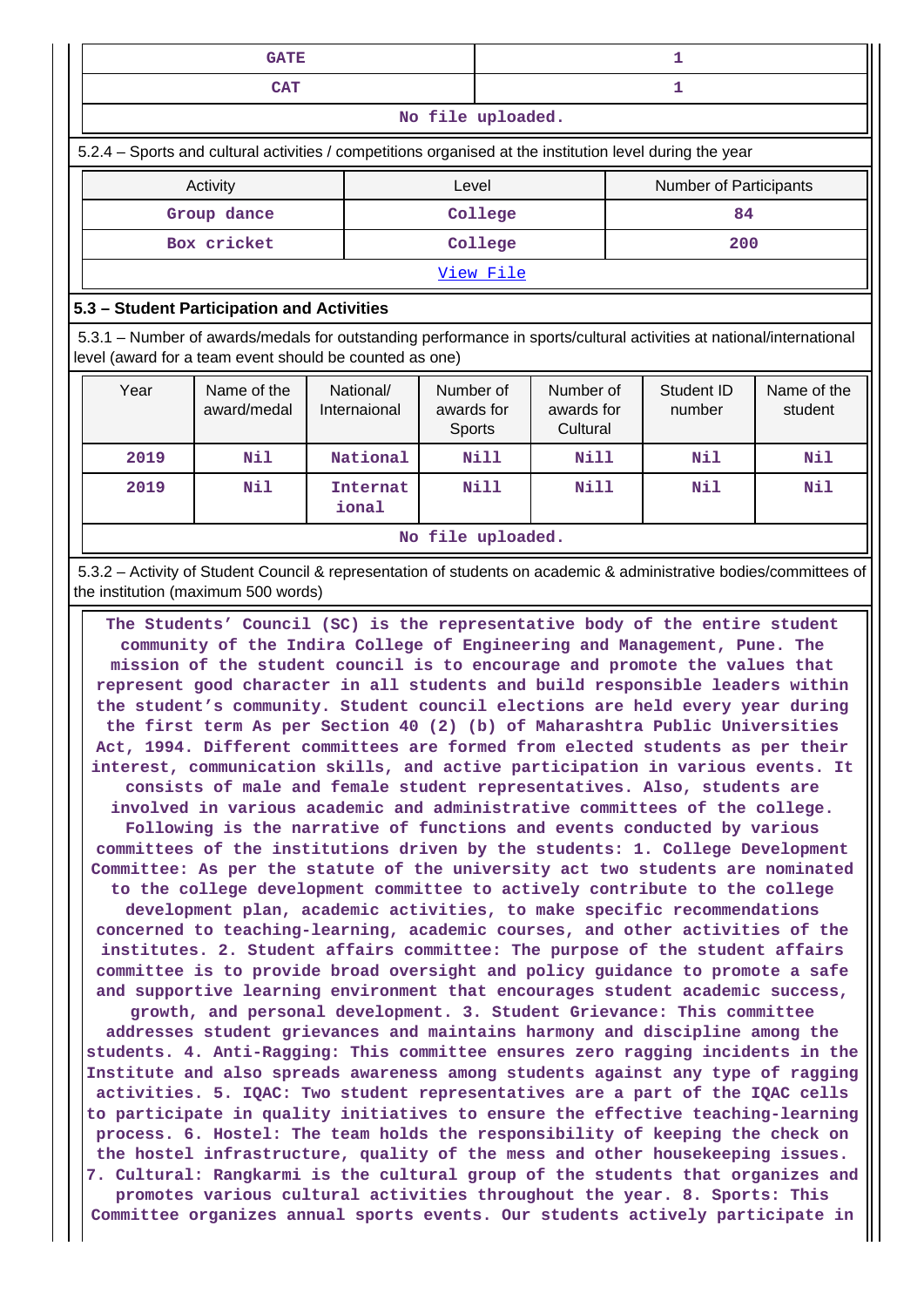**various sports in intercollegiate, interuniversity, and state. 9. NSS: This Committee is active in carrying out different social and extension activities such as Blood donation Camp, Swachcha Bharat Abhiyan, Yoga day, Tree plantation, Plastic-free campus, Road safety awareness, Fire safety awareness, etc. In addition to students representation in academic and, administrative bodies various committees (student associations) are functional at respective departments and carry out various activities such as Paper Presentation, Technical Quiz, Robot War, Model Making, Programming, Designing, technical sketching, etc.**

#### **5.4 – Alumni Engagement**

5.4.1 – Whether the institution has registered Alumni Association?

#### **Yes**

 **Good alumni relationships bring many aids to both the institution and the alumni. Keeping this in mind, the institute seeks to develop everlasting relations with our alumni which in turn will give rise to mutual benefits. Institute has an alumni association as Indira College of Engineering Management Alumni Association registered with Charity Commissioner, Pune, with Registration No. MAH/ 1582/ 2011/ Pune, dated 26/08/2011. There are structured ways to network and collaborate with alumni of the Institute. The alumni of the Institute are guiding and nurturing our students to become engineering, managerial professionals, and entrepreneurs. The contribution of the alumni to the institute plays a vital role in the development of the institute. The objective of the alumni association is to support the institute's goals and strengthen the ties between the Institute and Alumni. Annual alumni meet is organized by the alumni association every year and provides an opportunity for the academic heads, faculty, and students to interact with the alumni in person and seek guidance in career progression, employment opportunities, and current trends in industries. Alumni engagement is done through emails, Facebook, WhatsApp, and LinkedIn which helps the institute in enhancing the bond of alumni with their Alma matter. The activities and achievements of the Institute are communicated to alumni on a regular basis by the alumni committee. Alumni are the members of the College Development Committee and Departmental Academic Advisory Committee of the institute. These members get an opportunity to express their views on curriculum enrichment, academic growth, and the overall development of the institute. The alumni are invited to deliver guest lectures and also as resource persons for workshops and seminars and conferences on recent trends in technology. They also share their professional experience and motivate and encourage the students. The alumni actively participate as judges in various technical and non-technical competitions organized at the institute. Regular interaction with alumni helps the students to know about the employment opportunities and technological advancements in the Industry. The alumni are the Brand ambassadors and significant stakeholders of the Institute who contribute relentlessly to the overall growth of the Institute. Our alumni groups often support recent alumni and provide a forum to form new friendships and business relationships with people of similar backgrounds. The alumni feedback is solicited during the Alumni meet and convocation day. This feedback helps the institute to bring out new reforms in structuring the program and improving the academic system.**

5.4.2 – No. of enrolled Alumni:

**97**

5.4.3 – Alumni contribution during the year (in Rupees) :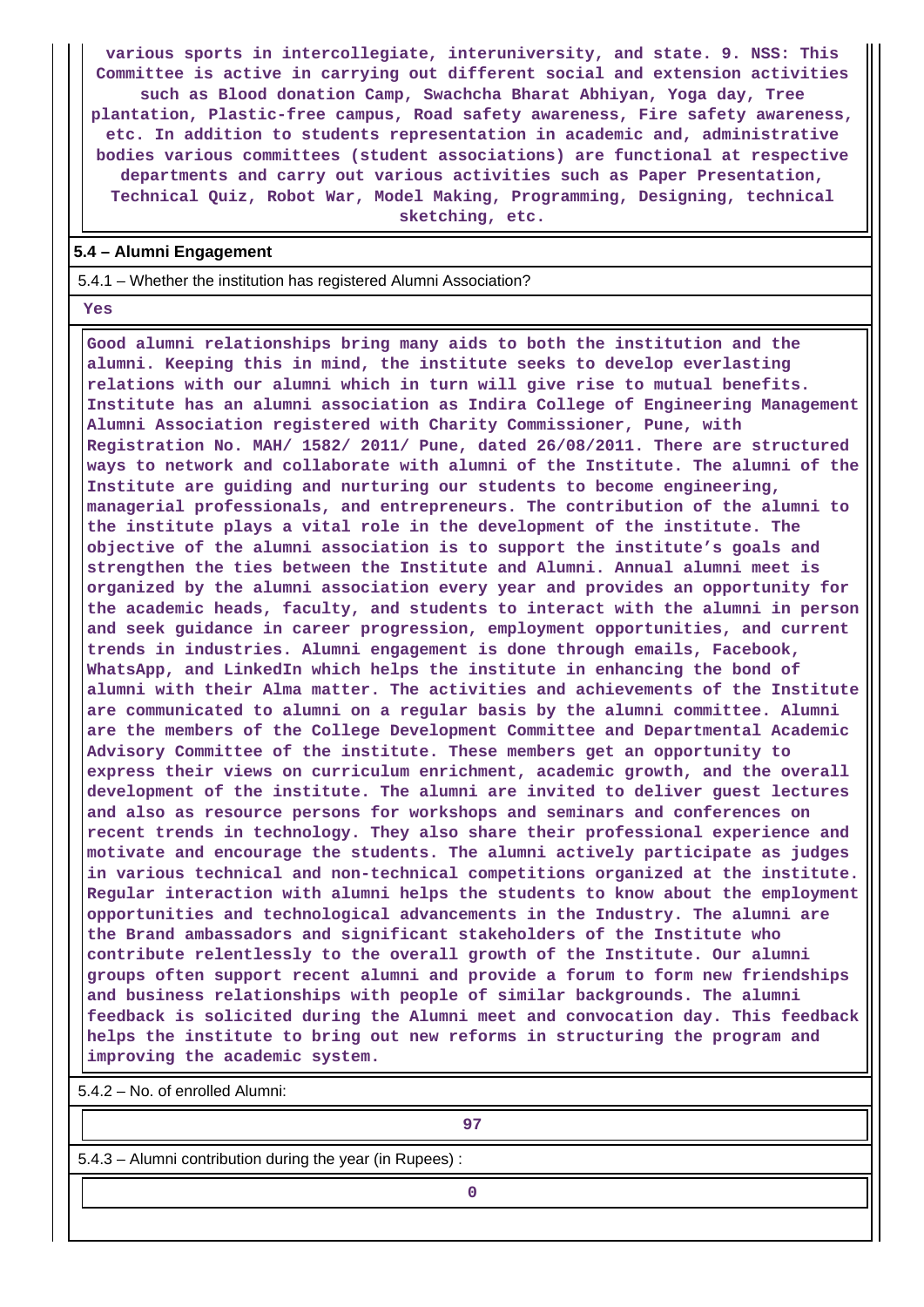5.4.4 – Meetings/activities organized by Alumni Association :

**16** 

## **CRITERION VI – GOVERNANCE, LEADERSHIP AND MANAGEMENT**

## **6.1 – Institutional Vision and Leadership**

 6.1.1 – Mention two practices of decentralization and participative management during the last year (maximum 500 words)

 **The institution believes in practicing a decentralized system with definite inter-relationships. Governing Body and CDC meetings are held for planning Development of the Institute. Every department conducts Department Academic Advisory Committee meetings every semester to discuss and provide suggestions for enforcing academic enrichment. The Principal and Head of the departments meet regularly for planning and execution of academic and administrative activities. The head of the department manages the day-to-day activities of the department by assigning specific portfolios to faculties of the department and keep track of curricular, co-curricular and extra-curricular activities of the department. The decision suggested by the HOD's teachers in the department meetings are conveyed to the management through the principal. The management considers opinions and suggestions made by the staff. Administrative staff supports the day to day activities of the students and faculties through their services. This process probes the institutional practices towards decentralization and participative management. The institute has a participative approach by constituting several committees such as Anti-ragging, Internal Compliance, SC-ST, Purchase, Staff Welfare, Women Cell, Alumni Association, Mentoring, and also other institutional level committees such as Industry Relation, ERP, Student Affair, Academic Monitoring, Library, Website, Event/Cultural, College Magazine, Professional Body, NSS, IUCEE, Press and Publicity, Parent Meet, Research and Development, NIRF, Examination, Admission, Promotional activity (Admission), Grievance, Hostel, competitive Examination Cell, Entrepreneurship Development Cell are formed which includes faculty, staff, and students for the smooth conduction of activities. Student council and Student associations are formulated to ensure the active participation of the students. The following are the practices implemented through participative management. Case study: 1)Budget Planning and Execution. The budget process consists of different phases such as preparation, submission, approval, execution, audit, and evaluation. A Budget committee constituted at the group level of IGI, seeks the operating budget for a financial year from the respective Principal. The Principal discusses with all HODs to submit a budget proposal by taking into consideration of library books, laboratory equipment, Guest lectures /Workshop, Honorarium to visiting faculty, FDP, RD expenses, Accreditation expenses, CDP, Student welfare, Industrial visits, Laboratory consumables, Student activities, Repairs Maintenance, furniture, Computer Hardware-software, office equipment, Journals, Sports Equipment, College Promotion expenses, Membership, activities, Printing, Stationery, Xerox, Newspaper, and periodical, etc. Head of every department in coordination with their faculty staff review the available resources, identify the required commodities/equipment's/components along with their market costs and prepare the annual budget of the department and submit to the Principal before the beginning of every financial year. Principal reviews and finalize the budget in consultation with Sr. accountant and present the proposed budget in front of the budget committee with proper justification. The Management and budget committee assess the budget requirement and approve the annual operating budget of every institute. After the approval from management, every head receives a copy of the approved budget through the Principal for the utilization. Head of the departments consumes the budget which is duly approved by Principal throughout the year as and when needed. 2) Enterprise resource planning (ERP)**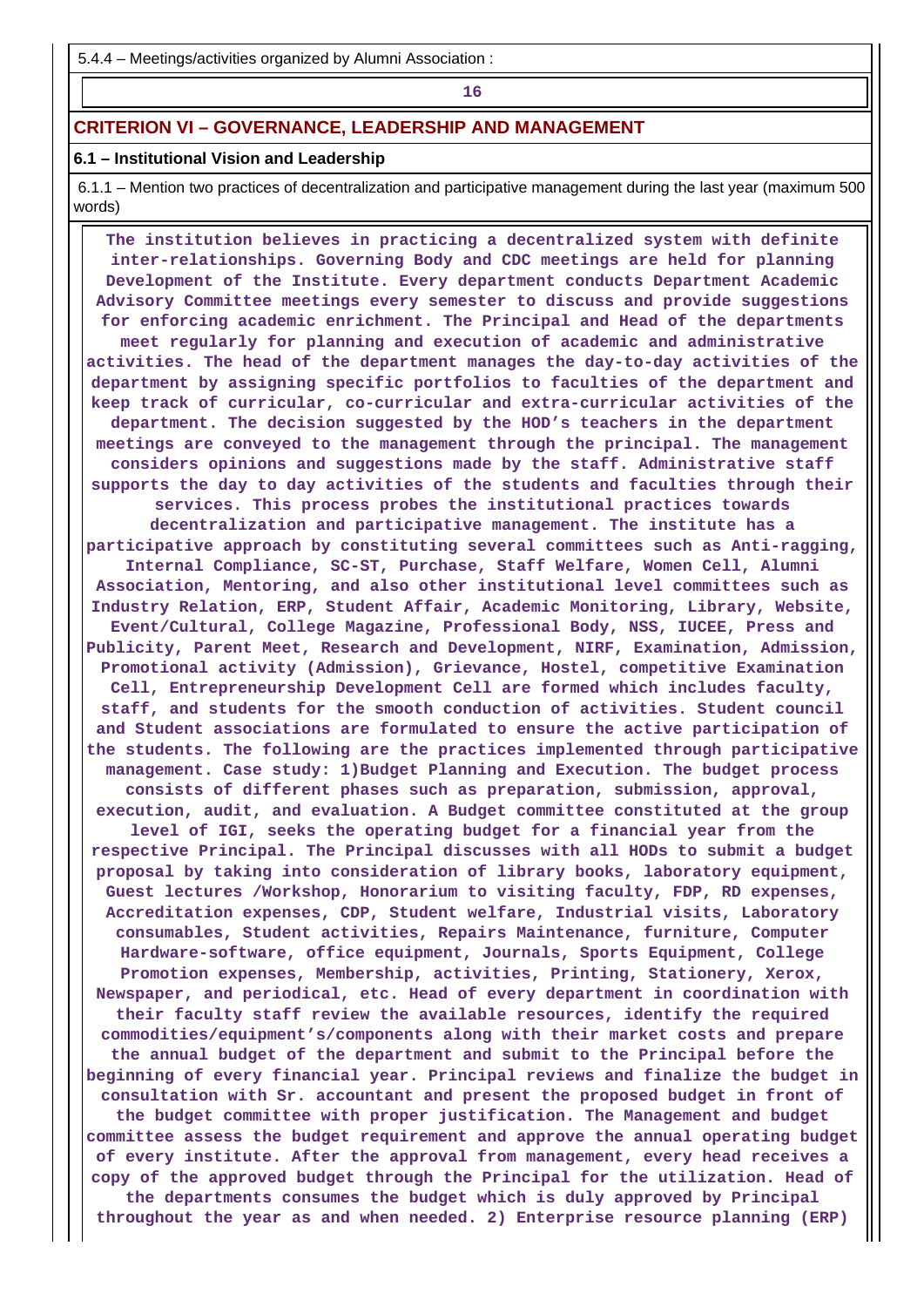6.1.2 – Does the institution have a Management Information System (MIS)?

## *Yes*

## **6.2 – Strategy Development and Deployment**

6.2.1 – Quality improvement strategies adopted by the institution for each of the following (with in 100 words each):

| <b>Strategy Type</b>                                          | Details                                                                                                                                                                                                                                                                                                                                                                                                                                                                                                 |
|---------------------------------------------------------------|---------------------------------------------------------------------------------------------------------------------------------------------------------------------------------------------------------------------------------------------------------------------------------------------------------------------------------------------------------------------------------------------------------------------------------------------------------------------------------------------------------|
| Industry Interaction / Collaboration                          | A senior faculty of the institute has<br>been appointed as the Dean R D Dean<br>Industrial relations to execute RD and<br>Industry activates respectively. For<br>effective planning in teaching<br>learning, many reforms have taken place<br>in the course planner of the faculty by<br>introducing initiatives such as content<br>beyond the syllabus, guest lectures,<br>etc.                                                                                                                       |
| Human Resource Management                                     | Service rules, recruitment,<br>promotional policies are followed as<br>per directives from AICTE, UGC, and<br>University, which are published in the<br>IGI policy manual.                                                                                                                                                                                                                                                                                                                              |
| Library, ICT and Physical<br>Infrastructure / Instrumentation | Central library headed by a librarian<br>is stocked up with reference and<br>textbooks, e-books, and online journals<br>for the growth and development of the<br>students. In addition to it, every<br>department has its own library with<br>adequate resources. ICT tools are used<br>by the faculties while imparting<br>education to the students. State of the<br>art laboratories with good<br>infrastructure and the latest<br>instruments are made available for the<br>students on the campus. |
| Research and Development                                      | Guidance is given to faculty members<br>to pursue Ph.D. programs, to file IPR,<br>publish research articles, and present<br>research papers at seminars and<br>conferences through the Sanshodhana<br>research series for faculty members.                                                                                                                                                                                                                                                              |
| Examination and Evaluation                                    | Chief Examination officer is<br>appointed for the planning and smooth<br>conduction of online, in-semester, and<br>end semester examinations of the<br>institute under the SPPU guidelines.                                                                                                                                                                                                                                                                                                             |
| Curriculum Development                                        | The institute follows and fulfills<br>the syllabus laid down by the SPPU. The<br>technical gap between the curriculum<br>and the industrial practices the<br>institute runs several programs like<br>scholar club, training and placement<br>programs, etc. The Scholar club is                                                                                                                                                                                                                         |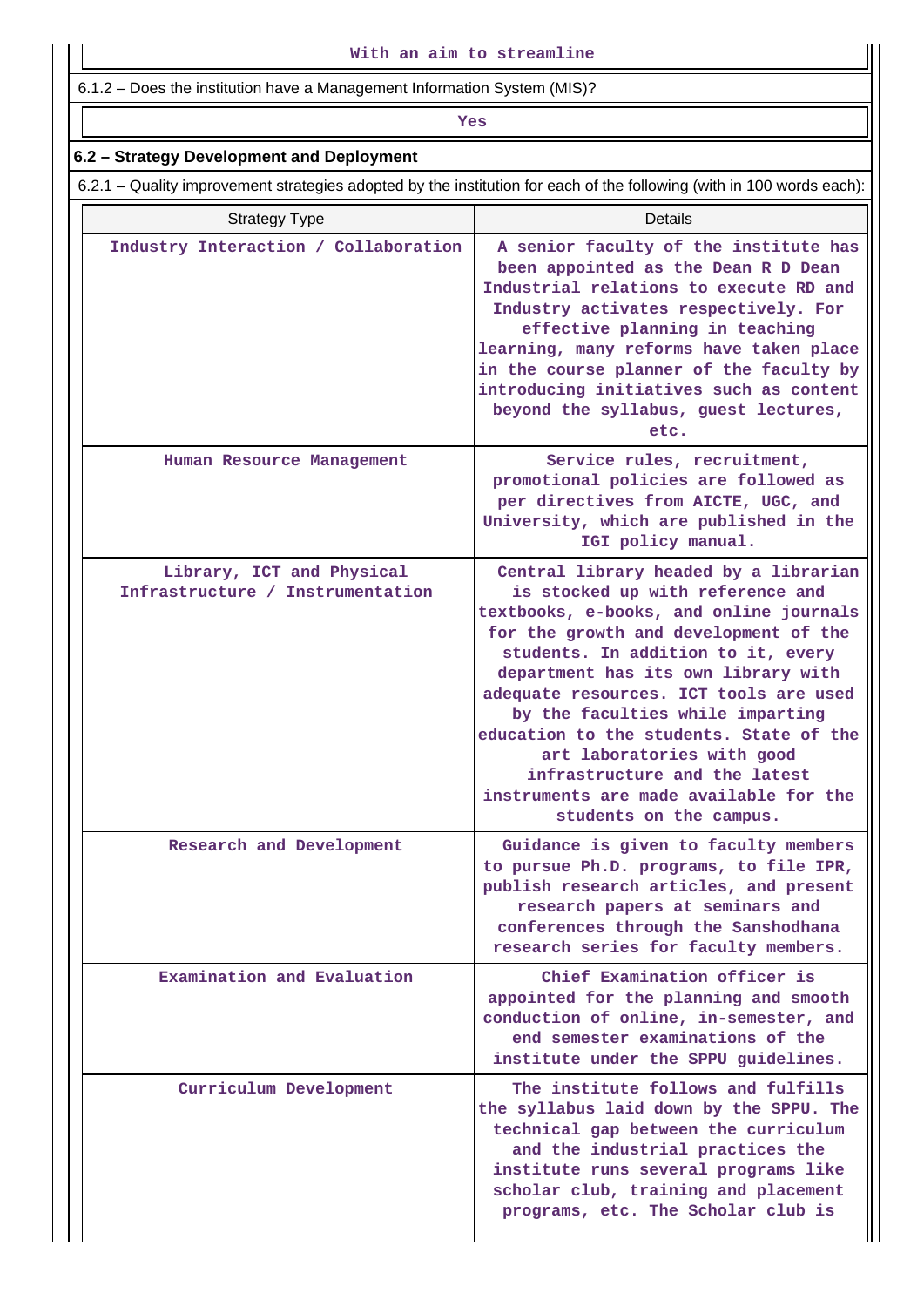|  |                       | initiated for the holistic development<br>of outstanding students, by imparting<br>training in the latest technologies and<br>professional skills. The Dean Talent<br>Development Corporate Relations<br>conducts various training for personal<br>and professional development placement.<br>With a dedicated team of soft skill and<br>aptitude trainers, the talent<br>management cell facilitates the<br>required training to students for "job-<br>readiness".                                                                                                                                                                                                                                                                                                                                                                                                                                                                                                                                                                                                                                                                                                                                                                                                                                                                                                                                                                                                                                                                                                                                                                                 |
|--|-----------------------|-----------------------------------------------------------------------------------------------------------------------------------------------------------------------------------------------------------------------------------------------------------------------------------------------------------------------------------------------------------------------------------------------------------------------------------------------------------------------------------------------------------------------------------------------------------------------------------------------------------------------------------------------------------------------------------------------------------------------------------------------------------------------------------------------------------------------------------------------------------------------------------------------------------------------------------------------------------------------------------------------------------------------------------------------------------------------------------------------------------------------------------------------------------------------------------------------------------------------------------------------------------------------------------------------------------------------------------------------------------------------------------------------------------------------------------------------------------------------------------------------------------------------------------------------------------------------------------------------------------------------------------------------------|
|  | Teaching and Learning | Institute calendar and departmental<br>academic calendars are designed to plan<br>at the start of every semester several<br>academic activities. The Head of the<br>department, Academic Monitoring<br>Committee, and academic coordinators<br>monitor and enhance the teaching-<br>learning process by performing the<br>academic audits on a regular basis. A<br>monthly academic report comprising of<br>the syllabus coverage, Continuous<br>Internal Evaluation, execution of<br>academic planner, and lectures<br>conducted are also prepared by<br>department academic coordinators and<br>submitted to Institute level<br>coordinator through HOD for corrective<br>measures. The Principal conducts<br>monthly meetings with the academic<br>monitoring committee (AMC) and reviews<br>the academic planning, execution, and<br>suggests necessary activities to be<br>implemented for improvement. The<br>monitoring committee also observes the<br>schedules mentioned in the institute<br>and department calendar related to<br>curricular and co-curricular<br>activities. AMC maintains uniformity<br>regarding the implementation of<br>academic policies in each dept. To<br>monitor the regularity and improvement<br>in the teaching-learning process, the<br>CIE system was introduced. The term<br>work policy comprising the evaluation<br>criteria such as students' academic<br>improvement, completion of assignments,<br>attendance, performance in tests, and<br>other activities were decided and<br>conveyed to all students at the<br>beginning of the semester. One to one<br>assessment and review is discussed with |
|  | Admission of Students | the students.<br>The students are admitted to the                                                                                                                                                                                                                                                                                                                                                                                                                                                                                                                                                                                                                                                                                                                                                                                                                                                                                                                                                                                                                                                                                                                                                                                                                                                                                                                                                                                                                                                                                                                                                                                                   |
|  |                       | institute through the guidelines laid<br>down by the DTE after qualifying in                                                                                                                                                                                                                                                                                                                                                                                                                                                                                                                                                                                                                                                                                                                                                                                                                                                                                                                                                                                                                                                                                                                                                                                                                                                                                                                                                                                                                                                                                                                                                                        |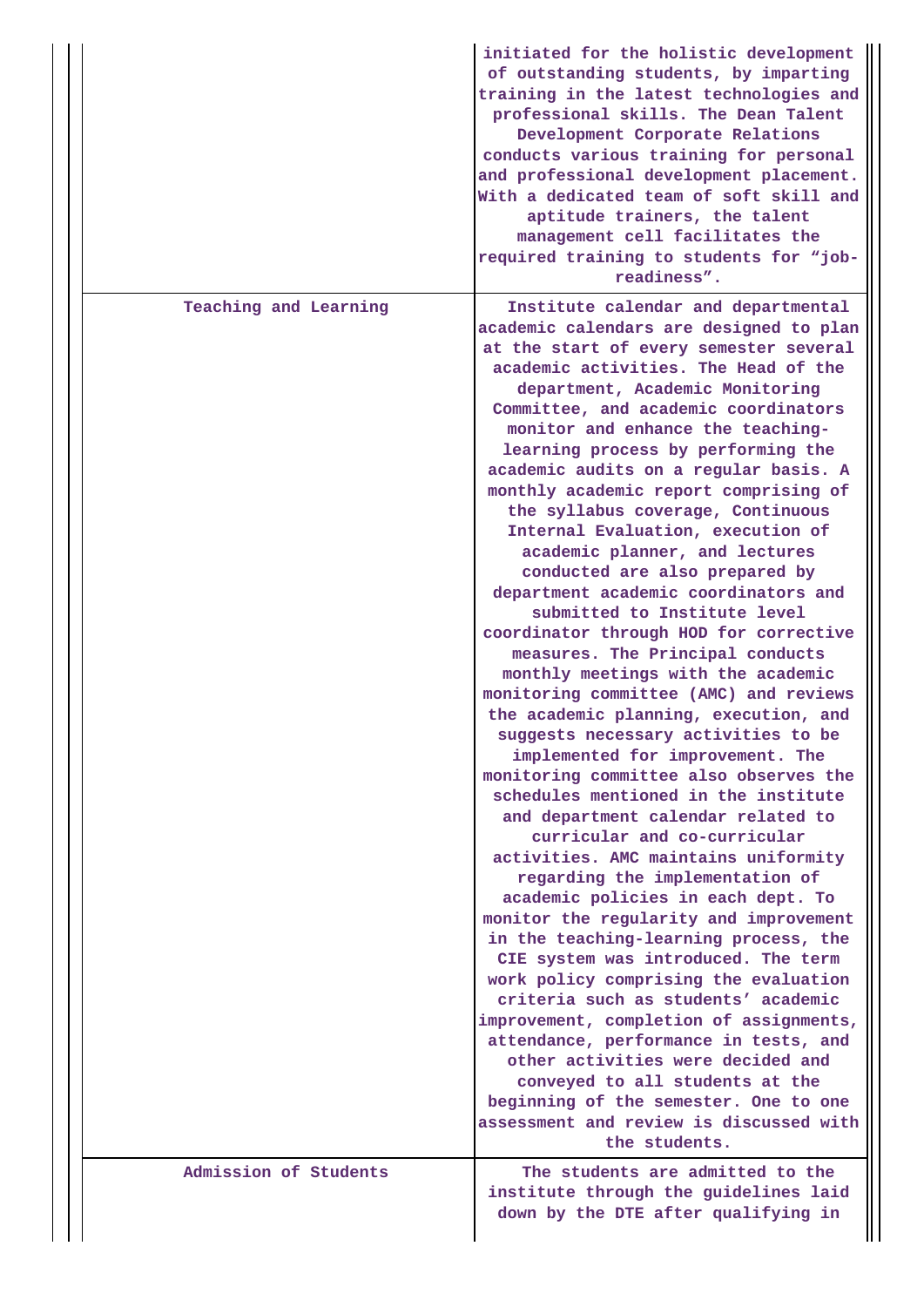6.2.2 – Implementation of e-governance in areas of operations: E-governace area **Details** Planning and Development | Governance in Planning development is **achieved by Academic module which includes: Subject Teacher Mapping Session Plan Timetable Planning Session Completed Report Student Attendance Report Defaulter List Administration Governance in Administration is achieved by HR Administration Module which includes: HR functions such as Employee Role creation Leave Management Inventory Management Biometric attendance integration. Finance and Accounts Governance in Finance Accounts is achieved by Finance Module which includes: Fees Structure Creation Fees Allotment as per Category Fees Payment Outstanding Report Fees Collection Report. Student Admission and Support Governance in Student Admission Support in ERP is achieved by Student Academics Module which includes: Online Admission Online Payment E-Certificates such as Bonafide Certificate etc. Class Division Allocation I-D Card Generation Student Promotion Demotion. Assigning Mentors Examination Governance in Examination is achieved by Exam Module which includes: Online Exam Scheduling Question Bank Creation Randomization of Question Instant Exam Report**

## **6.3 – Faculty Empowerment Strategies**

 6.3.1 – Teachers provided with financial support to attend conferences / workshops and towards membership fee of professional bodies during the year

| Year                                                                                                                                                            | Name of Teacher      | Name of conference/<br>workshop attended<br>for which financial<br>support provided | Name of the<br>professional body for<br>which membership<br>fee is provided | Amount of support |  |  |  |  |  |
|-----------------------------------------------------------------------------------------------------------------------------------------------------------------|----------------------|-------------------------------------------------------------------------------------|-----------------------------------------------------------------------------|-------------------|--|--|--|--|--|
| 2019                                                                                                                                                            | Prof.Smriti<br>Sahoo | National Entr<br>epreneurship<br>conclave                                           | <b>Nill</b>                                                                 | 750               |  |  |  |  |  |
| View File                                                                                                                                                       |                      |                                                                                     |                                                                             |                   |  |  |  |  |  |
| 6.3.2 – Number of professional development / administrative training programmes organized by the College for<br>teaching and non teaching staff during the year |                      |                                                                                     |                                                                             |                   |  |  |  |  |  |

| Year | Title of the<br>professional<br>development | Title of the<br>l administrative<br>training | From date | To Date | Number of<br>participants<br>Teaching | Number of<br>participants<br>(non-teaching |
|------|---------------------------------------------|----------------------------------------------|-----------|---------|---------------------------------------|--------------------------------------------|
|      |                                             |                                              |           |         |                                       |                                            |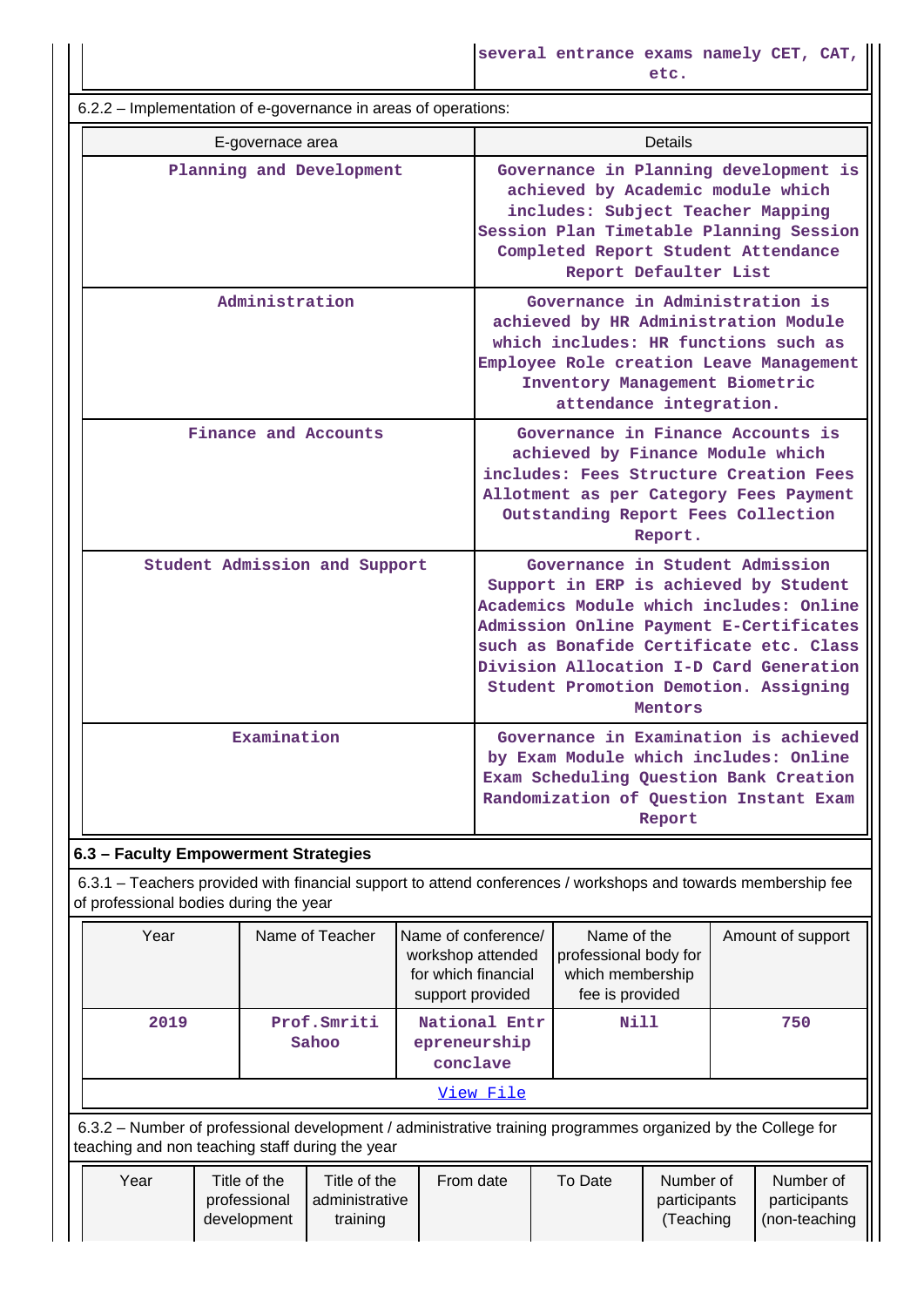|                                                                                                                                                                                            |          | programme<br>organised for<br>teaching staff |                                    | programme<br>organised for<br>non-teaching<br>staff |                                                           |            |            |            | staff)       |                 | staff)                                       |
|--------------------------------------------------------------------------------------------------------------------------------------------------------------------------------------------|----------|----------------------------------------------|------------------------------------|-----------------------------------------------------|-----------------------------------------------------------|------------|------------|------------|--------------|-----------------|----------------------------------------------|
| 2020                                                                                                                                                                                       |          | Microsoft<br>Teams<br>Training               |                                    | Microsoft<br>Teams<br>Training                      | 14/04/2020                                                |            | 14/04/2020 |            |              | 90              | 11                                           |
|                                                                                                                                                                                            |          |                                              |                                    |                                                     |                                                           | View File  |            |            |              |                 |                                              |
| 6.3.3 - No. of teachers attending professional development programmes, viz., Orientation Programme, Refresher<br>Course, Short Term Course, Faculty Development Programmes during the year |          |                                              |                                    |                                                     |                                                           |            |            |            |              |                 |                                              |
| Title of the<br>professional<br>development<br>programme                                                                                                                                   |          |                                              | Number of teachers<br>who attended |                                                     | From Date                                                 |            | To date    |            |              | Duration        |                                              |
| Training on<br>Solar PV System<br>Installation                                                                                                                                             |          |                                              | 1                                  |                                                     |                                                           | 01/06/2019 |            | 09/06/2019 |              |                 | 9                                            |
|                                                                                                                                                                                            |          |                                              |                                    |                                                     |                                                           | View File  |            |            |              |                 |                                              |
| 6.3.4 - Faculty and Staff recruitment (no. for permanent recruitment):                                                                                                                     |          |                                              |                                    |                                                     |                                                           |            |            |            |              |                 |                                              |
|                                                                                                                                                                                            |          | Teaching                                     |                                    |                                                     |                                                           |            |            |            | Non-teaching |                 |                                              |
| Permanent                                                                                                                                                                                  |          |                                              |                                    | <b>Full Time</b>                                    |                                                           |            | Permanent  |            |              |                 | <b>Full Time</b>                             |
| 55                                                                                                                                                                                         |          |                                              |                                    | 81                                                  |                                                           |            | 28         | 49         |              |                 |                                              |
| $6.3.5$ – Welfare schemes for                                                                                                                                                              |          |                                              |                                    |                                                     |                                                           |            |            |            |              |                 |                                              |
|                                                                                                                                                                                            |          |                                              |                                    |                                                     |                                                           |            |            |            |              |                 |                                              |
|                                                                                                                                                                                            | Teaching |                                              |                                    |                                                     | Non-teaching                                              |            |            |            |              | <b>Students</b> |                                              |
| Gratuity is payable to                                                                                                                                                                     |          |                                              |                                    |                                                     | Gratuity is payable to                                    |            |            |            |              |                 | Ambulance is available                       |
| employees after five                                                                                                                                                                       |          |                                              |                                    |                                                     | employees after five                                      |            |            |            |              |                 | in campus for twenty four                    |
| years of permanent<br>service. All staff                                                                                                                                                   |          |                                              |                                    |                                                     | years of permanent                                        |            |            |            |              | emergency       | hours in case of                             |
| members are eligible for                                                                                                                                                                   |          |                                              |                                    |                                                     | service. In Employees<br>provident fund as per            |            |            |            |              |                 | hospitalisation. Also                        |
| this benefit. In                                                                                                                                                                           |          |                                              |                                    |                                                     | government rule maximum                                   |            |            |            |              |                 | first aid box with                           |
| Employees provident fund                                                                                                                                                                   |          |                                              |                                    |                                                     | of twenty three hundred                                   |            |            |            |              |                 | necessary pharmaceticals                     |
| as per government rule<br>maximum of twenty three                                                                                                                                          |          |                                              |                                    |                                                     | fifty rupees are credited<br>to employees PF account      |            |            |            |              |                 | available in each<br>department. Institute   |
| hundred fifty rupees are                                                                                                                                                                   |          |                                              |                                    |                                                     | and equal amount is                                       |            |            |            |              |                 | have facility of Gym for                     |
| credited to employees PF                                                                                                                                                                   |          |                                              |                                    |                                                     | contributed by employee.                                  |            |            |            |              |                 | physical fittness. Every                     |
| account and equal amount<br>is contributed by                                                                                                                                              |          |                                              |                                    |                                                     | Ninety days maturnity                                     |            |            |            |              |                 | year, institute<br>Celebrates Navratra Utsav |
| employee. 8.33 of                                                                                                                                                                          |          |                                              |                                    |                                                     | leave is applicable with<br>full pay. Extra ninety        |            |            |            |              |                 | and Ganesh festival,                         |
| employers contribution                                                                                                                                                                     |          |                                              |                                    |                                                     | days if leave available                                   |            |            |            |              |                 | krushna janmashtami                          |
| goes to PF pension scheme                                                                                                                                                                  |          |                                              |                                    |                                                     | is granted or without                                     |            |            |            |              |                 | utsav. Earn and learn                        |
| and remaining in<br>employees PF. All staff                                                                                                                                                |          |                                              |                                    |                                                     | pay. Mediclaim health<br>facility is available in         |            |            |            |              |                 | scheme is available.                         |
| members are eligible for                                                                                                                                                                   |          |                                              |                                    |                                                     | the list of hospitals                                     |            |            |            |              |                 |                                              |
| this scheme. Ninety days                                                                                                                                                                   |          |                                              |                                    |                                                     | with their father,                                        |            |            |            |              |                 |                                              |
| maturnity leave is<br>applicable with full pay.                                                                                                                                            |          |                                              |                                    |                                                     | mother, wife, son, daughter.<br>Higher education facility |            |            |            |              |                 |                                              |
| Extra ninety days if                                                                                                                                                                       |          |                                              |                                    |                                                     | is available so as to                                     |            |            |            |              |                 |                                              |
| leave available is                                                                                                                                                                         |          |                                              |                                    |                                                     | take admission for higher                                 |            |            |            |              |                 |                                              |
| granted or without pay.<br>Mediclaim health facility                                                                                                                                       |          |                                              |                                    |                                                     | education in the group of<br>institutes. Ambulance is     |            |            |            |              |                 |                                              |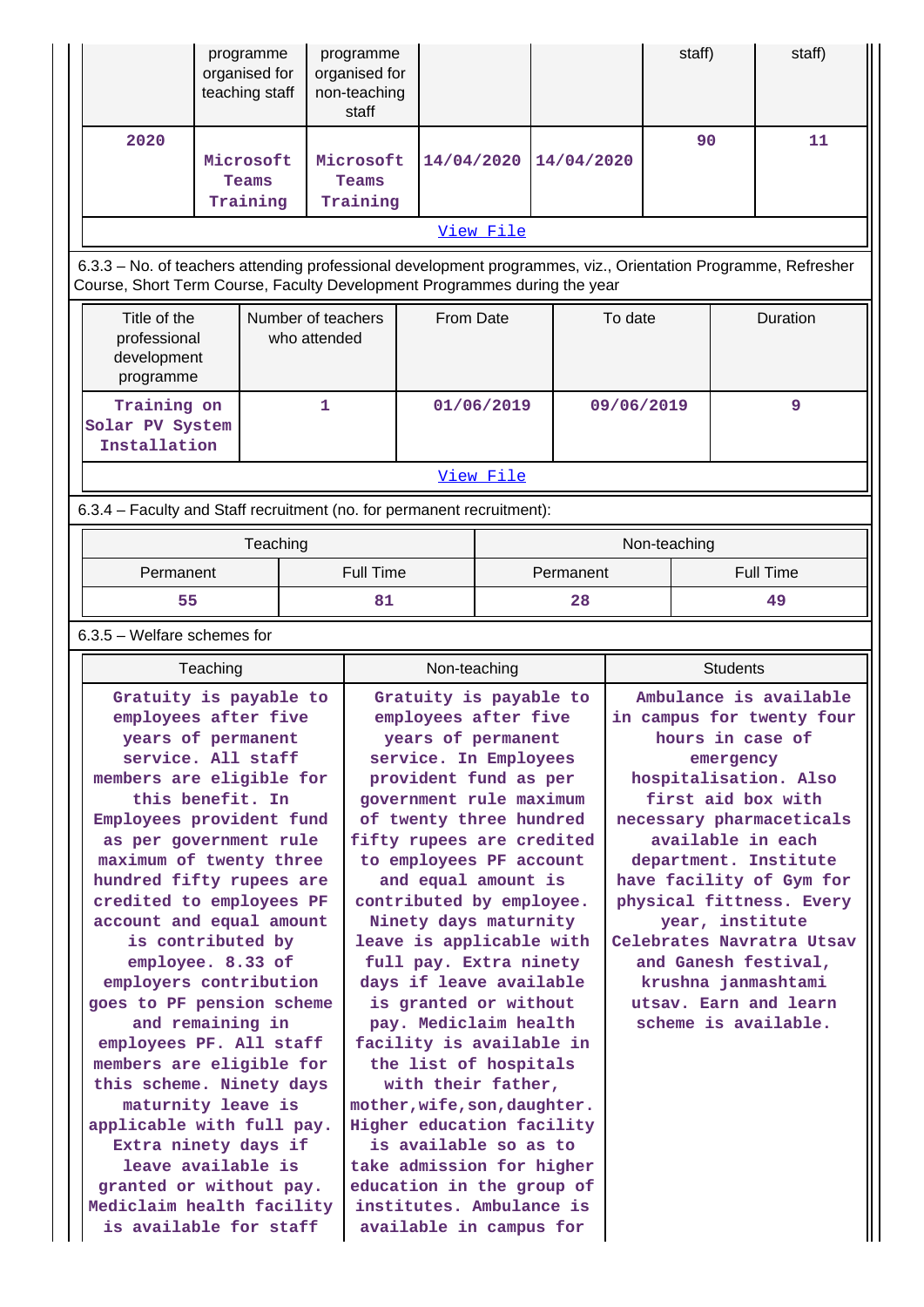**members, in the list of hospitals with their father,**

**mother,wife,son,daughter. Higher education facility is available for staff so as to take admission for higher education in the group of institutes. Ambulance is available in campus for twenty four hours in case of emergency hospitalisation. Also first aid box with necessary pharmaceticals available in each department. Childrens of employees can take admission in Indira Group of Institutes. Children care take room is available at hostel for new born baby of female employees. Special appreciation from Chairperson for staff member who complets PHD. Chairperson started care club for all employees and takes care of their personnel and professional issues. Institute promote teaching staff to participate in workshops/ seminar/conferences and pay the charges also. Institute have woman cell committee to take care of woman's health issues. Institute organises professional drama every year during Ganesh festival. On account of woman's day,chairperson organises picknik for women employees. Institute have facility of Gym for physical fittness. Institute organises cricket matches under Shankar Wakalkar Trophy for Indira Group of Institute employees. On occassion of Diwali festival, chairperson organises Laxmi Poona**

**twenty four hours in case of emergency hospitalisation. Also first aid box with necessary pharmaceticals available in each department. Childrens of employees can take admission in Indira Group of Institutes. Children care take room is available at hostel for new born baby of female employees. Chairperson started care club for all employees and takes care of their personnel and professional issues. Institute have woman cell committee to take care of woman's health issues. Institute organises professional drama every year during Ganesh festival. On account of woman's day, chairperson organises picknik for women employees. Institute have facility of Gym for physical fittness. Institute organises cricket matches under Shankar Wakalkar Trophy for Indira Group of Institute employees. On occassion of Diwali festival, chairperson organises Laxmi Poona with lunch for all employees. Every year,Institute Celebrates Navratra Utsav and Ganesh festival.**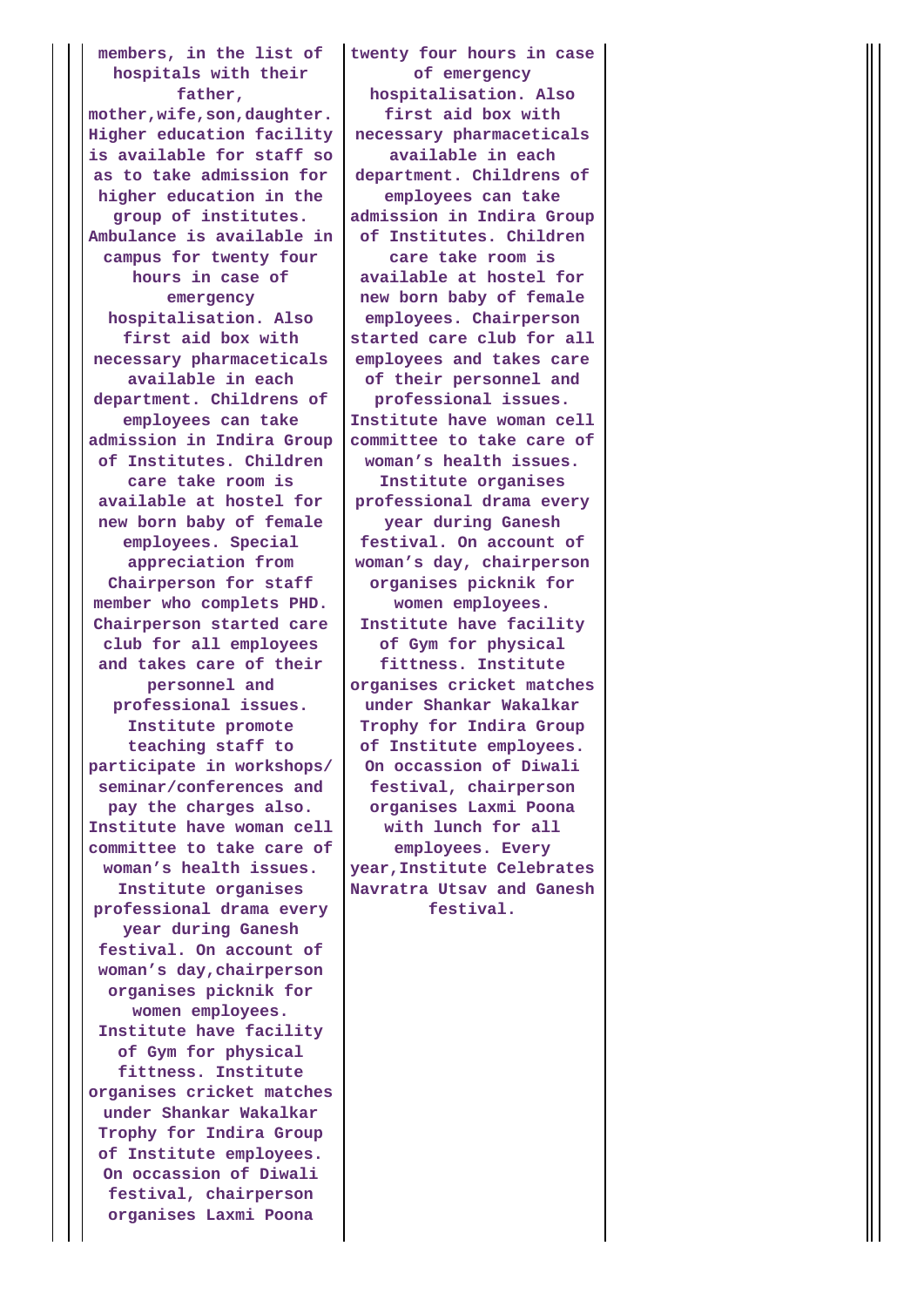**with lunch for all employees. Every year,Institute Celebrates Navratra Utsav and Ganesh festival.**

#### **6.4 – Financial Management and Resource Mobilization**

6.4.1 – Institution conducts internal and external financial audits regularly (with in 100 words each)

 **Our Society has maintained a very transparent financial system in the Institutions. The college conducts the internal as well as external/statutory financial audits regularly. An internal approval system for all expenses is in place. Accordingly, a bill/voucher is recommended by the Head of the Department and are approved by the Principal. A proper record of all the expenses is maintained by the accounts department. The internal financial accounting is completed every month. The internal auditor appointed by the institute crosschecks and verifies Books of Accounts (Bills/Vouchers, Bank Reconciliation, etc.) and also finds out the shortcomings/errors. These errors and/or shortcomings are explained to the institute Accountant and the principal by the Internal Auditor. The errors/Shortcomings in the accounts are rectified as per the instructions of the internal auditor immediately. For external/statutory audit Institute has appointed Chartered Accountant M/s Shashank Patki and Associates. They visit the institute twice every year for external audit and checks the books of accounts and then prepares his audit report audited statements which is presented to management. The shortcomings and errors/rectifications in the audit are enlisted in the report of the external/Statutory auditor's report. Finalization of the account is completed and audited statements are prepared signed by the Principal, and chartered accountant. So far, no major objections are found in the audit by the statutory auditors, and minor audit suggestions are compiled as per the procedure.**

 6.4.2 – Funds / Grants received from management, non-government bodies, individuals, philanthropies during the year(not covered in Criterion III)

| Name of the non government<br>funding agencies /individuals | Funds/ Grnats received in Rs. | Purpose                             |  |  |  |  |
|-------------------------------------------------------------|-------------------------------|-------------------------------------|--|--|--|--|
| Tech Merger Enterprises<br>Pvt. Ltd                         | 3000                          | <b>MAVERIX FEST</b><br>(Mechanical) |  |  |  |  |
| No file uploaded.                                           |                               |                                     |  |  |  |  |

6.4.3 – Total corpus fund generated

**1 3000** 

## **6.5 – Internal Quality Assurance System**

6.5.1 – Whether Academic and Administrative Audit (AAA) has been done?

| Audit Type           | External |        | Internal |                     |  |
|----------------------|----------|--------|----------|---------------------|--|
|                      | Yes/No   | Agency | Yes/No   | Authority           |  |
| Academic             | No       | Nill   | Yes      | IQAC Members        |  |
| Administrative<br>No |          | Nill   | Yes      | <b>IQAC Members</b> |  |

6.5.2 – Activities and support from the Parent – Teacher Association (at least three)

 **1. Parent Teachers Meet (PTM): The parent-teacher meeting serves as a connecting connection between parents and teachers as the parents know how the ward acts and does at home while the teachers are aware of their college actions. The meeting of parent-teachers is arranged between parents and teachers to address the success of students in education. A meeting is arranged**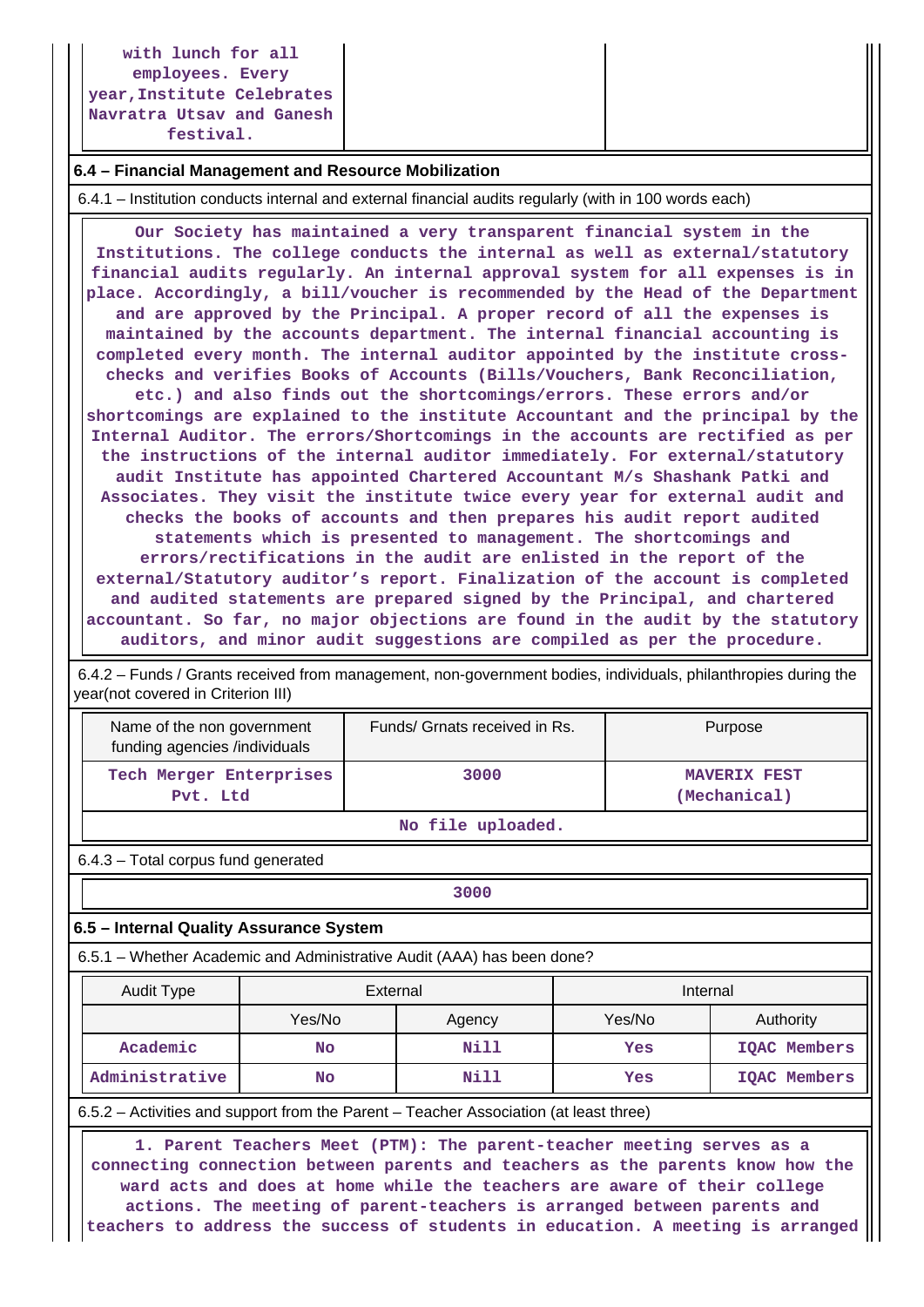**for their low attendance and to discuss about their problem areas and academic progress. It was conducted on 31st August 2019 in SEM I and 29th Feb of 2020 in SEM II. These meetings can also be a fantastic way of bridging the gap between parents and teachers in communication. The parents will express their questions to the teachers on where they believe their wards are hampered by growth and development in what areas. 2.. Departmental Academic Advisory Committee (DAAC):**

**DAAC committee is being formed for the smooth working of academic administrative part of the department. It consists of 7 members, including HOD, Next to HOD, one academic expert, one industry expert, alumni, student, and parents. Industry expert academic expert are supposed to analyze the scenario of the department thoroughly and can put forward the suggestions. DAAC was conducted for bringing industry standards in academics in order to bridge the gap between industry and academics. It is arranged for improving the department by its structure and its academics by understanding the current and former students need by their parents and alumni respectively. 3.Feedback from Stakeholders (Parents): In any field, feedback is a perfect way to analyze and develop weaknesses in that field. Its role in the process of teaching and learning is of paramount importance. Input from students: input from students on teaching, whether they have learned the concepts being taught or not or any**

**general issues they face, helps teachers and administrators develop the system. So, timely input from students on a regular basis is a must. Feedback was collected on the day of Parent-teacher meetings. Based on the opinion of the stakeholders, further action is taken by the feedback committee.**

#### 6.5.3 – Development programmes for support staff (at least three)

 **1. Smart Board usage in Teaching Learning In each classroom all over the country, Smart Boards are being installed because this amazing technology not only enhances the way teachers teach, but it also enhances the way students learn. It can provide students with an enriched learning experience by projecting visual elements. It also makes differentiated learning much easier because teachers are able to accommodate different learning styles. The Training program enabled participants to use a tool which is an interactive whiteboard packed with various features in the teaching-learning process to improve teaching-learning for inculcating a better understanding of the concept among students. The program is conducted on 25/01/2020 for teaching staff. 2. A training session on using MS Teams Microsoft Teams is incredibly straightforward and user-friendly. Microsoft Teams is a persistent chat-based collaboration platform complete with document sharing, online meetings, and**

**many more extremely useful features for business communications. The training program help staff to use a virtual environment during teaching-learning by using various features provided by MS-Teams. The program is conducted on 14/04/2020 for teaching virtually. 3. Special sessions conducted by faculty members on technical and non-technical topics The most important 'agent of change' in 'Knowledge Society' is the teacher. The twenty-first century presents a radically different economy and society, which is likely to have profound implications on Technical Education and Training The activity is conducted not only to inculcate and enhance the new skill set amongst faculty members but also improve knowledge on various technical as well as the nontechnical field.**

#### 6.5.4 – Post Accreditation initiative(s) (mention at least three)

 **1. Staff Development Cell The teacher is a professional that teaches all other professions. So the faculty development program is essential to achieve the organization's major and long-term goals. Any Institute's future depends on their faculties and who in turn depend on the knowledge, skills, expertise, and motivation. Development and training is a continuous and systematic process. It aims for the overall holistic development of staff through different welfare schemes. It also provides a channel for an increase in interaction with each**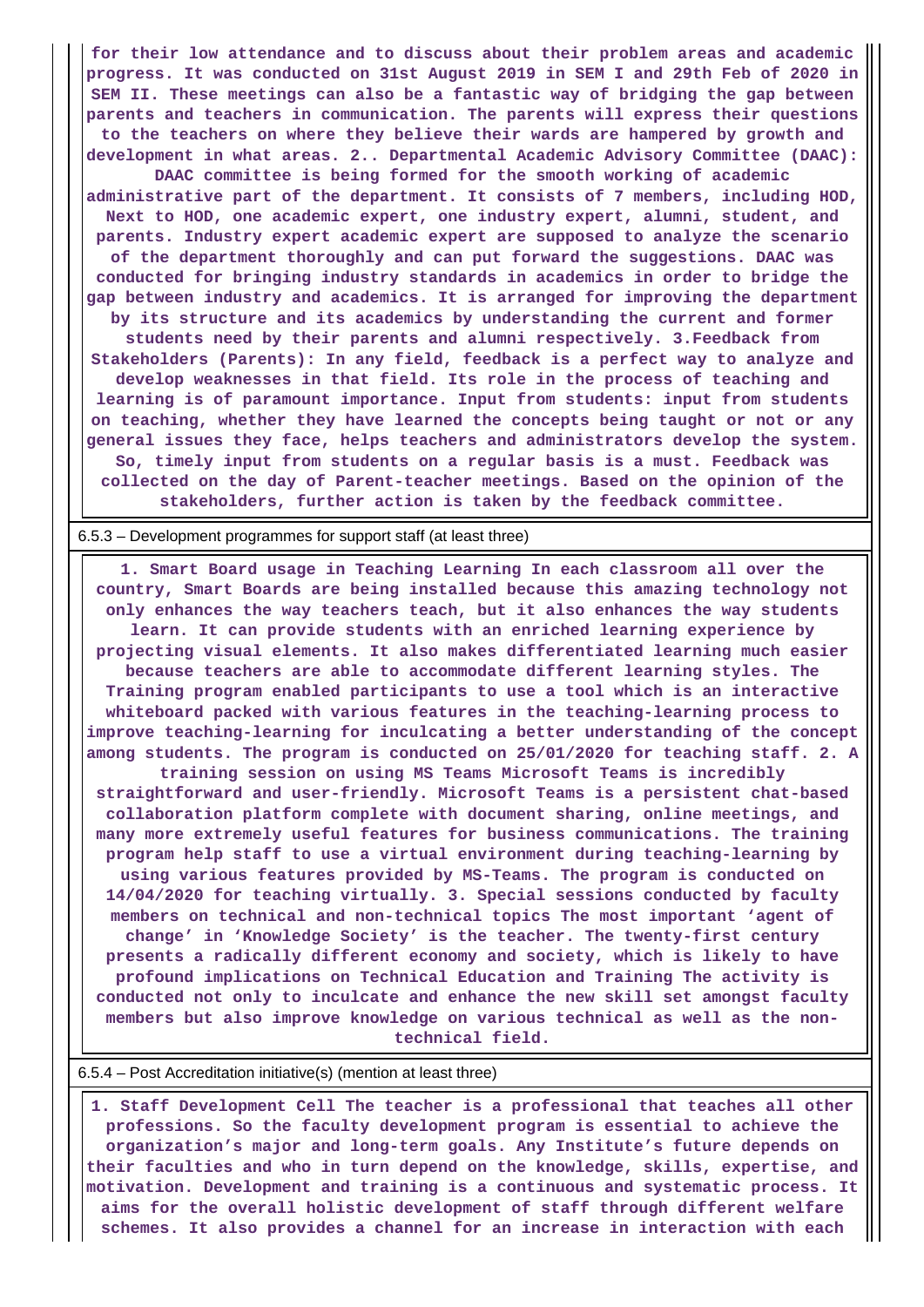**other for the benefits of staff. 2. Art Club In addition to their academic schedule, the Art Club provides support and enrichment for all students looking for an artistic outlet after classes. The Art Club strives to promote inspirational art, while providing equal opportunities for all students to contribute to the college through their artistic talents. 3. ISTE Chapter and Activity With the slogan of Career Development of Teachers and Personality Development of Students and the overall development of our Technical Education System, the Indian Society for Technical Education (ISTE) is the leading national professional non-profit organization for the Technical Education System in our country. ISTEs main goal is to provide teachers with quality instruction for the timely upgrading of expertise in their particular field. It also offers a forum for the growth of personalities and the development of skills. 4. College Magazine committee This Committee consists of members of the teaching team, which encourages students and staff to invite original papers, academic studies, cartoons, short stories, jokes and translations, collections, and reproductions. It scrutinizes them and selects relevant publication posts. In this activity, students are also active. Capitulate phrases for readers of all tastes. It showcases the literary expressions, social awareness, and recognition to all academic and extracurricular activities achievers.**

|                                                                  | 6.5.5 - Internal Quality Assurance System Details |                                                         |         |                      |             |                           |  |  |  |
|------------------------------------------------------------------|---------------------------------------------------|---------------------------------------------------------|---------|----------------------|-------------|---------------------------|--|--|--|
|                                                                  |                                                   | a) Submission of Data for AISHE portal                  |         | Yes                  |             |                           |  |  |  |
|                                                                  |                                                   | b) Participation in NIRF                                |         | Yes                  |             |                           |  |  |  |
|                                                                  |                                                   | c)ISO certification                                     |         |                      | No          |                           |  |  |  |
|                                                                  |                                                   | d)NBA or any other quality audit                        |         | No                   |             |                           |  |  |  |
| 6.5.6 – Number of Quality Initiatives undertaken during the year |                                                   |                                                         |         |                      |             |                           |  |  |  |
|                                                                  | Year                                              | Name of quality<br>initiative by IQAC   conducting IQAC | Date of | <b>Duration From</b> | Duration To | Number of<br>participants |  |  |  |

|      | initiative by IQAC   conducting IQAC |            |            |            | participants |
|------|--------------------------------------|------------|------------|------------|--------------|
| 2020 | FDP on R<br>Programming              | 11/05/2020 | 11/05/2020 | 15/05/2020 | 367          |
| 2020 | FDP on<br><b>OCAD</b>                | 18/05/2020 | 18/05/2020 | 22/05/2020 | 242          |

#### [View File](https://assessmentonline.naac.gov.in/public/Postacc/Quality_Initiatives_B/6738_Quality_Initiatives_B_1602843208.xlsx)

#### **CRITERION VII – INSTITUTIONAL VALUES AND BEST PRACTICES**

#### **7.1 – Institutional Values and Social Responsibilities**

 7.1.1 – Gender Equity (Number of gender equity promotion programmes organized by the institution during the year)

| Title of the<br>programme          | Period from | Period To  | <b>Number of Participants</b> |             |
|------------------------------------|-------------|------------|-------------------------------|-------------|
|                                    |             |            | Female                        | Male        |
| <b>Womens Day</b><br>Celebration   | 14/03/2020  | 14/03/2020 | 62                            | 6           |
| ISTE Staff<br>Training             | 29/02/2020  | 29/02/2020 | 33                            | 49          |
| IQAC Training                      | 25/01/2020  | 25/01/2020 | 38                            | 57          |
| Women Cell<br>Committee<br>Session | 05/12/2019  | 05/12/2019 | 62                            | <b>Nill</b> |
| Solar                              | 01/10/2019  | 01/10/2019 | 66                            | 49          |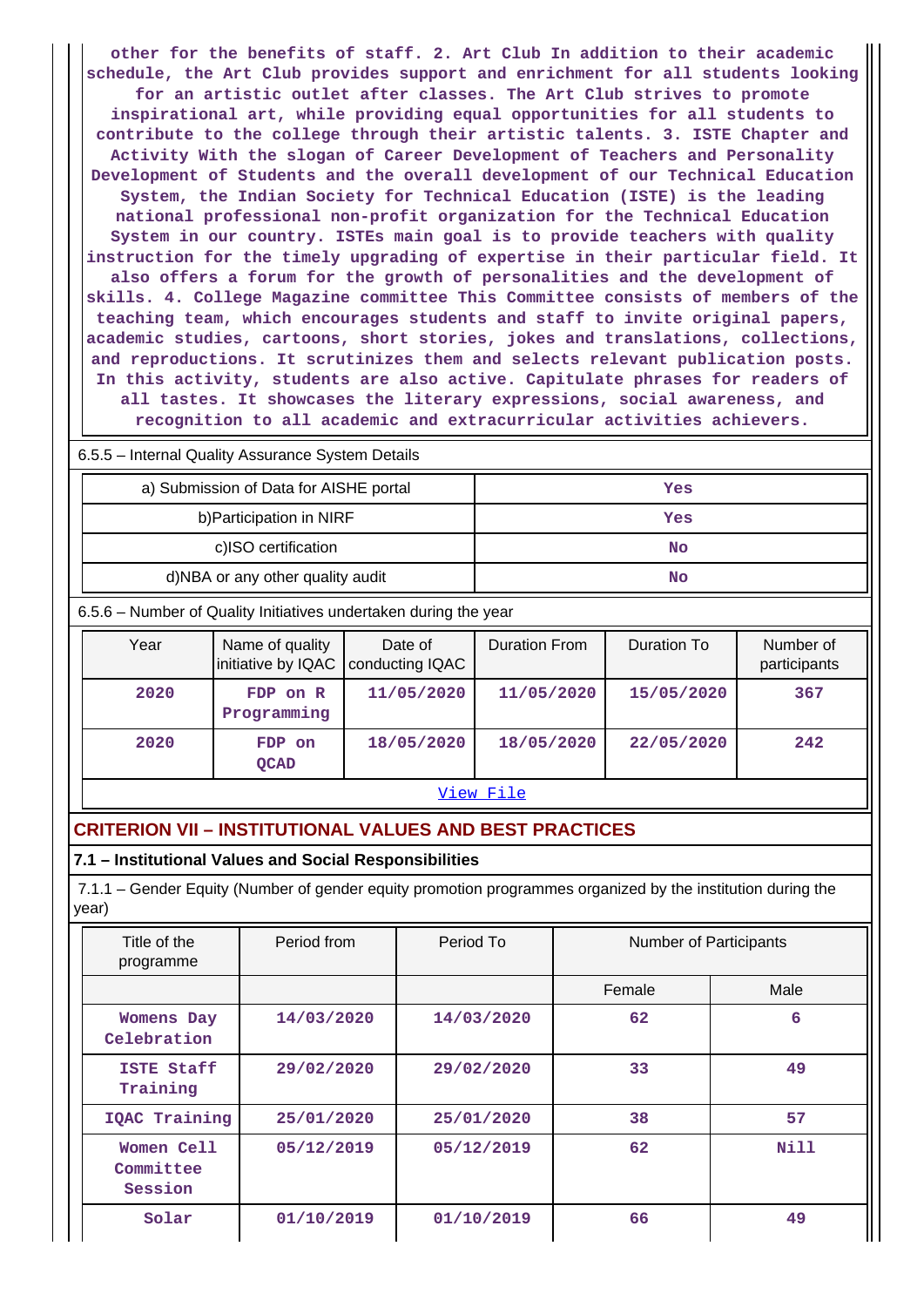| Workshop                                                                                                                                                                                                                                                                                                                                                                                                                                                                                      |                                                                                              |                                                                                                   |                                            |            |                                       |                         |                        |                                                                                       |                                                     |  |
|-----------------------------------------------------------------------------------------------------------------------------------------------------------------------------------------------------------------------------------------------------------------------------------------------------------------------------------------------------------------------------------------------------------------------------------------------------------------------------------------------|----------------------------------------------------------------------------------------------|---------------------------------------------------------------------------------------------------|--------------------------------------------|------------|---------------------------------------|-------------------------|------------------------|---------------------------------------------------------------------------------------|-----------------------------------------------------|--|
| R & D<br>Armament<br>Electronics                                                                                                                                                                                                                                                                                                                                                                                                                                                              |                                                                                              | 24/08/2019                                                                                        |                                            | 24/08/2019 |                                       |                         | 32                     |                                                                                       | 46                                                  |  |
| <b>GATE</b><br><b>Awareness</b><br>session by<br>Competitive<br>Ce11                                                                                                                                                                                                                                                                                                                                                                                                                          |                                                                                              | 18/07/2019                                                                                        |                                            |            | 18/07/2019                            | 37                      |                        |                                                                                       | 49                                                  |  |
|                                                                                                                                                                                                                                                                                                                                                                                                                                                                                               | 7.1.2 - Environmental Consciousness and Sustainability/Alternate Energy initiatives such as: |                                                                                                   |                                            |            |                                       |                         |                        |                                                                                       |                                                     |  |
|                                                                                                                                                                                                                                                                                                                                                                                                                                                                                               |                                                                                              |                                                                                                   |                                            |            |                                       |                         |                        | Percentage of power requirement of the University met by the renewable energy sources |                                                     |  |
|                                                                                                                                                                                                                                                                                                                                                                                                                                                                                               |                                                                                              |                                                                                                   |                                            | <b>Nil</b> |                                       |                         |                        |                                                                                       |                                                     |  |
| 7.1.3 - Differently abled (Divyangjan) friendliness                                                                                                                                                                                                                                                                                                                                                                                                                                           |                                                                                              |                                                                                                   |                                            |            |                                       |                         |                        |                                                                                       |                                                     |  |
|                                                                                                                                                                                                                                                                                                                                                                                                                                                                                               | Item facilities                                                                              |                                                                                                   | Yes/No                                     |            |                                       | Number of beneficiaries |                        |                                                                                       |                                                     |  |
|                                                                                                                                                                                                                                                                                                                                                                                                                                                                                               | Provision for lift                                                                           |                                                                                                   | Yes                                        |            |                                       | <b>Nill</b>             |                        |                                                                                       |                                                     |  |
|                                                                                                                                                                                                                                                                                                                                                                                                                                                                                               | Ramp/Rails                                                                                   |                                                                                                   |                                            | Yes        |                                       |                         | Nill                   |                                                                                       |                                                     |  |
|                                                                                                                                                                                                                                                                                                                                                                                                                                                                                               | Scribes for examination                                                                      |                                                                                                   |                                            | Yes        |                                       |                         | Nill                   |                                                                                       |                                                     |  |
| Rest Rooms                                                                                                                                                                                                                                                                                                                                                                                                                                                                                    |                                                                                              |                                                                                                   | Yes                                        |            |                                       | <b>Nill</b>             |                        |                                                                                       |                                                     |  |
| 7.1.4 - Inclusion and Situatedness                                                                                                                                                                                                                                                                                                                                                                                                                                                            |                                                                                              |                                                                                                   |                                            |            |                                       |                         |                        |                                                                                       |                                                     |  |
| Year                                                                                                                                                                                                                                                                                                                                                                                                                                                                                          | Number of<br>initiatives to<br>address<br>locational<br>advantages<br>and disadva<br>ntages  | Number of<br>initiatives<br>taken to<br>engage with<br>and<br>contribute to<br>local<br>community |                                            | Date       | <b>Duration</b>                       |                         | Name of<br>initiative  | <b>Issues</b><br>addressed                                                            | Number of<br>participating<br>students<br>and staff |  |
| 2020                                                                                                                                                                                                                                                                                                                                                                                                                                                                                          | Nill                                                                                         | Nill                                                                                              |                                            | Nill       | Nill                                  |                         | Nill                   | Nill                                                                                  | <b>Nill</b>                                         |  |
|                                                                                                                                                                                                                                                                                                                                                                                                                                                                                               |                                                                                              |                                                                                                   |                                            |            | View File                             |                         |                        |                                                                                       |                                                     |  |
| 7.1.5 - Human Values and Professional Ethics Code of conduct (handbooks) for various stakeholders                                                                                                                                                                                                                                                                                                                                                                                             |                                                                                              |                                                                                                   |                                            |            |                                       |                         |                        |                                                                                       |                                                     |  |
|                                                                                                                                                                                                                                                                                                                                                                                                                                                                                               | Title                                                                                        |                                                                                                   | Date of publication                        |            | Follow up(max 100 words)              |                         |                        |                                                                                       |                                                     |  |
|                                                                                                                                                                                                                                                                                                                                                                                                                                                                                               | Code of Conduct                                                                              |                                                                                                   | 10/01/2019                                 |            | http://indiraicem.ac.in<br>/NAAC-ICEM |                         |                        |                                                                                       |                                                     |  |
| 7.1.6 – Activities conducted for promotion of universal Values and Ethics                                                                                                                                                                                                                                                                                                                                                                                                                     |                                                                                              |                                                                                                   |                                            |            |                                       |                         |                        |                                                                                       |                                                     |  |
|                                                                                                                                                                                                                                                                                                                                                                                                                                                                                               | Activity                                                                                     |                                                                                                   | <b>Duration From</b><br><b>Duration To</b> |            |                                       |                         | Number of participants |                                                                                       |                                                     |  |
| Gurupoornima<br>Celebration                                                                                                                                                                                                                                                                                                                                                                                                                                                                   |                                                                                              | 16/07/2019                                                                                        |                                            |            | 16/07/2019                            |                         | 65                     |                                                                                       |                                                     |  |
| View File                                                                                                                                                                                                                                                                                                                                                                                                                                                                                     |                                                                                              |                                                                                                   |                                            |            |                                       |                         |                        |                                                                                       |                                                     |  |
| 7.1.7 – Initiatives taken by the institution to make the campus eco-friendly (at least five)                                                                                                                                                                                                                                                                                                                                                                                                  |                                                                                              |                                                                                                   |                                            |            |                                       |                         |                        |                                                                                       |                                                     |  |
| Plastic-free campus Management encourages use of non-plastics items in the<br>campus. Time to time notifications are circulated through an emails regarding<br>the same. Usage of plastic water bottles is limited. To keep the campus plastic<br>free use of stainless steel material and reusable material is preferred over<br>poly bags and disposable glass, plates etc. NSS cell carry out the various<br>awareness program like Anti-plastic drive, "Vasundhara "every year. Paperless |                                                                                              |                                                                                                   |                                            |            |                                       |                         |                        |                                                                                       |                                                     |  |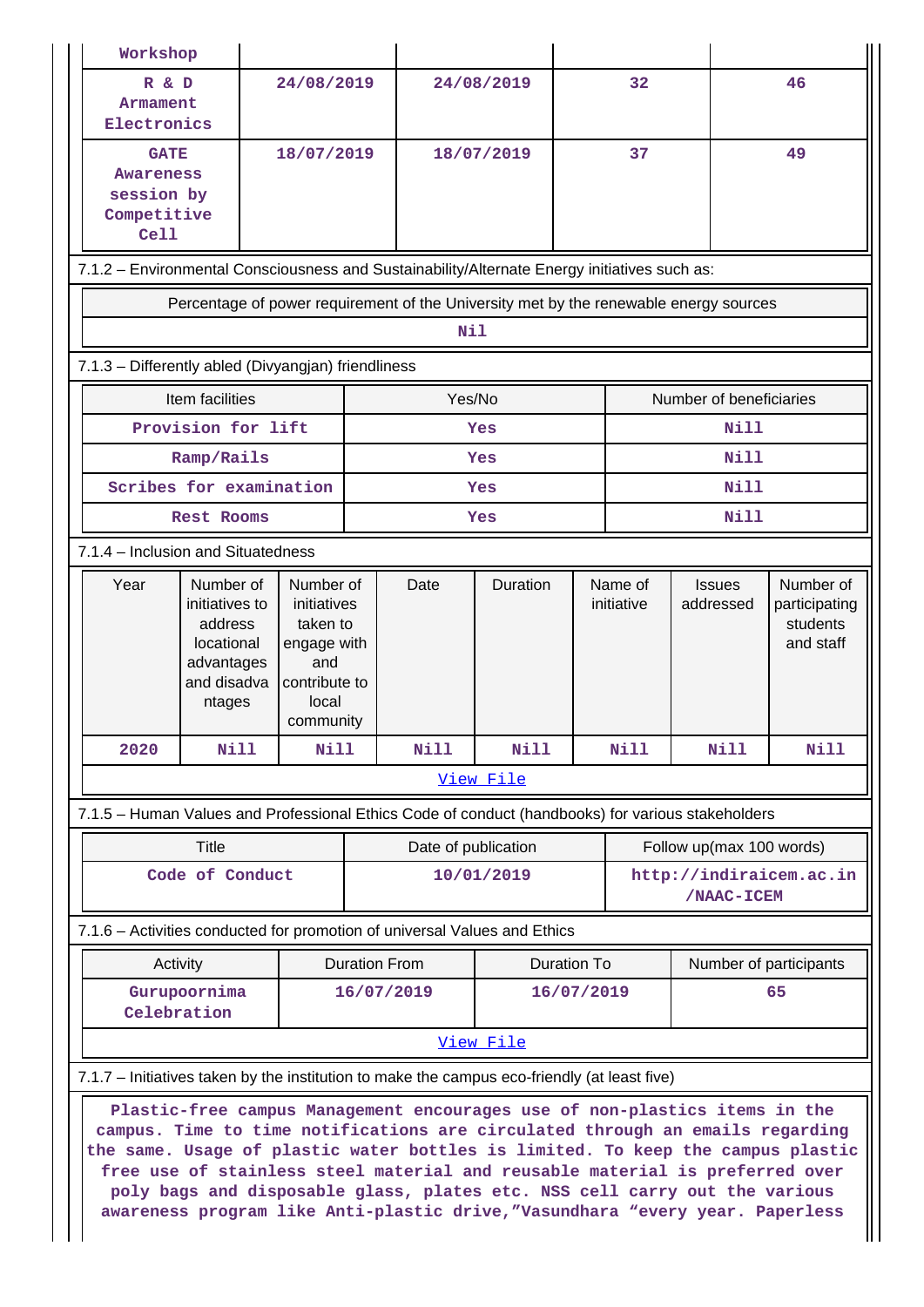**office Almost all the tasks are online in the Institute. It has ERP system (website mobile APP) and outlook for all the inter office communications which reduces the paper work. In addition to that we encourage our vendors to send purchase orders and invoices via email as PDFs. Student's attendance is also marked online. Every notification is circulated through ERP. We discourage printing by limiting the number of documents allowed to print per employee. Separate printing register is maintained in every department. Green landscaping with trees and plants Energy conservation activities are always motivated and chased by the management of ICEM-IGI to nurture and sustain the environment. The institute has adopted several energy saving measures like switching off the lights, fans and electronic equipment when not in use, switching off the inverter of UPS system after office hours. Hostel power is also shut down for 2-3 hours daily during college hours of the students. . The college periodically issues instructions for the same which contributes up to a certain extent for the conservation of energy Institute has a NSS cell which persistently carries out Tree plantation activities. Under "vanmahostava" activity from 3rd July 2019 ICEM has planted over 2500 plants in an around campus. Every year "Green Day "is celebrated in Institute's annual event "Avishkar". "Ozone Day" and "Save Water Drives" are also a part of this event in our institute. Institute is cognizant of the need for keeping the campus green and eco- friendly. The greenery of the campus is maintained extensive green coverage has been created. The extensive growth of trees in the campus is ample proof of the intent of the Management to make the campus eco-friendly. A dedicated team is employed by Institute for maintenance of the garden and sewage plant. Public Transport, Pedestrian friendly roads Institute provides Bus facility for students and staff members from almost every corner of the vicinity. Remaining staff members and students those are residing at same location share their vehicle to reach college which in turn saves fuel. The college has convenient connectivity to the city through public transport as well. Students who stay nearby college use pedestrian friendly roads to reach the institute and limiting the use of personal vehicles to save environment. Waste management: Institute carry out the isolation of Solid Waste and its effective management. Dust bins have been placed at strategic locations throughout campus**

## **7.2 – Best Practices**

7.2.1 – Describe at least two institutional best practices

 **1. Mentoring 1.1 The Context A mentor is someone who allows you to see the hope inside yourself. It has been observed that counselling is found necessary for slow learners, students who could not express themselves because of language problems and lack of confidence, those with maximum back logs and also occasionally for those who have some personal issues. Institute believe in individual development and empowerment of every student so the mentoring process is implemented in our college. 1.2 The Practice Each mentor is assigned with a batch of students who focuses on supporting the growth and development of the each mentee. The students are mentored since from the day of admission. During mentoring personal, academic and all other problems are discussed and all possible help and solutions to those problems are provided. Mentees share their goals and fears openly with their mentors and then mentor motivate them to achieve, shape those goals and overcome the fears. During first year faculty from Department of Basic engineering are identified as mentors. The student can meet his/her mentor and share his/her problems and seek guidance. From second year onwards, students move to their respective departments and hence one of their department faculties is nominated as a mentor, who will be mentoring them during the next 3 years. The mentor keeps a complete record of the student's personal information, previous and present academic performance, co-curricular and extra-curricular activities, accomplishments, interests, weakness etc. The**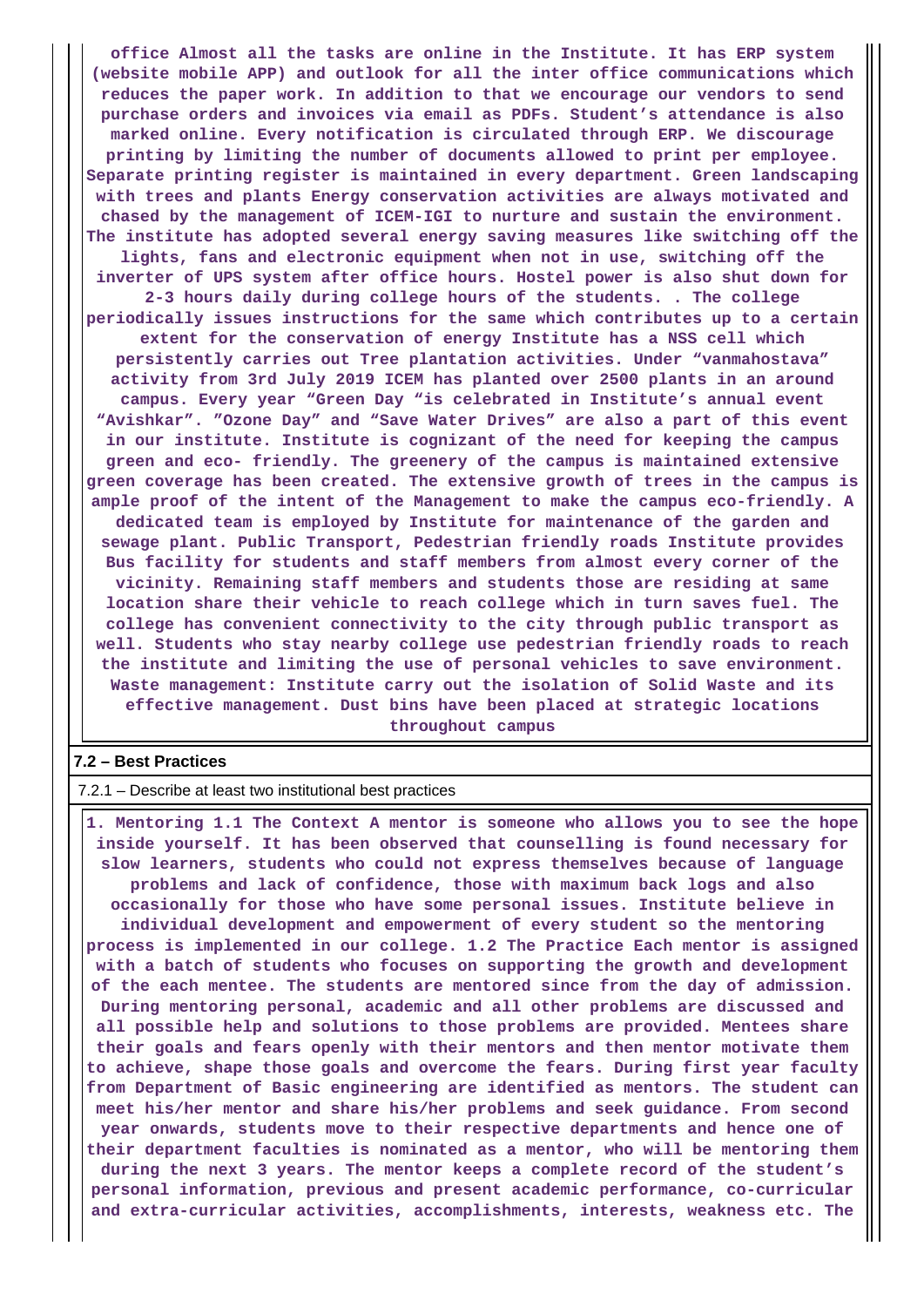**progress and observations are conveyed through telephonic conversion, SMS, email and personal meeting with parents of the students regularly in order to resolve issues if any. Mentoring session is held every fortnight and during that session academic progress and attendance of individuals is analysed. The parents of defaulters and failure students are being called by the respective mentors. Parents can visualize their ward's progress and attendance online through login ID and password given to them at the time of admission. Each mentor maintains a file of data about his/ her allotted mentees. That data includes personal details of every student like contact numbers of parents, family background, his/her progress till 12th std, personal interests, short term long term goals. It also consists of academic progress data of individual like phase/in-sem exam marks, monthly attendance for theory and practical, extracurricular achievements if any. After each mentoring session remarks are noted in file and necessary actions are taken. Record of phone calls to parents, reason of calling and remarks are also kept in those files. The first year mentors handover the files of the students to their respective departments and a new mentor are being allotted for the successive years. 1.3. Evidence of Success Till date many students are developed through this program. Students openly discuss their problems and implement the solutions provided to them during mentoring sessions. Students get practical advice, support, and encouragement through this practice. They can learn from other people experiences. This program helps them to develop their communication and personal skills which in turn boost their confidence to live the life on both the fronts personal as well as academics. 1.4. Problems Encountered and Resources Required In the initial sessions some students fear to talk, but as time passes students gets open up and share their views. It needs much time to carry out the activity. ------------------------ 2. Liaison with Industry 2.1. Objectives of the Practice 1. To establish long term association with Industries. 2. To bridge gap between the syllabus and industrial practices. 3. To expose the students to industrial environment through in-plant training, internships, field visits etc. 4. To establish rapport with industries for taking up projects. 2.2. The Context Curriculum of the courses is not updated frequently and has constraint of newest industry trends. Hence students are taught the latest technologies covered in syllabus and beyond syllabus. Content beyond syllabus should be covered through additional expert lectures from industry resources to make students industry ready. To facilitate the teaching process of updated courses and have exposure to industry, it is required that the faculty members liaison with the industry on a regular basis. Industry inplant training and projects with collaboration are prime focus to bridge the gap between syllabus and practical knowledge. Students can relate the class room teaching with the practical problem skills by doing projects based on industry problem statements. It is intended that the students should have an approach to related technical knowledge from laboratory to Industry. Professional chapter association benefits students to explore the world of knowledge horizon through platform of competition, workshops etc. 2.3. The Practice Students are provided learning of technical subjects prescribed in syllabus with regular practical sessions to implement theoretical concepts. Expert lectures and workshops are organized for the students by the Industry representatives to prepare them with content beyond syllabus. Students are provided Value Added Programs comprising of additional lectures on personality grooming and technical subjects. Students are provided with certification programs on latest industry trends of different domains to enhance their skills and to compete with the global market which help students to strengthen their resume. Student from rural area are groomed and updated as per industry standards, to cater these need expert lectures, soft skill training and aptitude training is provided. Every faculty visits industry once in a month with group of students. Regular industrial visits for the students are planned to give them exposure to the industrial applications and technologies. Students**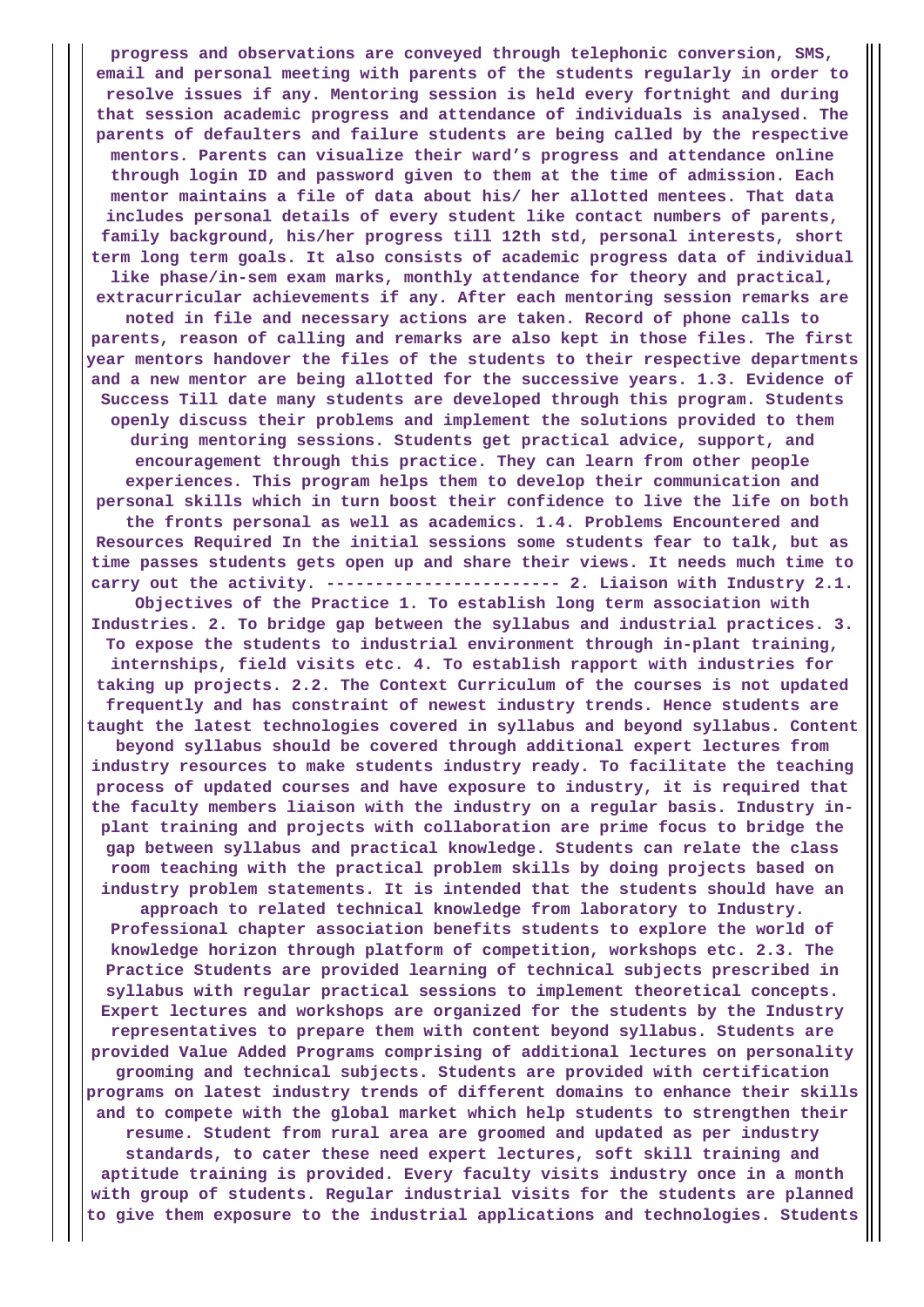**are connected with the industries for in-plant training for a duration ranging from one month to one year, where the students get hands-on experience. Final year students work on the problem statements given by the industry in the form of industry sponsored projects. Institute have MoUs with core and other industries to provide benefits of technical sessions, sponsored projects and industry Visits. Professional chapters of technical societies exist in the institute which guides the students for professional development in their domain of interest. This professional chapter involve the participation of Industry experts. Pre-planned activities of technical enrichment are conducted throughout semester as per academic calendar. Short term training programs and workshops are organized to groom students for additional certifications. Institute have Centre of Excellence in association with Industry. 2.4. Evidence of Success As students get practical exposure in industry, there is increase in the confidence level of the students. In last five years more than 200 students went to industries for in-plant training for a period of one year during their study. More than 1000 students undergo internships in industry and about 500 students completed industry sponsored projects. Every year students are provided with industrial visits. Till date 1000 Industrials has been visited by the 5000 students. Due to rapport with the industry leads to the increase in the mutual collaboration of the institute with the industry which has resulted in 30 MOU's signed. More than 80 faculty members got exposure to the industry due to the one faculty one industry initiative. Industry got the opportunity to share their industrial practice with the students in the form of expert lectures. Students are benefited with more than 100 technical sessions under value added program. Students get national and international certification on latest domain specific industry trends. Till date 500 students have got the advantage due to this certification. Institute have organized more than 50 workshops and also collaborated workshops with the professional entities. Due to rich industry exposure student get opportunity to participate and win several national level competitions. Such practices at the institute help student to solve real life problem of the industry which leads to enhance their technical, management and leadership skills. All the above activities lead to the overall grooming of the students and produce more ethical engineers and professionals. All these efforts lead towards the better development of the students and thereby the placement scenario has been improved every year. 6. Problems Encountered and Resources Required Due to infrequent syllabus revision and technological limitation in curriculum increases knowledge gap which require more efforts to meet with industry standards. Students are from rural area which required additional efforts to groom them by providing technical, soft skill and aptitude training on regular basis and make them industry ready. University Syllabus restricts number of months for internship due to which long time internship is not possible. Institute is situated in rural area which has limited public transport and connectivity restricts students to stay back in campus for longer hours to do experiments and extracurricular activities. In case of specific manufacturing needs during the student competition, students have to outsource the manufacturing to the industry. This creates an opportunity for the students to interact with the industry, but at the same time crucial time is lost since the academics is going on at the same time. The scope for even better interaction of the students and faculty with the industry is restricted due to the inherent examination pattern of the university, which has in-semester and end-semester examination system.**

 Upload details of two best practices successfully implemented by the institution as per NAAC format in your institution website, provide the link

<http://indiraicem.ac.in/NAAC-ICEM>

**7.3 – Institutional Distinctiveness**

7.3.1 – Provide the details of the performance of the institution in one area distinctive to its vision, priority and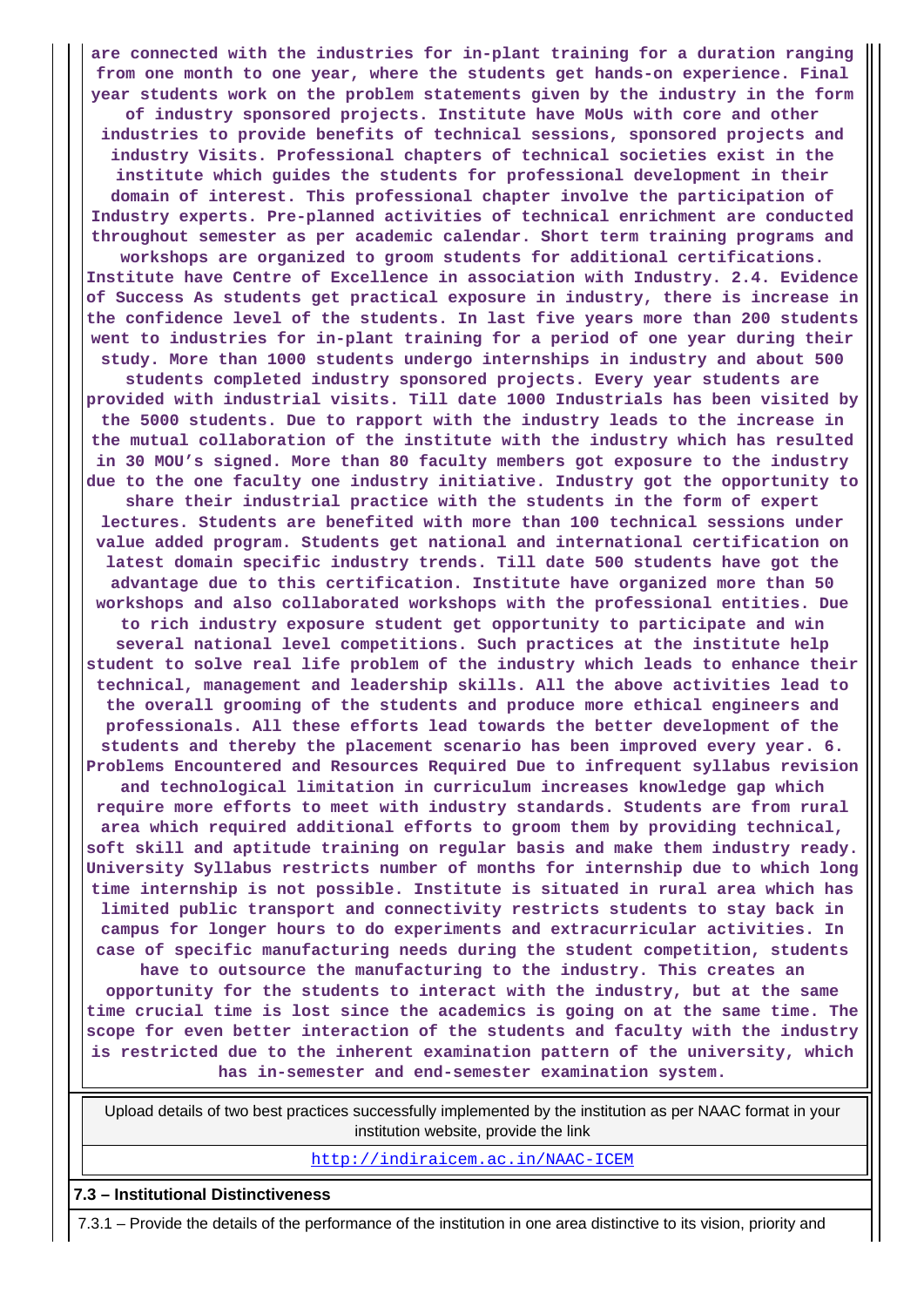**7.3 Institutional Distinctiveness 7.3.1 Describe/Explain the performance of the institution in one area distinctive to its vision, priority and thrust Talent Management Cell The Talent Management cell is one of the most distinctive features of Indira College of engineering and Management (ICEM). The Talent Management cell works under the Training and Placement Department of the institute. It is a team of Soft-Skill and Aptitude trainers which trains the students of Engineering, MBA and MCA domain. The institute provides these trainings entirely free of cost to the students. The institute is situated in a countryside due to which the majority of the intake students belong to the surrounding rural areas. These students didn't have the opportunity of growing up in English- speaking schools. Our objective at Talent Management is to make these students "job-ready" by training them on their communication skills from the basics. In today's era of globalization, one requires communication skills and soft-skills along with strong technical skills to get a job, one requires to make advancement in his/her career. Technical skills might fill up the jar with ornaments but soft skills shape the jar to make it look finished and polished. A person with requisite soft skills knows the art of carrying oneself flawlessly through all difficult situations: professional vis-à-vis social. Having soft skills is the gateway to success in today's competitive world. The Talent Management team is determined to facilitate the transformation of young, questioning minds into confident and sophisticated solution-seekers, who can function in teams, collaborate and communicate effectively with other individuals and become leaders in their niche industry. The team of Talent Management prepares students on various selection processes of the corporate world- specifically Group Discussions and Personal Interviews. We identify the required skill gap of the students for the elite top-notch companies through various classroom activities conduct trainings on connecting the skill- gap and also help students enhance the pre-requisite skills in them. Since the majority of students in the institute belong to the rural backgrounds, the effective English speaking skills and Mother Tongue Influence (MTI) have always been the major challenges in imparting soft-skills training. Therefore the trainings are designed in a customized manner where besides learning English vocabulary and improving English speaking skills , the student is able to shed his/her shyness, hesitation, fear, stress and associated signs that are manifested in the form of fumbling, getting blank and nervousness. Both soft-skills and aptitude trainings are imparted two hours per week to each class along with extra lectures during placements. The soft-skills training starts from the 2nd year where the Savitribai Phule Pune University (SPPU) syllabus is followed. The focus at Talent management for the 3rd year and 4th year students on the first -hand is to fortify their communication where the students are being trained on their grammar, vocabulary, speaking and writing skills. Besides communication skills , the team imparts trainings on the areas of Personality Development, Power Dressing, Body language, Overcoming Shyness, Self -management , Team Building skills Training, Grooming**

Provide the weblink of the institution

<http://indiraicem.ac.in/NAAC-ICEM>

#### **8.Future Plans of Actions for Next Academic Year**

 **The institute has proposed various initiatives under various heads as future plan to be observed. 1) Academics: on the academic front, it has been proposed to involve students in activity-based learning under this Micro, Mini and Major assignments brainstormed in-house or outsourced will be allotted to students to work either in a group or as an individual. This is to pave the way for projectbased learning in the coming future. 2) Administrative: Under the administrative front it is proposed to cater to the various student section services with**